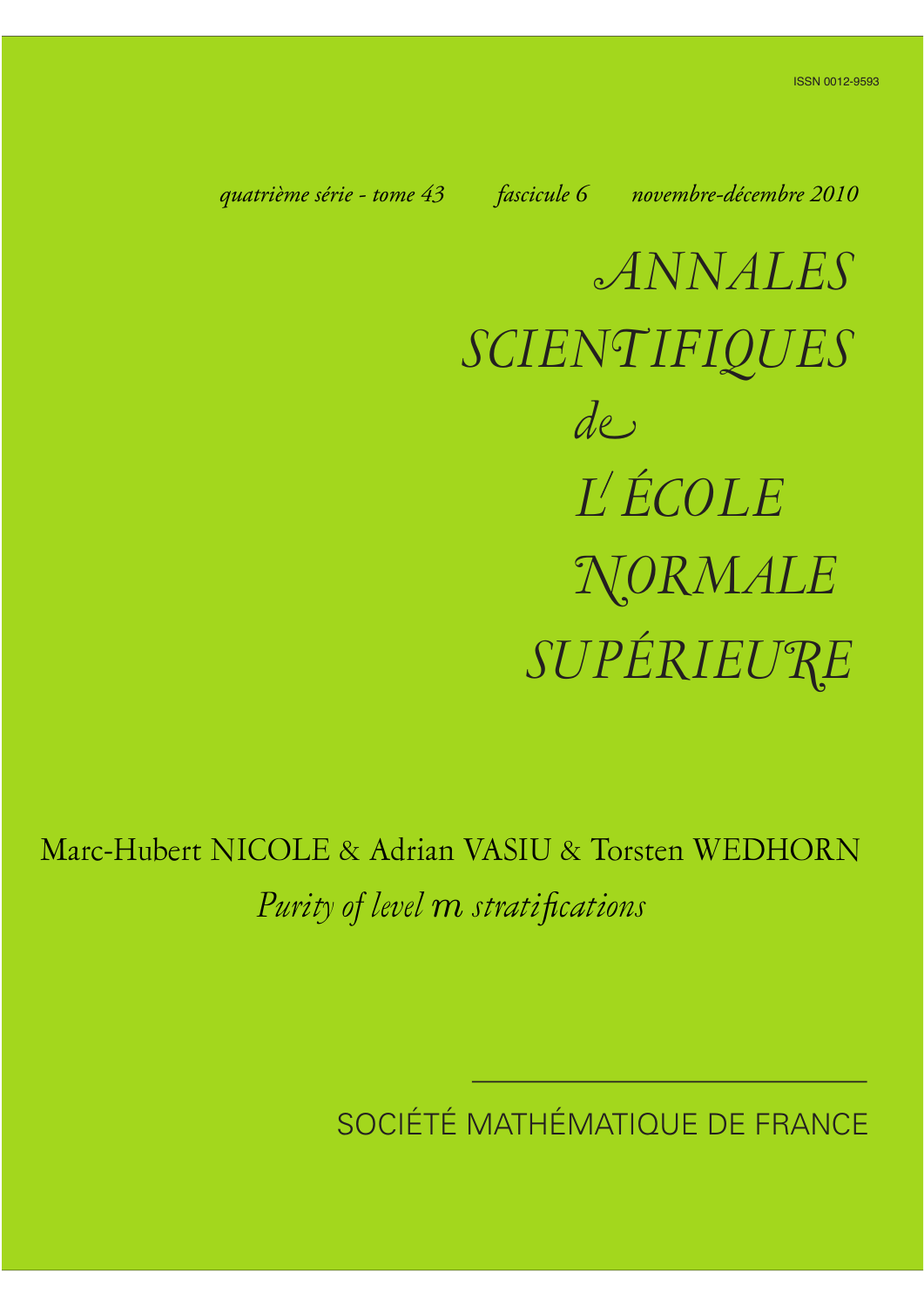# PURITY OF LEVEL *m* STRATIFICATIONS

# BY MARC-HUBERT NICOLE, ADRIAN VASIU AND TORSTEN WEDHORN

ABSTRACT. – Let k be a field of characteristic  $p > 0$ . Let  $D_m$  be a BT<sub>m</sub> over k (i.e., an m-truncated Barsotti–Tate group over k). Let S be a k-scheme and let X be a  $BT_m$  over S. Let  $S_{D_m}(X)$  be the subscheme of S which describes the locus where X is locally for the fppf topology isomorphic to  $D_m$ . If  $p \ge 5$ , we show that  $S_{D_m}(X)$  is pure in S, i.e. the immersion  $S_{D_m}(X) \hookrightarrow S$  is affine. For  $p \in \{2,3\}$ , we prove purity if D*<sup>m</sup>* satisfies a certain technical property depending only on its p-torsion D*m*[p]. For  $p \geq 5$ , we apply the developed techniques to show that all level m stratifications associated to Shimura varieties of Hodge type are pure.

Résumé. – Soit k un corps de caractéristique  $p > 0$ . Soit  $D_m$  un BT<sub>m</sub> sur k (i.e., un groupe de Barsotti–Tate tronqué en échelon m sur k). Soient S un k-schéma et X un BT<sub>m</sub> sur S. Soit  $S_{D_m}(X)$  le sous-schéma de S correspondant au lieu où X est isomorphe à D*<sup>m</sup>* localement pour la topologie fppf. Si  $p \ge 5$ , nous montrons que  $S_{D_m}(X)$  est pur dans S, i.e. l'immersion  $S_{D_m}(X) \hookrightarrow S$  est affine. Pour p ∈ {2, 3}, nous prouvons la pureté pour D*<sup>m</sup>* satisfaisant une certaine propriété technique dépendant uniquement de la p-torsion  $D_m[p]$ . Pour  $p \ge 5$ , nous utilisons les techniques développées pour montrer que toutes les stratifications par l'échelon associées aux variétés de Shimura de type Hodge sont pures.

## **1. Introduction**

Let p be a prime number. Let k be a field of characteristic p. Let c, d, and m be positive integers. In this paper, a  $BT_m$  is an m-truncated Barsotti–Tate group of codimension c and dimension d. Let  $D_m$  be a fixed BT<sub>m</sub> over k.

Let S be an arbitrary k-scheme and let  $X_m$  be a BT<sub>m</sub> over S. Let  $S_{D_m}(X_m)$  be the (necessarily unique) locally closed subscheme of S that satisfies the following property. A morphism  $f: S' \rightarrow S$  of k-schemes factors through  $S_{D_m}(X_m)$  if and only if  $f^*(X_m)$ and  $D_m \times_{\text{Spec } k} S'$  are locally for the fppf topology isomorphic as  $BT_m$ 's over S' (see Subsection [2.2](#page-5-0) for the existence of  $S_{D_m}(X_m)$ . If D is either a BT<sub>m'</sub> for some  $m' \ge m$ , or a *p*-divisible group over k, we will also write  $S_D(X_m)$  instead of  $S_{D[p^m]}(X_m)$ .

<span id="page-1-0"></span>The following notion of purity (that has already been considered in [\[24\]](#page-30-0), Section 2.1.1) will be central.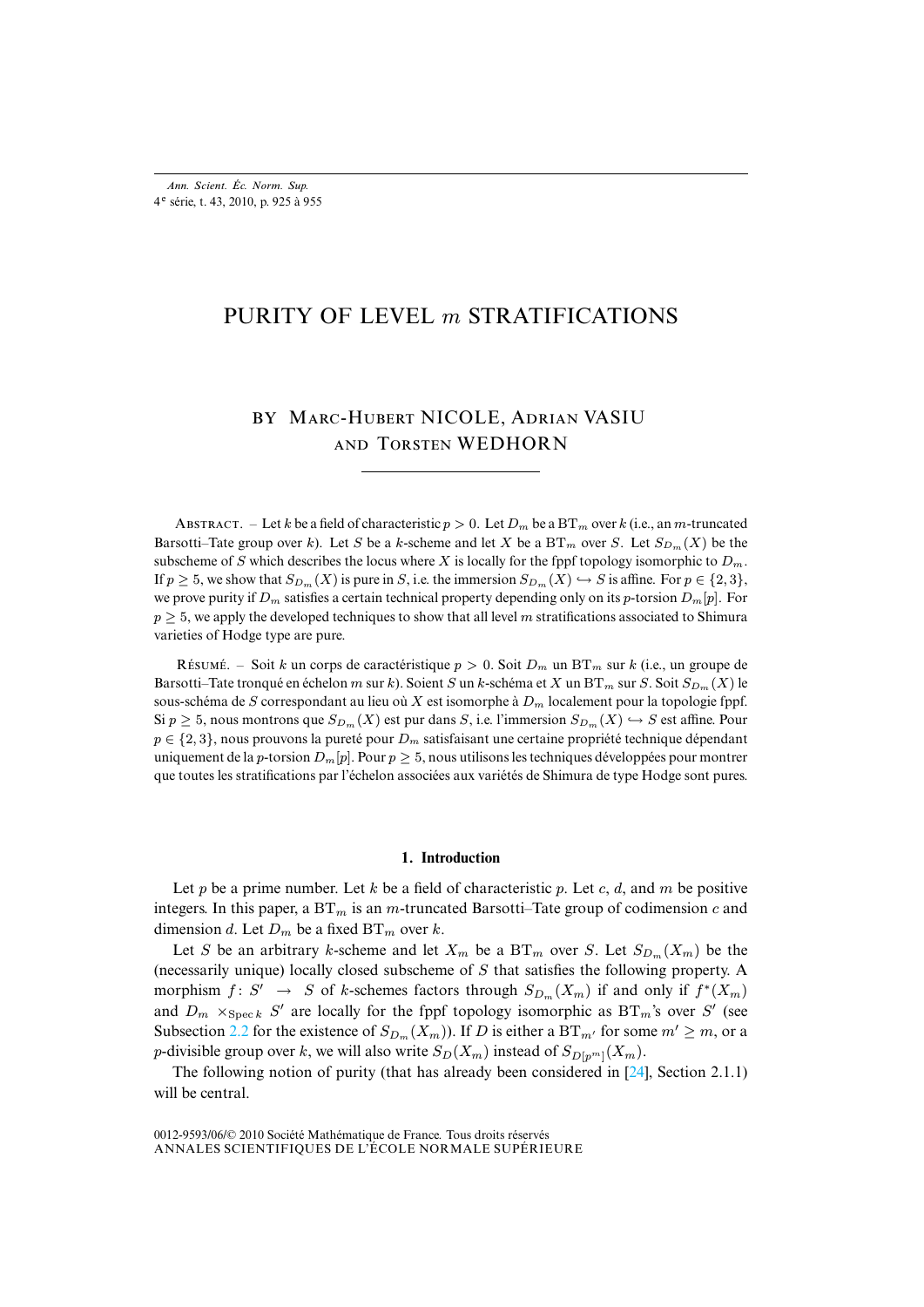DEFINITION 1.1. – *A subscheme* T of a scheme *S* is called pure in *S* if the immersion  $T \hookrightarrow S$  is affine.

We remark that the purity of  $T$  in a locally noetherian scheme  $S$  implies the following weaker variant of purity: If Y is an irreducible component of the Zariski closure T of T in  $S$ , then the complement of  $Y \cap T$  in Y is either empty or of pure codimension 1. On the other hand, if S is separated and T is (globally) an affine scheme, then T is pure in S.

Purity results for strata defined by p-divisible groups have a long history. The earliest hints of purity are probably the computations mentioned by Y. Manin in [\[15\]](#page-30-1), at the bottom of p. 44. For Newton polygon strata, J. de Jong and F. Oort have shown the above mentioned weaker version of purity in  $[11]$  and one of us has shown in  $[24]$  that these strata are even pure in the sense of Definition [1.1.](#page-1-0) For p-rank strata, Th. Zink proved in  $[29]$  the weaker version of purity. Moreover, T. Ito proved in  $[10]$  $[10]$  the existence of generalized Hasse–Witt invariants for PEL unitary Shimura varieties of signature  $(n-1, 1)$  at primes p where the unitary group is split. This result implies in fact a stronger kind of purity (see below).

The weak version of purity is an important tool to estimate and compute the dimensions of strata in the locally noetherian case. Purity itself is an important step towards determining whether a (quasi-affine) stratum is in fact affine, or whether a cohomological sheaf is in fact zero. For instance, a genuine (cohomological) application of purity (and not of global affineness!) to some simple Shimura varieties can be found in [\[21\]](#page-30-4), Proposition 6.2.

The goal of this paper is to show that  $S_{D_m}(X_m)$  is pure for all schemes S and all  $BT_m$ 's  $X_m$  if  $D_m$  satisfies a certain condition (C) introduced in Subsection [4.2.](#page-13-0) Here we remark that condition (C) depends only on  $D_m[p]$  and it can be checked easily. Condition (C) is satisfied if any one of the three conditions below holds (cf. Lemma  $4.3$  (c) and (d) and Example  $4.4$ ):

- (i) We have  $p \geq 5$ .
- (ii) We have  $p = 3$  and  $\min(c, d) \leq 6$ .
- (iii) There exists an integer  $a \ge 2$  such that we have a ring monomorphism  $\mathbb{F}_{p^a} \hookrightarrow \text{End}(D_m[p])$  with the property that  $\mathbb{F}_{p^a}$  acts on the tangent space of  $D_m[p]$  via scalar endomorphisms.

For the remainder of the introduction, we will assume that condition (C) holds for  $D_m$ . The main result of the paper is the following theorem.

<span id="page-2-0"></span>**THEOREM** 1.2. – *The locally closed subscheme*  $S_{D_m}(X_m)$  *is pure in S*.

We obtain the following corollary.

Cʀʟʟʀʏ 1.3. – *Let* S *be locally noetherian and let* Y *be an irreducible component of*  $S_{D_m}(X_m)$ . Then the complement of  $S_{D_m}(X_m) \cap Y$  in Y is either empty or of pure *codimension* 1*.*

Now let D be a p-divisible group over k such that  $D[p^m] = D_m$ . For every reduced k-scheme S and every p-divisible group X over S denote by  $\mathfrak{n}_D(X)$  the (necessarily unique) reduced locally closed subscheme of  $S$  such that for each field extension  $K$  of  $k$  we have

 $\mathfrak{n}_D(X)(K) = \{ s \in S(K) \mid D \text{ and } s^*(X) \text{ have equal Newton polygons } \}.$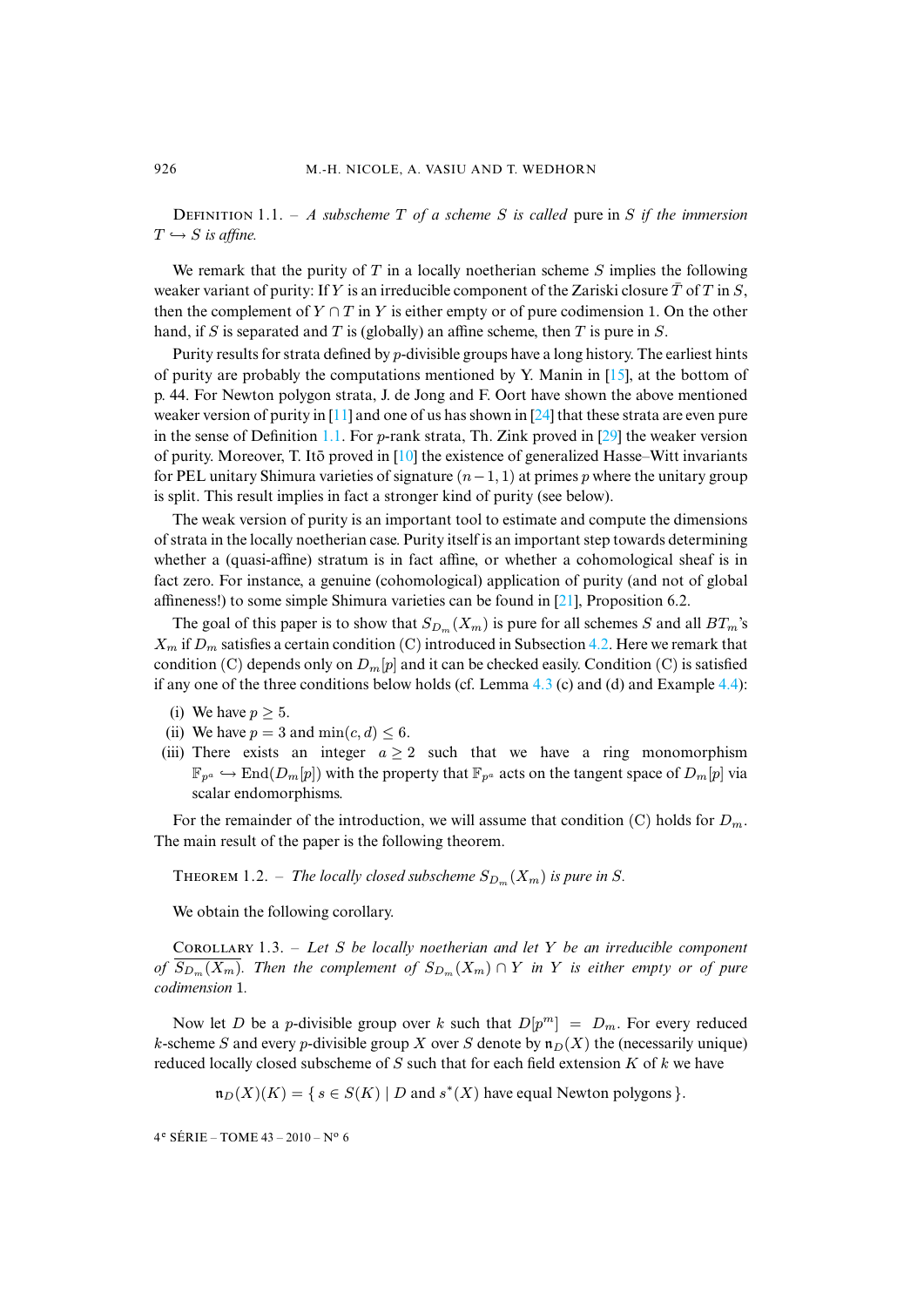Thus  $\mathfrak{n}_D(X)$  is the Newton polygon stratum of S defined by X that corresponds to the Newton polygon of D. The locally closed subscheme  $\mathfrak{n}_D(X)$  is pure in S by [\[24\]](#page-30-0), Theorem 1.6. Thus we get another purity result:

COROLLARY 1.4. – *For each*  $m \in \mathbb{N}^*$ , the locally closed subscheme  $\mathfrak{n}_D(X) \cap S_D(X[p^m])$ *is pure in* S*.*

Moreover, we can use the well known fact that there exists an integer  $n_D \geq 1$  with the following property. If C is a p-divisible group over an algebraic closure  $\overline{k}$  of k such that  $C[p^{n_D}]$  is isomorphic to  $D[p^{n_D}]_{\bar{k}}$ , then C is isomorphic to  $D_{\bar{k}}$  (for instance, see [\[22\]](#page-30-5), Theorem 1 or [\[24\]](#page-30-0), Corollary 1.3). We assume that  $n<sub>D</sub>$  is chosen minimal. Then there exists a (necessarily unique) reduced locally closed subscheme  $u_D(X)$  of S such that for every algebraically closed field extension  $K$  of  $k$  we have

$$
\mathfrak{u}_D(X)(K) = \{ s \in S(K) \mid D_K \cong s^*(X) \}.
$$

Indeed, we have  $u_D(X) = S_D(X[p^{n_D}])_{\text{red}}$ . From Theorem [1.2,](#page-2-0) we obtain the following purity result:

<span id="page-3-1"></span>COROLLARY 1.5. – *The locally closed subscheme*  $\mathfrak{u}_D(X)$  *is pure in* S.

For special fibres of good integral models in unramified mixed characteristic  $(0, p)$  of Shimura varieties of Hodge type (or more generally, for quasi Shimura p-varieties of Hodge type), there exists a level m stratification that parametrizes  $BT_m$ 's with additional structures (see Subsection [6.2\)](#page-26-0). The proof of Theorem [1.2](#page-2-0) can be adapted to show that all level m stratifications are pure (see Theorem [6.3\)](#page-27-0), provided they are either in characteristic  $p \geq 5$ or are in characteristic  $p \in \{2, 3\}$  and an additional condition holds.

In this introduction, we will only state the Siegel modular varieties variant of Theorem [1.2](#page-2-0) (see Example [6.5\)](#page-27-1). Let  $N \geq 3$  be an integer prime to p. Let  $\mathscr{A}_{d,1,N}$  be the Mumford moduli scheme that parameterizes principally polarized abelian schemes over  $\mathbb{F}_p$ -schemes of rela-tive dimension d and equipped with a symplectic similitude level N structure (cf. [\[18\]](#page-30-6), Theorems 7.9 and 7.10). Let  $(\mathcal{U}, \Lambda)$  be the principally quasi-polarized *p*-divisible group of the universal principally polarized abelian scheme over  $\mathcal{A}_{d,1,N}$ . If k is algebraically closed and if  $(D, \lambda)$  is a principally quasi-polarized p-divisible group of height 2d over k, let  $\mathfrak{s}_{D,\lambda}(m)$  be the unique reduced locally closed subscheme of  $\mathcal{A}_{d,1,N,k}$  that satisfies the following identity of sets

$$
\mathfrak{s}_{D,\lambda}(m)(k) = \{ y \in \mathscr{A}_{d,1,N}(k) \mid y^*(\mathscr{U}, \Lambda)[p^m] \cong (D, \lambda)[p^m] \}.
$$

Then  $\mathfrak{s}_{D,\lambda}(m)$  is regular and equidimensional (see [\[25\]](#page-30-7), Corollary 4.3 and Example 4.5; Subsection [2.3](#page-6-0) below can be easily adapted to prove the existence and the smoothness of the k-scheme  $\mathfrak{s}_{D,\lambda}(m)$ ). Moreover we have:

<span id="page-3-0"></span>THEOREM 1.6. – If either  $p = 3$  and  $d \leq 6$  or  $p \geq 5$ , then the locally closed subscheme  $\mathfrak{s}_{D,\lambda}(m)$  *is pure in*  $\mathscr{A}_{d,1,N,k}$ .

We remark that for  $m = 1$ , Theorem [1.6](#page-3-0) neither implies nor is implied by Oort's result ([\[20\]](#page-30-8), Theorem 1.2) which asserts (for all primes p) that the scheme  $\epsilon_{D,\lambda}(1)$  is quasi-affine.

<span id="page-3-2"></span>Finally, we investigate briefly the following stronger notion of purity.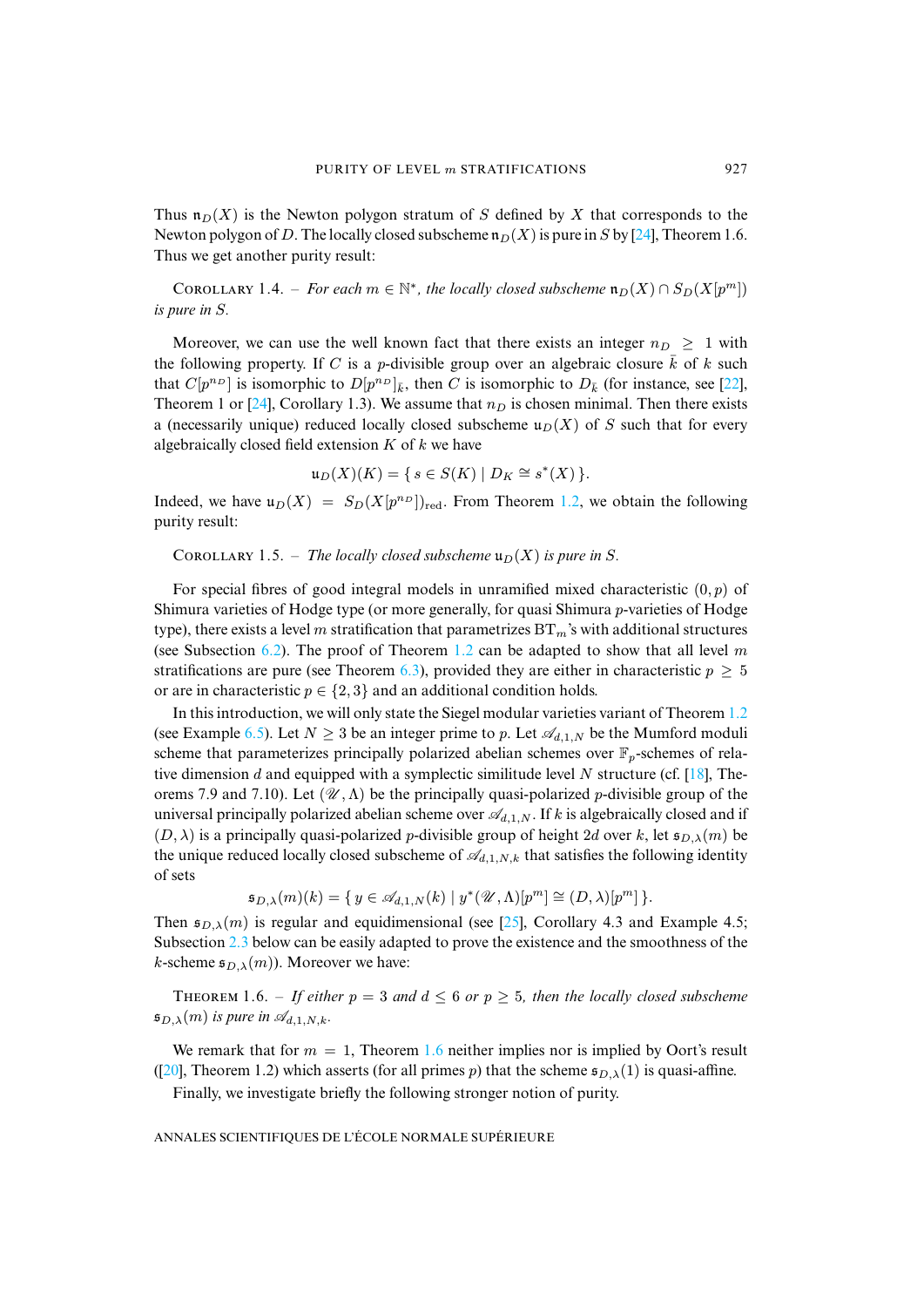DEFINITION 1.7. – Let  $T \rightarrow S$  be a quasi-compact immersion and let  $\overline{T}$  be the scheme*theoretic closure of* T *in* S*. Then* T *is called* Zariski locally principally pure in S *if locally for the Zariski topology of*  $\overline{T}$ *, there exists a function*  $f \in \Gamma(\overline{T}, \mathscr{O}_{\overline{T}})$  *such that we have*  $T = \overline{T}_f$ *,* where  $\bar{T}_f$  is the largest open subscheme of  $\bar{T}$  over which  $f$  is invertible.

We obtain variants of this notion by replacing the Zariski topology by another Grothendieck topology  $\mathscr T$  of S. If  $\mathscr T$  is coarser than the fpqc topology (e.g., the Zariski or the étale topology), each *T* locally principally pure subscheme is pure (as affineness for morphisms is a local property for the fpqc topology). Principal purity for  $p$ -rank strata corresponds to the existence of generalized Hasse–Witt invariants. They have been investigated by T. Ito for ¯ certain unitary Shimura varieties (see [\[10\]](#page-30-3)) and by E. Z. Goren for Hilbert modular varieties  $(see [4]).$  $(see [4]).$  $(see [4]).$ 

In Section [7,](#page-27-2) we will show that this stronger notion of purity does not hold in general. In fact, we have:

<span id="page-4-0"></span>**PROPOSITION** 1.8. – Let  $c, d \geq 2$  and  $s \in \{1, \ldots, c-1\}$ . Then the strata of p-rank equal *to* s *associated to* BT1*'s over* Fp*-schemes of codimension* c *and dimension* d*, are not étale locally principally pure in general.*

We now give an overview of the structure of the paper. In Section [2,](#page-5-1) we define the level  $m$ strata  $S_{D_m}(X_m)$  and we prove some basic properties of them. Then we make a dévissage to the following situation.

<span id="page-4-1"></span>ESSENTIAL SITUATION 1.9. – Let k be an algebraically closed field of characteristic  $p > 0$  and let  $D_m$  be a BT<sub>m</sub> over k which satisfies condition (C). Let D be a p-divisible group over k such that  $D[p^m] = D_m$ . Let  $S = \mathcal{A}$  be a smooth k-scheme of finite type which is equidimensional of dimension  $cd$  and for which the following two properties hold:

- (a) There exists a *p*-divisible group  $\mathscr E$  of codimension c and dimension d over  $\mathscr A$  which is a versal deformation at each k-valued point of *A* .
- (b) There exists a point  $y_D \in \mathcal{A}(k)$  such that  $y_D^*(\mathcal{E})$  is isomorphic to D.

In this case we simply write  $\mathfrak{s}_D(m)$  instead of  $\mathscr{A}_D(\mathscr{E}[p^m])$ . In Subsection [2.3,](#page-6-0) we will prove that  $\mathfrak{s}_D(m)$  is smooth over k (by [\[25\]](#page-30-7), Theorem 1.2 (a) and (b) and Remark 3.1.2 we know already that the reduced scheme of  $\epsilon_D(m)$  is a smooth equidimensional k-scheme, although this fact is not used in the proof below). Then we show that Theorem [1.2](#page-2-0) follows if  $\mathfrak{s}_D(m)$  is pure in *A* .

We remark that for  $m \ge n_D$  (where  $n_D$  is the integer defined above before Corollary [1.5\)](#page-3-1) the fact that  $s_D(m)$  is pure in  $\mathscr A$  is proved in [\[24\]](#page-30-0), Theorem 5.3.1 (c). This result of [24] and thus Corollary [1.5](#page-3-1) also, hold even if condition (C) does not hold for  $D[p]$ .

The proof of Theorem [1.2](#page-2-0) is presented in Section [5.](#page-23-0) There we show that purity follows from the affineness of a certain orbit  $\mathcal{O}_m$  of a group action

$$
\mathbb{T}_m\colon\mathscr{H}_m\times\mathscr{D}_m\to\mathscr{D}_m,
$$

which was introduced in [\[25\]](#page-30-7). The orbits of  $\mathbb{T}_m$  parameterize isomorphism classes of BT<sub>m</sub>'s over perfect fields. In fact we show that  $\mathcal{O}_m$  is affine for all m provided  $\mathcal{O}_1$  is affine.

The definition of the action  $\mathbb{T}_m$  is recalled in Section [3,](#page-9-0) and in Section [4](#page-11-0) the main properties of the action  $\mathbb{T}_1$  we need are presented. There the condition (C) is introduced and used.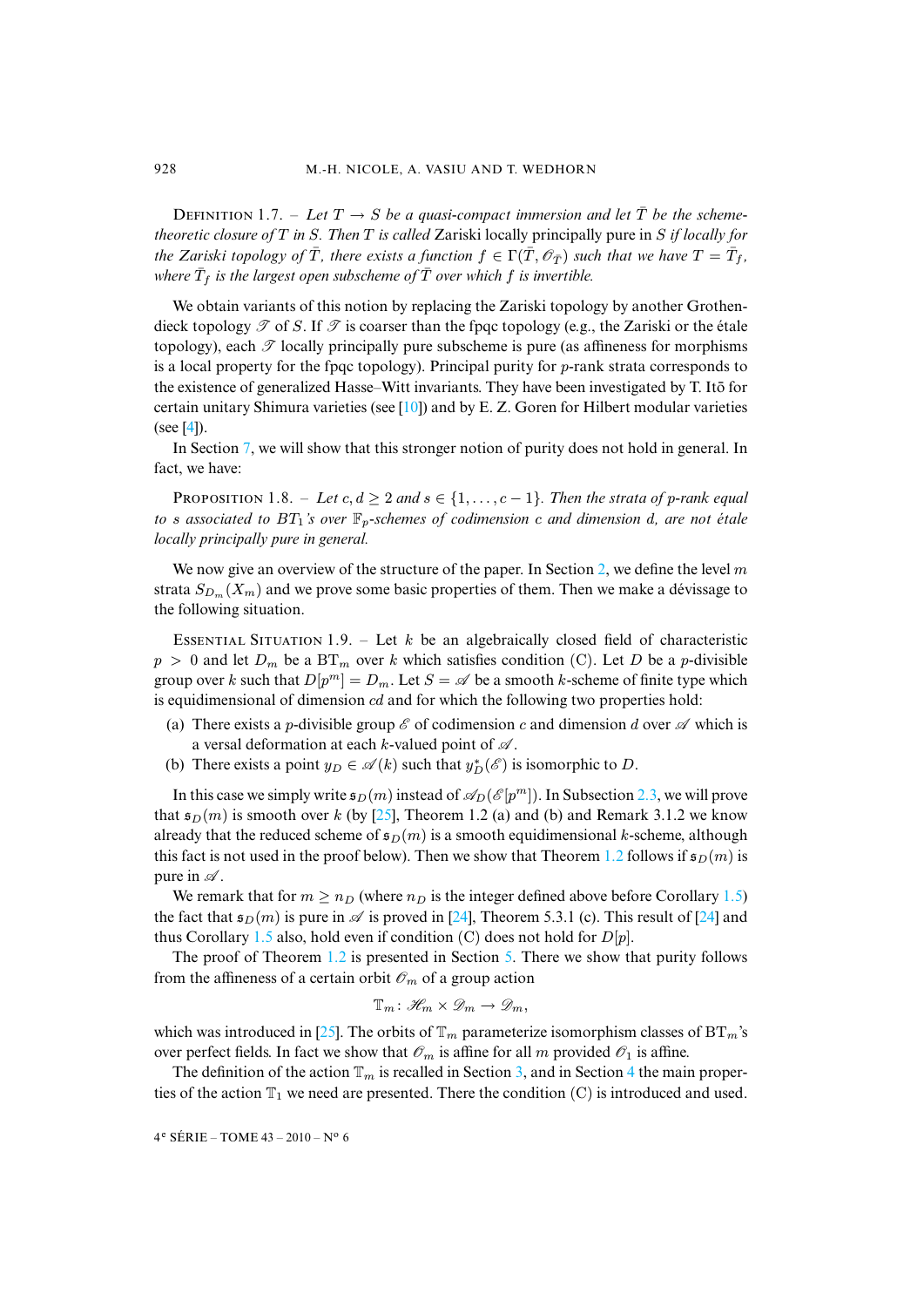Its key role is to imply that a certain morphism between affine  $k$ -schemes is finite (see The-orem [4.8\)](#page-18-0) which allows us in Subsection [5.2](#page-24-0) to use Chevalley's theorem to show that  $\mathcal{O}_1$  is affine.

In Section [6,](#page-24-1) we prove purity of the level m stratification for quasi Shimura p-varieties of Hodge type. Finally, in Section [7,](#page-27-2) we show that generalized Hasse–Witt invariants do not always exist for Shimura varieties. Indeed, we construct a counterexample and we deduce Proposition [1.8.](#page-4-0)

#### **2. Dévissage to the Essential Situation**

## <span id="page-5-2"></span><span id="page-5-1"></span>**2.1. Moduli spaces of truncated Barsotti–Tate groups**

We recall that c, d, and m are positive integers. Let  $\mathscr{B} \mathscr{T}_m = \mathscr{B} \mathscr{T}_m^{c,d}$  be the moduli space of m-truncated Barsotti–Tate groups in characteristic  $p$  that have codimension c and dimension d. In other words, for each  $\mathbb{F}_p$ -scheme  $S$ ,  $\mathscr{B}(\mathcal{F}_m(S))$  is the category of all BT<sub>m</sub>'s over S of codimension c and dimension d, the morphisms in  $\mathcal{BT}_m(S)$  being isomorphisms of  $BT_m$ 's.

As explained in [\[28\]](#page-31-1), Proposition (1.8) and Corollary (3.3), it follows from results of Illusie and Grothendieck (see [\[9\]](#page-30-9), Théorème 4.4) that  $\mathscr{B} \mathscr{T}_m$  is a smooth algebraic stack of finite type over  $\mathbb{F}_p$ . More precisely,  $\mathscr{BT}_m$  is an algebraic stack of the form  $[\mathbf{GL}_{p^{m(c+d)}}\setminus Z_m]$ , where  $Z_m$  is a smooth quasi-affine  $\mathbb{F}_p$ -scheme on which  $\mathbf{GL}_{p^{m(c+d)}}$  acts. Moreover, the canonical morphism  $P: Z_m \to \mathscr{B} \mathscr{T}_m$  is a  $\mathbf{GL}_{p^{m(c+d)}}$ -torsor for the Zariski topology. Thus  $P(R): Z_m(R) \to \mathscr{B} \mathscr{T}_m(R)$  is surjective for each commutative local  $\mathbb{F}_p$ -algebra R.

## <span id="page-5-0"></span>**2.2. The level** m **stratification**

Let k be a field of characteristic p and let  $D_m$  be a  $BT_m$  over k. By the definition of the stack  $\mathscr{B} \mathscr{T}_m$ ,  $D_m$  defines a 1-morphism over k

$$
\xi := \xi_{D_m}: \operatorname{Spec} k \to \mathscr{B}\mathscr{T}_m \otimes_{\mathbb{F}_p} k.
$$

The pair ( $\xi$ , k) defines a point of  $\mathscr{BT}_m \otimes_{\mathbb{F}_p} k$  (in the sense of [\[14\]](#page-30-10), Section 5.2) which we also denote by  $\xi$ . As  $\mathscr{B}\mathscr{T}_m$  is locally noetherian,  $\xi$  is algebraic by [\[14\]](#page-30-10), Section 11.3 and its residue field is k. Let  $\mathscr{G}_{\xi}$  be the residue gerbe of the point  $\xi$ ; it is an algebraic stack which is an fppf gerbe over Spec k.

<span id="page-5-3"></span>**LEMMA** 2.1. – *The canonical monomorphism*  $\mathscr{G}_{\xi} \to \mathscr{B} \mathscr{T}_{m} \otimes_{\mathbb{F}_p} k$  *is representable by an immersion of finite presentation. The algebraic stack*  $\mathcal{G}_{\xi}$  *is smooth over* Spec *k*.

*Proof.* – The morphism  $\mathscr{G}_{\xi} \to \mathscr{B} \mathscr{T}_{m} \otimes_{\mathbb{F}_p} k$  is representable because  $\xi$  is algebraic. For the remaining assertions we may assume that  $k$  is algebraically closed. With the notations of Subsection [2.1,](#page-5-2) from  $[14]$ , Exemple  $(11.2.2)$  we get that the fibre product of the diagram

$$
Z_m \otimes_{\mathbb{F}_p} k
$$

$$
\downarrow{P_k}
$$

$$
\mathscr{G}_\xi \longrightarrow \mathscr{B} \mathscr{T}_m \otimes_{\mathbb{F}_p} k
$$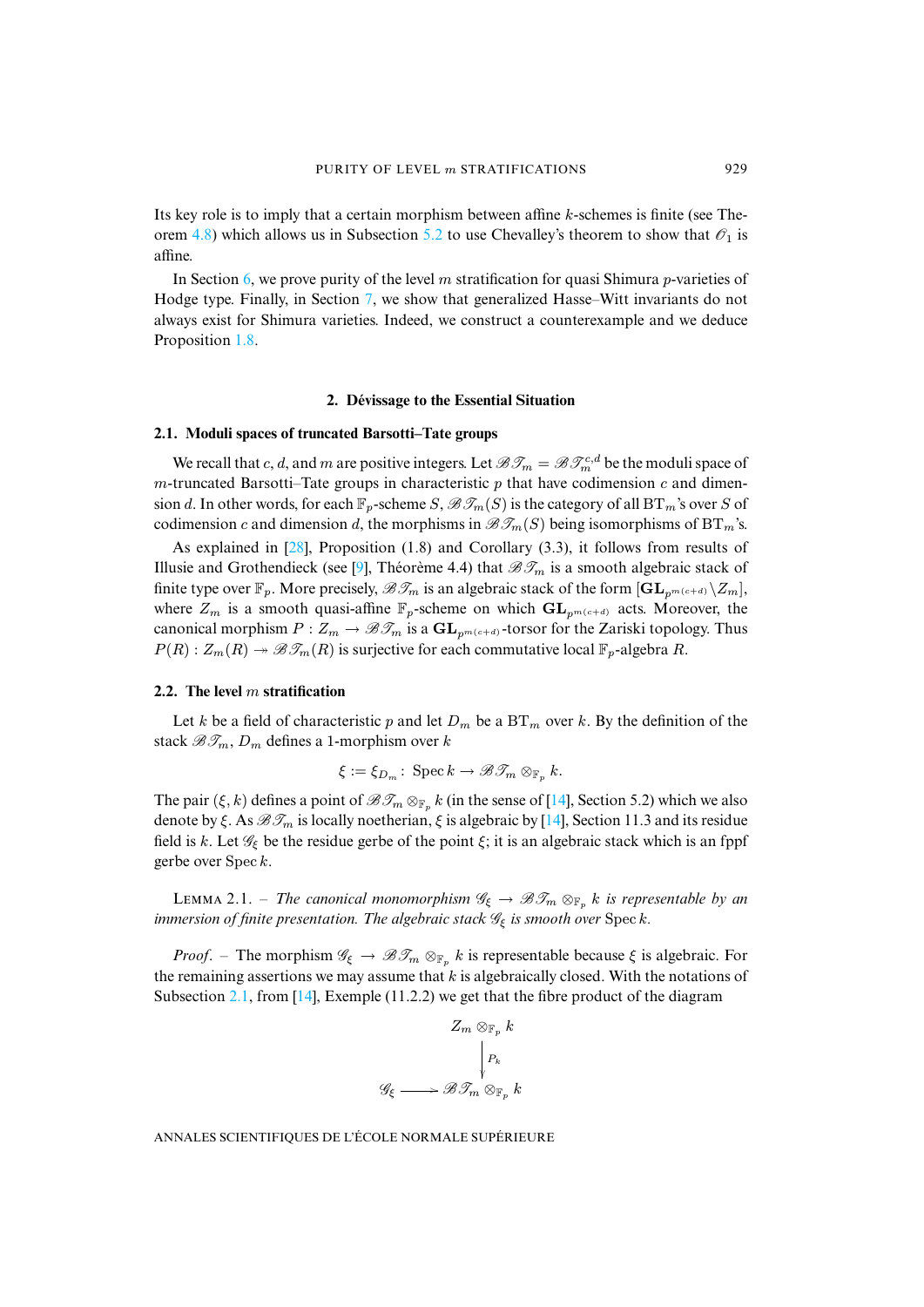is the  $\mathbf{GL}_{p^{m(c+d)}}$ -orbit  $O(x)$  in  $Z_m \otimes_{\mathbb{F}_p} k$ , where  $x \in Z_m(k)$  is a lift of  $\xi$ . As  $O(x) \to Z_m \otimes_{\mathbb{F}_p} k$ is a quasi-compact immersion of noetherian schemes,  $\mathscr{G}_{\xi} \to \mathscr{B} \mathscr{T}_m \otimes_{\mathbb{F}_p} k$  is representable by an immersion of finite presentation.

The morphism  $P_k$  is smooth and surjective and thus  $O(x) \rightarrow \mathscr{G}_{\xi}$  is smooth and surjective. As  $O(x)$  is smooth over k,  $\mathcal{G}_{\xi}$  is smooth over Spec k.  $\Box$ 

Let S be an arbitrary k-scheme. Let  $X_m$  be a  $BT_m$  over S defining a 1-morphism  $\xi_{X_m}: S \to \mathscr{B} \mathscr{T}_m \otimes_{\mathbb{F}_n} k$ . Let  $S_{D_m}(X_m)$  be the fibre product of the diagram

$$
\begin{array}{ccc}\n & S \\
& \downarrow & \\
& \downarrow & \\
\mathscr{G}_{\xi} & \longrightarrow \mathscr{B}\mathscr{T}_{m} \otimes_{\mathbb{F}_{p}} k.\n \end{array}
$$

The canonical morphism  $S_{D_m}(X_m) \rightarrow S$  is an immersion of finite presentation by Lemma [2.1.](#page-5-3) Thus we will view  $S_{D_m}(X_m)$  as a locally closed subscheme of S. As  $S_{D_m}(X_m) \rightarrow S$  is quasi-compact, its scheme-theoretic closure  $S_{D_m}(X_m)$  exists by [\[7\]](#page-29-1), Corollaire (6.10.6).

By [\[14\]](#page-30-10), Section (11.1), a morphism  $f: S' \to S$  of k-schemes factors through  $S_{D_m}(X_m)$  if and only if  $f^*(X_m)$  and  $D_m \times_{Spec k} S'$  are locally for the fppf topology isomorphic as  $BT_m$ 's over S'. We call  $S_{D_m}(X_m)$  the *level*  $m$  *stratum of*  $(S, X_m)$  *with respect to*  $D_m$ .

We note that the level 1 strata are the Ekedahl–Oort strata introduced in [\[20\]](#page-30-8) and that the level *m* strata were studied first in [\[28\]](#page-31-1) and in [\[25\]](#page-30-7).

## <span id="page-6-0"></span>**2.3. Dévissage**

We will show that it suffices to prove Theorem [1.2](#page-2-0) in the Essential Situation [1.9.](#page-4-1) Gener-alizing Definition [1.1,](#page-1-0) we say that a substack  $\mathscr{T}$  of an algebraic stack  $\mathscr{S}$  is *pure in*  $\mathscr{S}$  if the immersion  $\mathscr{T} \hookrightarrow \mathscr{S}$  is affine. We recall the following lemma (which follows from the fact that the affineness property for a morphism is local for the fpqc topology, see [\[6\]](#page-29-2), Proposition (2.7.1)).

<span id="page-6-1"></span>LEMMA 2.2. – Let *S* be an algebraic stack and let  $\mathcal{T} \subset \mathcal{S}$  be a substack. Let  $f: \mathcal{Y} \to \mathcal{S}$ *be a representable morphism of algebraic stacks. We have the following two properties:*

- (1) If  $\mathcal{T}$  *is pure in*  $\mathcal{S}$ ,  $f^{-1}(\mathcal{T})$  *is pure in*  $\mathcal{Y}$ *.*
- (2) *Conversely, assume that*  $f$  *is quasi-compact and faithfully flat. If*  $f^{-1}(\mathcal{T})$  *is pure in*  $\mathcal{Y}$ *, then*  $\mathscr T$  *is pure in*  $\mathscr S$ *.*

We now refer to the general situation of Subsection [2.2.](#page-5-0) It follows from the construction of  $S_{D_m}(X_m)$  that to prove that the immersion  $S_{D_m}(X_m) \hookrightarrow S$  is affine, it suffices to show that the immersion  $\mathscr{G}_{\xi} \to \mathscr{B} \mathscr{T}_m$  is affine.

A smooth scheme  $\mathscr A$  over k of dimension cd with a p-divisible group  $\mathscr E$  over  $\mathscr A$  satisfies the properties (a) and (b) of the Essential Situation [1.9](#page-4-1) if and only if the morphism  $\xi_{\mathscr{E}[p^m]}: \mathscr{A} \to \mathscr{B}\mathscr{T}_m \otimes_{\mathbb{F}_p} k$  defined by  $\mathscr{E}[p^m]$  is smooth and contains the image of  $\xi$ . Note that in this case, the level m stratum  $\mathfrak{s}_D(m) = \mathscr{A}_D(\mathscr{E}[p^m])$  is smooth over  $\mathscr{G}_{\xi}$  and hence by Lemma [2.1](#page-5-3) over k. This was claimed in the introduction.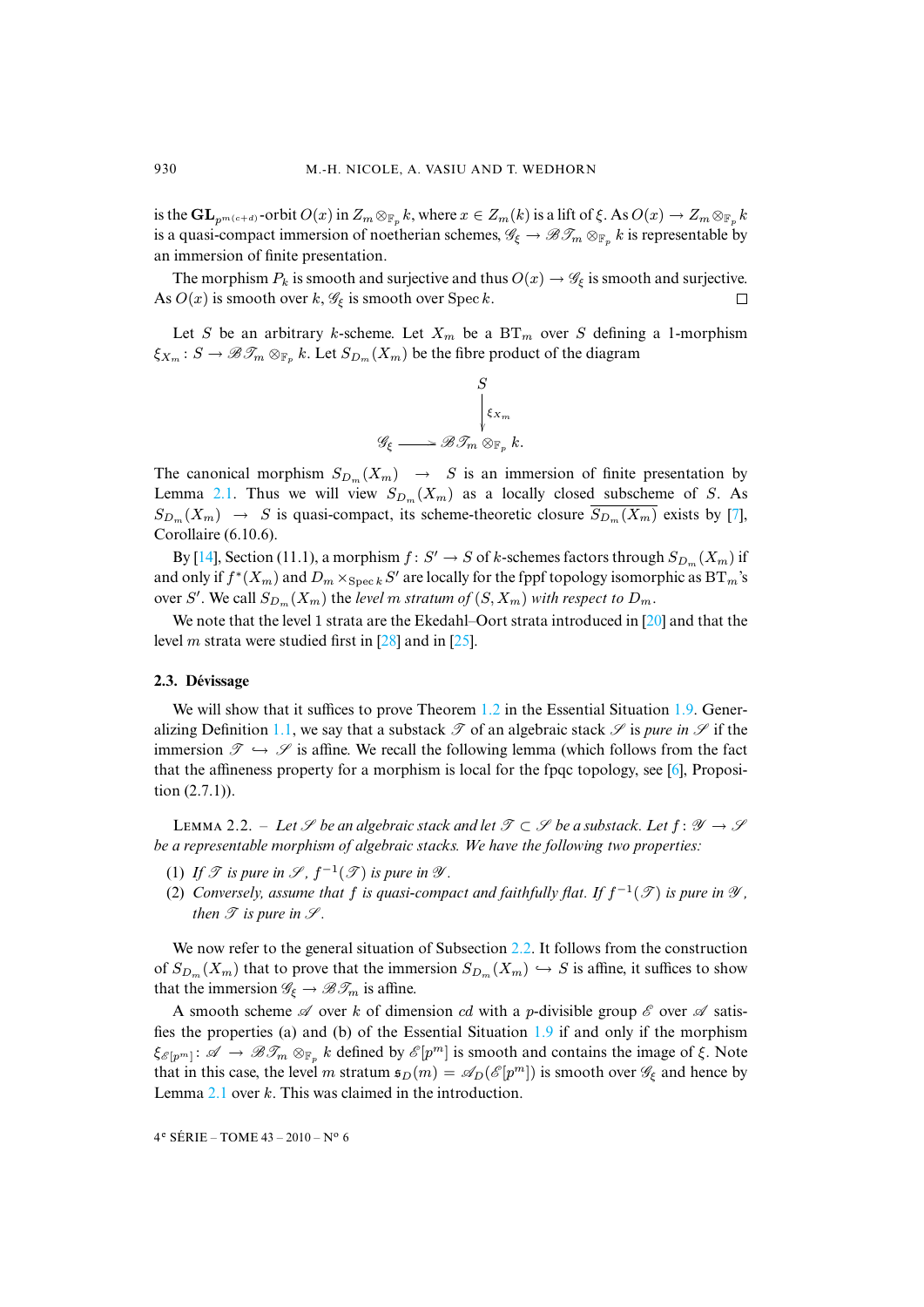To reduce to the Essential Situation [1.9,](#page-4-1) by Lemma [2.2,](#page-6-1) we can assume that  $k$  is algebraically closed, and it suffices to prove the following proposition.

Pʀɪɪɴ 2.3. – *There exists a smooth* k*-scheme A of finite type which is equidimensional of dimension* cd *and a* p*-divisible group E of codimension* c *and dimension* d *over A* such that for each  $m \in \mathbb{N}^*$  the morphism  $\xi_{\mathscr{E}[p^m]}$ :  $\mathscr{A} \to \mathscr{B}\mathscr{T}_m \otimes_{\mathbb{F}_p} k$  defined by  $\mathscr{E}[p^m]$ *is smooth and surjective.*

*Proof.* – For  $\mathscr A$ , we will take the special fibre of a good integral model of a Shimura variety  $\text{Sh}(\mathscr{G}, \mathscr{X})$  associated to a certain PEL-datum as follows. If  $c = d = 1$ , we can take  $\text{Sh}(\mathscr{G}, \mathscr{X})$  to be the elliptic modular curve. Thus we can assume that  $r := c + d \geq 3$ ; in this case the PEL-datum will be unitary.

Let K be a quadratic imaginary extension of Q in which p splits. Let  $O_K$  be the ring of integers of K. Let  $*$  be the nontrivial automorphism of K. Let  $\mathbb {V}$  be a  $\mathbb {Q}$ -vector space of dimension 2r. We fix a monomorphism  $\mathbb{K} \hookrightarrow \text{End}(\mathbb{V})$  of  $\mathbb{Q}$ -algebras. Via this monomorphism, we can view V naturally as a K-vector space of dimension r and we can view  $\text{Res}_{K/\mathbb{O}}\mathbb{G}_{m,K}$  as a torus of  $GL_V$ . Whenever we write  $SL_V$  or  $GL_V$ , we consider V only as a Q-vector space.

Let  $\mathscr{G}^{der}$  be the simply connected semisimple group over  $\mathbb Q$  whose  $\mathbb Q$ -valued points are those  $K$ -valued points of  $SL_V$  that leave invariant the hermitian form  $-z_1z_1^*-\cdots-z_cz_c^*+z_{c+1}z_{c+1}^*+\cdots z_rz_r^*$  on  $\mathbb V$ . The group  $\mathscr{G}_{\mathbb{R}}^{\text{der}}$  is isomorphic to  $\mathbf{SU}(c,d)$ . Hilbert's Theorem 90 implies that there exists a unique (up to non-zero scalar multiplication) symplectic form  $\langle , \rangle: \mathbb{V} \times \mathbb{V} \to \mathbb{Q}$  fixed by  $\mathscr{G}^{der}$ . We have  $\langle bv, v' \rangle = \langle v, b^*v' \rangle$  for all  $b \in \mathbb{K}$ and  $v, v' \in \mathbb{V}$ .

Let  $\mathscr G$  be the subgroup of  $\mathbf{GSp}(\mathbb{V}, <, >)$  generated by  $\mathscr G^{\mathrm{der}}$  and by the torus  $\mathrm{Res}_{\mathbb{K}/\mathbb{O}}\mathbb{G}_{m,\mathbb{K}}$ . Our notations match, i.e.  $\mathscr{G}^{der}$  is the derived group of  $\mathscr{G}$ . It is easy to see that there exists a  $\mathscr{G}(\mathbb{R})$ -conjugacy class  $\mathscr{X}$  of homomorphisms  $h: \operatorname{Res}_{\mathbb{C}/\mathbb{R}} \mathbb{G}_{m,\mathbb{C}} \to \mathscr{G}_{\mathbb{R}}$  such that every h ∈ *X* defines a Hodge Q-structure on V of type {(−1, 0),(0, −1)} (with the sign convention of [\[3\]](#page-29-3)) and such that

$$
\mathbb{V}_\mathbb{R} \times \mathbb{V}_\mathbb{R} \to \mathbb{R}, \qquad (v, v') \mapsto \langle v, h(\sqrt{-1})v' \rangle
$$

is symmetric and either positive or negative definite (for instance, see [\[3\]](#page-29-3), proof of Propo-sition 2.3.10 or [\[12\]](#page-30-11), Lemma 4.3). Then  $(\mathscr{G}, \mathscr{X})$  is a Shimura pair given by the PEL-datum  $(\mathbb{K},*,\mathbb{V},\langle\cdot,\rangle,\mathscr{X})$ . Its reflex field E is either equal to  $\mathbb{Q}$  (if  $c = d$ ) or isomorphic to  $\mathbb{K}$  (if  $c \neq d$ ). In both cases, for each prime v of E that divides p the completion  $E_v$  of E with respect to v is  $\mathbb{Q}_p$ .

As p splits in K, the reductive group  $\mathscr{G}_{\mathbb{Q}_p}$  is split. This implies that there exists an  $O_K$ -invariant  $\mathbb{Z}_p$ -lattice  $\Gamma$  of  $\mathbb{V} \otimes_{\mathbb{Q}} \mathbb{Q}_p$  such that the alternating form on  $\Gamma$  induced by  $\langle ,\rangle$  is a perfect  $\mathbb{Z}_p$ -form. Denote by  $\mathbb{A}_f^{(p)}$  the ring of finite adèles of  $\mathbb Q$  with trivial p-th component and fix an open compact subgroup  $C^{(p)} \subset \mathscr{G}(\mathbb{A}_f^{(p)})$ . Let M be the moduli space over  $O_{E_v} = \mathbb{Z}_p$  of abelian schemes associated to the data  $(\mathbb{K}, *, \mathbb{V}, \langle , \rangle, O_{\mathbb{K}}, \Gamma, C^{(p)}),$  cf. [\[12\]](#page-30-11), Section 5.

We set  $\mathscr{A} := \mathscr{M} \otimes_{\mathbb{Z}_p} k$ . For  $C^{(p)}$  small enough,  $\mathscr{A}$  is quasi-projective, smooth, and equidimensional of dimension *cd* over k. As the adjoint group of  $\mathscr G$  is simple, the Hasse principle holds for  $\mathcal G$  (cf. [\[12\]](#page-30-11), top of p. 394) and this implies that  $\mathcal M$  is an integral model over  $\mathbb{Z}_p$  of  $\text{Sh}(\mathscr{G}, \mathscr{X})$  alone (cf. [\[12\]](#page-30-11), Section 7).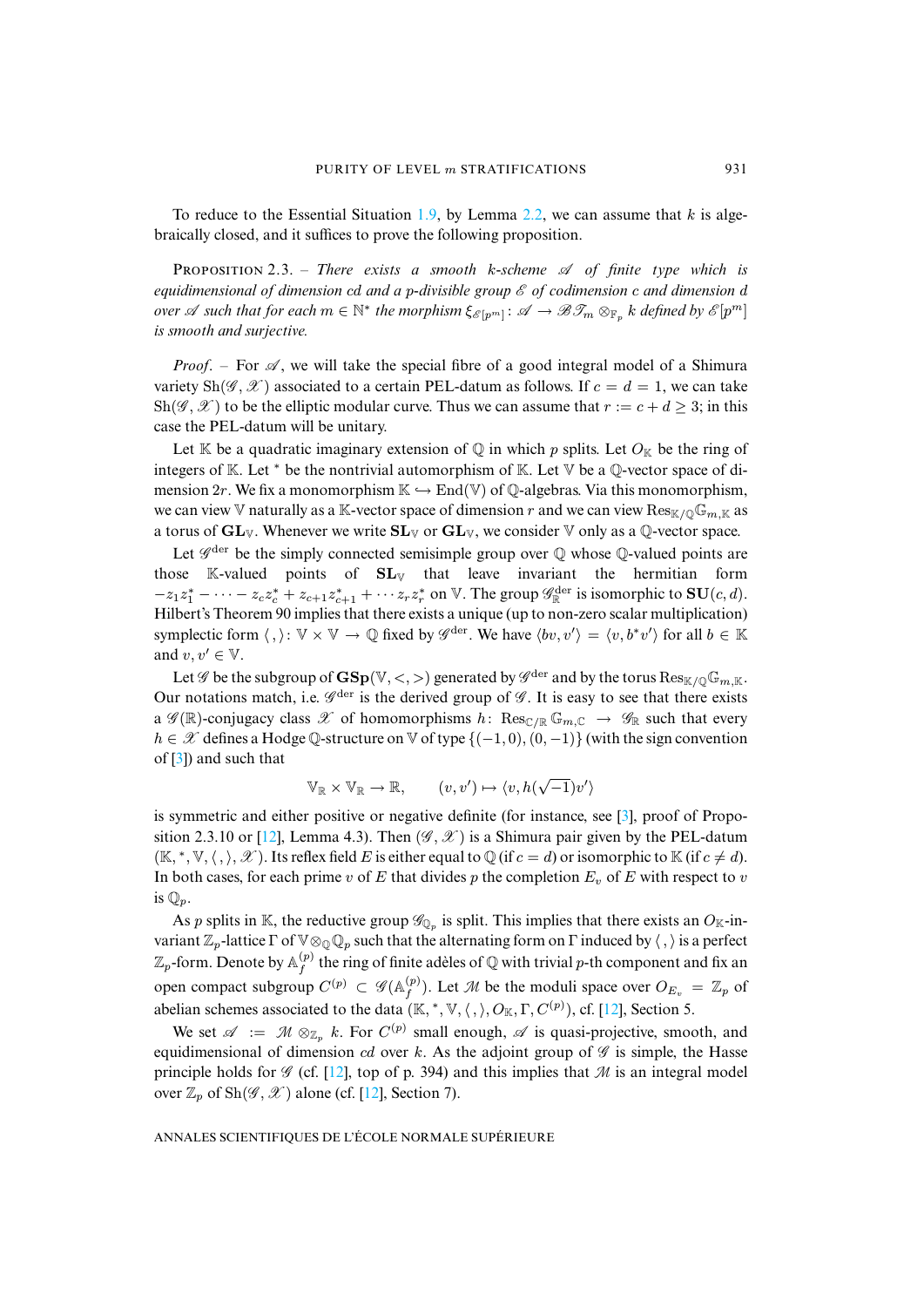Let  $\mathscr Z$  be the *p*-divisible group of the universal abelian scheme over  $\mathscr A$ . The height of  $\mathscr Z$ is 2r and its dimension is r. It is endowed with an action of  $O_{K} \otimes_{\mathbb{Z}} \mathbb{Z}_{p} = \mathbb{Z}_{p} \times \mathbb{Z}_{p}$  and with a principal quasi-polarization  $\Lambda_{\mathscr{Z}}$ . The action of  $\mathbb{Z}_p\times\mathbb{Z}_p$  defines a decomposition  $\mathscr{Z}=\mathscr{E}\times\mathscr{E}'$ , where  $\mathscr E$  is a p-divisible group over  $\mathscr A$  of codimension c and dimension d and where  $\mathscr E'$  is via  $\Lambda_{\mathscr{Z}}$  isomorphic to the Cartier dual  $\mathscr{E}^{\vee}$  of  $\mathscr{E}$ . In particular  $\mathscr{Z} \cong \mathscr{E} \times \mathscr{E}^{\vee}$ , endowed with its natural  $\mathbb{Z}_p \times \mathbb{Z}_p$ -action and with its natural principal quasi-polarization.

Due to the moduli interpretation of *M*, we easily get that:

(\*) if y: Spec  $k \to \mathscr{A}$  and if  $E_y$  is a p-divisible group isogenous to  $E_y := y^*(\mathscr{E})$ , then there exists a point  $\tilde{y}$  : Spec  $k \to \mathcal{A}$  such that  $\tilde{E}_y$  is isomorphic to  $E_{\tilde{y}} := \tilde{y}^*(\mathcal{E})$ .

We claim that the morphism  $\xi_{\mathscr{E}[p^m]}: \mathscr{A} \to \mathscr{B}\mathscr{T}_m \otimes_{\mathbb{F}_p} k$  is smooth and surjective. To check this, let R be a local, artinian k-algebra and let  $I \subset R$  be an ideal with  $I^2 = 0$ . We define  $R_0 := R/I$ . Assume that we are given a commutative diagram

$$
\operatorname{Spec} R_0 \xrightarrow{\chi_0} \mathscr{A}
$$
  
\n
$$
\downarrow \qquad \qquad \downarrow \xi_{\mathscr{E}[p^m]}
$$
  
\n
$$
\operatorname{Spec} R \xrightarrow{\upsilon} \mathscr{B} \mathscr{T}_m \otimes_{\mathbb{F}_p} k.
$$

By a theorem of Grothendieck (see [\[9\]](#page-30-9), Théorème 4.4) there exists a *p*-divisible group E over R which lifts  $\chi_0^*(\mathscr{E})$  and such that  $E[p^m]$  is the  $BT_m$  corresponding to v. We endow  $E \times E^{\vee}$  with the natural  $\mathbb{Z}_p \times \mathbb{Z}_p$ -action and with its natural principal quasi-polarization. As explained above, we have  $(E \times E^{\vee}) \times_R R_0 \cong \chi_0^*(\mathscr{Z})$ . From this and the Serre–Tate deformation theory, we get that there exists an abelian scheme over  $R$  whose  $p$ -divisible group is  $E \times E^{\vee}$  and such that its reduction modulo I is given by  $\chi_0$ , and this, due to the moduli interpretation of *M*, defines a morphism  $\chi$ : Spec  $R \to \mathscr{A}$  that lifts  $\chi_0$ . Thus  $\xi_{\mathscr{E}[p^m]}$  is smooth.

By the generalization of the integral Manin principle to certain Shimura varieties of PEL-type proved in [\[27\]](#page-30-12), Subsection 5.4 (in particular Example 5.4.3 (b)),  $\xi_{\mathscr{E}[n^m]}$  is also surjective. For the reader's convenience and as our present context is much simpler than the general situation considered in [\[27\]](#page-30-12), we give a direct proof of the surjectivity of  $\xi_{\mathscr{E}|p^m}$ .

Let K be an algebraically closed extension of k and let  $\zeta$ : Spec  $K \to \mathscr{B} \mathscr{T}_m \otimes_{\mathbb{F}_n} k$  be a K-valued point corresponding to a BT<sub>m</sub>  $\ddot{D}_m$  over K. Let  $\ddot{D}$  be a p-divisible group over K such that  $\tilde{D}[p^m] = \tilde{D}_m$ . To show that  $\xi_{\mathscr{E}[p^m]}$  is surjective it suffices to prove that there exists a point  $y_3$ : Spec  $K \to \mathscr{A}$  such that the *p*-divisible groups  $y_3^*(\mathscr{E})$  and  $\tilde{D}$  are isomorphic (thus the fibre product of  $\zeta$  and  $\xi_{\mathscr{E}[p^m]}$  is non-empty). We check this in four steps as follows.

(i) Let  $\mathcal{T}_0$  be a maximal torus of  $\mathscr{G}^{der}$  such that  $\mathcal{T}_{0,\mathbb{R}}$  is compact and  $\mathcal{T}_{0,\mathbb{Q}_p}$  has  $\mathbb{Q}_p$ -rank 0, cf. [\[8\]](#page-30-13), Lemma 5.5.3. Let  $\mathscr T$  be the unique maximal torus of  $\mathscr G$  that contains  $\mathscr T_0$  (it is generated by  $\mathcal{T}_0$  and by the center of  $\mathcal{G}$ ). Let  $h_0 \in \mathcal{X}$  be such that it factors through  $\mathcal{T}_0$ (it exists as all maximal compact tori of  $\mathscr{G}^{\text{der}}_{\mathbb{R}}$  are  $\mathscr{G}^{\text{der}}(\mathbb{R})$ -conjugate and as the centralizer of each  $h \in \mathscr{X}$  in  $\mathscr{G}_{\mathbb{R}}^{\text{der}}$  is a maximal compact, connected subgroup of  $\mathscr{G}_{\mathbb{R}}^{\text{der}}$ ). We have an injective map  $(\mathscr{T}, \{h_0\}) \hookrightarrow (\mathscr{G}, \mathscr{X})$  of Shimura pairs. Each point of  $\mathscr{M}_{E_n}$  which is in the image of the natural functorial morphism  $\text{Sh}(\mathcal{T}, \{h_0\})_{E_v} \to \mathcal{M}_{E_v}$  specializes to a point  $y_0: \text{Spec } k \to \mathscr{A}$  such that  $y_0^*(\mathscr{E})$  is isoclinic (due to the fact that  $\mathscr{T}_{0,\mathbb{Q}_p}$  has  $\mathbb{Q}_p$ -rank 0). Such a specialization makes sense as abelian varieties with complex multiplication over number fields have potentially good reduction everywhere.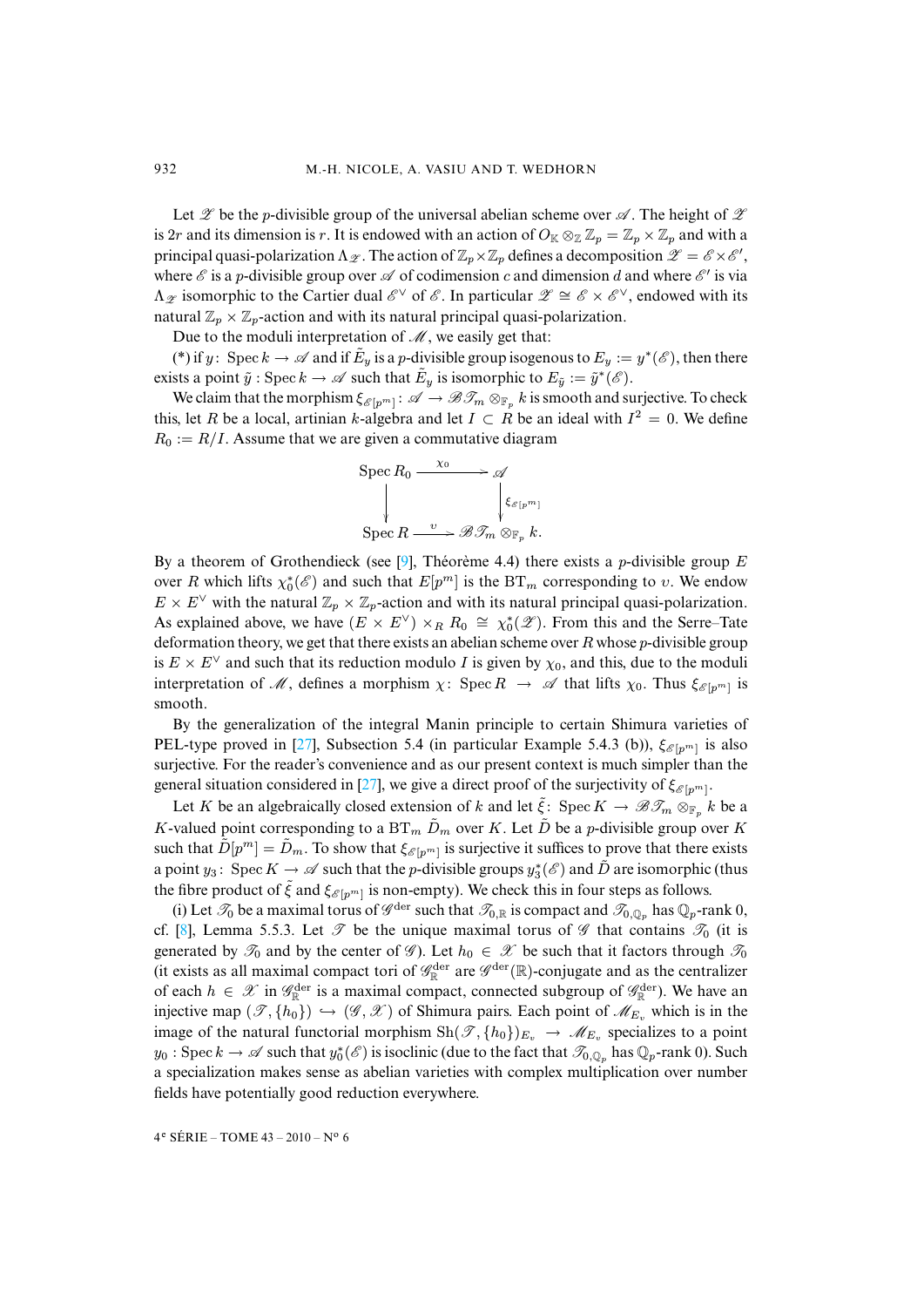(ii) Based on (\*) (applied over K) and (i) we get that there exists a point  $y_1$ : Spec  $K \to \mathscr{A}$ such that  $y_1^*(\mathscr{E})$  is isoclinic and its *a*-number is 1.

(iii) Based on (ii) and Grothendieck's specialization conjecture for  $p$ -divisible groups over K of a-number 1 (proved in [\[23\]](#page-30-14), Sections 6, 7, and 24; see also [\[19\]](#page-30-15), Theorem 6.2), there exists a point  $y_2$ : Spec  $K \to \mathscr{A}$  such that the Newton polygons of  $y_2^*(\mathscr{E})$  and  $\tilde{D}$  coincide. Here we are using the fact that  $\xi_{\mathscr{E}[p^m]}$  is smooth.

(iv) Based on (iii) and (\*) there exists a point  $y_3$ : Spec  $K \to \mathcal{A}$  such that the *p*-divisible groups  $y_3^*(\mathscr{E})$  and  $\tilde{D}$  are isomorphic.  $\Box$ 

## **3. Group actions**

<span id="page-9-0"></span>From now on, we will be in the Essential Situation [1.9.](#page-4-1) Thus  $k$  is algebraically closed and D is a p-divisible group over k of codimension c and dimension d. The height of D is  $r := c + d$ . In this section, we recall from [\[25\]](#page-30-7) the definition of an action  $\mathbb{T}_m : \mathcal{H}_m \times \mathcal{D}_m \to \mathcal{D}_m$ of a linear algebraic group  $\mathcal{H}_m$  over k on a k-scheme  $\mathcal{D}_m$  whose orbits parameterize isomorphism classes of  $BT_m$ 's over k.

For a commutative  $\mathbb{F}_p$ -algebra R, let  $W_m(R)$  be the ring of Witt vectors of length m with coefficients in R, let  $W(R)$  be the ring of Witt vectors with coefficients in R, and let  $\sigma_R$  be the Frobenius endomorphism of either  $W_m(R)$  or  $W(R)$  induced by the Frobenius endomorphism  $r \mapsto r^p$  of R. We set  $\sigma := \sigma_k$ . Let  $B(k)$  be the field of fractions of  $W(k)$ .

Let  $(M, \phi)$  be the contravariant Dieudonné module of D. Thus M is a free  $W(k)$ -module of rank r and  $\phi : M \to M$  is a  $\sigma$ -linear endomorphism such that we have  $pM \subseteq \phi(M)$ . Let  $\vartheta := p\phi^{-1} : M \to M$  be the Verschiebung map of  $(M, \phi)$ . Let  $M = F^1 \oplus F^0$  be a direct sum decomposition such that  $\bar{F}^1 := F^1/pF^1$  is the kernel of the reduction modulo p of  $\phi$ . Let  $\bar{F}^0 := F^0/pF^0$ . The ranks of  $F^1$  and  $F^0$  are d and c (respectively). We have  $\phi(\frac{1}{p}F^1 \oplus F^0) = M$ . The decomposition  $M = F^1 \oplus F^0$  gives birth naturally to a direct sum decomposition of  $W(k)$ -modules

$$
End(M) = Hom(F^0, F^1) \oplus End(F^1) \oplus End(F^0) \oplus Hom(F^1, F^0).
$$

The association  $e \to \phi(e) := \phi \circ e \circ \phi^{-1}$  defines a  $\sigma$ -linear automorphism  $\phi : \text{End}(M)[\frac{1}{p}] \stackrel{\sim}{\to}$  $\text{End}(M)[\frac{1}{p}]$  of  $B(k)$ -algebras.

Let  $\mathcal{W}_+$  be the maximal subgroup scheme of  $GL_M$  that fixes both  $F^1$  and  $M/F^1$ ; it is a closed subgroup scheme of  $GL_M$  whose Lie algebra is the direct summand  $Hom(F^0, F^1)$  of End(M) and whose relative dimension is cd. Let  $\mathscr{W}_0 := \mathbf{GL}_{F^1} \times_{W(k)} \mathbf{GL}_{F^0}$ ; it is a closed subgroup scheme of  $GL_M$  whose Lie algebra is the direct summand  $\text{End}(F^1) \oplus \text{End}(F^0)$ of End(M) and whose relative dimension is  $d^2 + c^2$ . The maximal parabolic subgroup scheme  $\mathscr{W}_{+0}$  of  $GL_M$  that normalizes  $F^1$  is the semidirect product of  $\mathscr{W}_+$  and  $\mathscr{W}_0$ . Let  $\mathscr{W}_$ be the maximal subgroup scheme of  $GL_M$  that fixes  $F^0$  and  $M/F^0$ ; it is a closed subgroup scheme of  $GL_M$  whose Lie algebra is the direct summand  $Hom(F^1, F^0)$  of  $End(M)$  and whose relative dimension is *cd*. The maximal parabolic subgroup scheme  $\mathcal{W}_{0-}$  of **GL**M that normalizes  $F^0$  is the semidirect product of  $\mathcal{W}_-$  and  $\mathcal{W}_0$ . If R is a commutative W(k)-algebra, then we have:

$$
\mathscr{W}_+(R) = 1_{M \otimes_{W(k)} R} + \text{Hom}(F^0, F^1) \otimes_{W(k)} R
$$
  

$$
\mathscr{W}_-(R) = 1_{M \otimes_{W(k)} R} + \text{Hom}(F^1, F^0) \otimes_{W(k)} R.
$$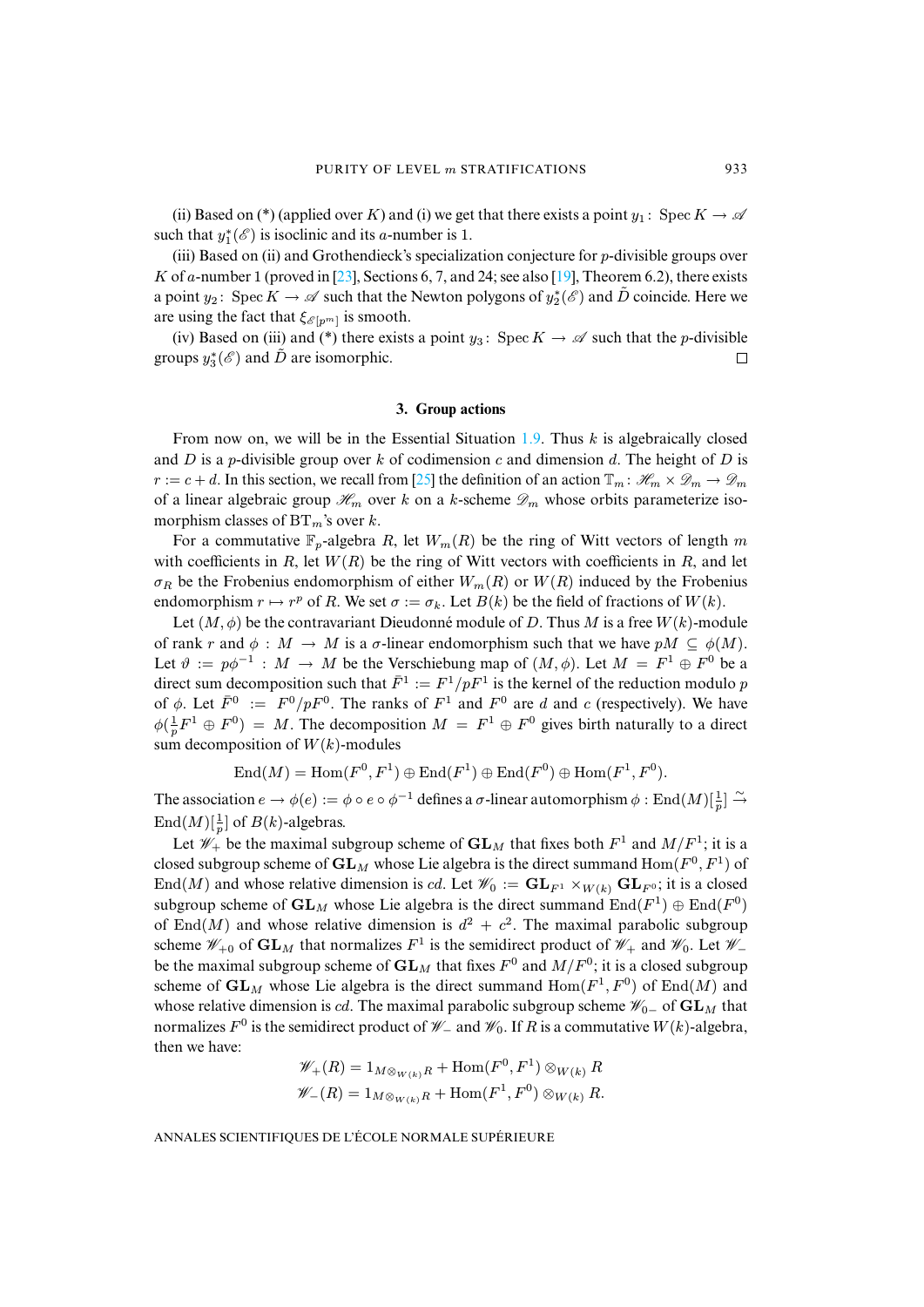These identities imply that the group schemes  $\mathcal{W}_+$  and  $\mathcal{W}_-$  are isomorphic to  $\mathbb{G}_a^{cd}$  over Spec  $W(k)$ ; in particular, they are smooth and commutative. Let

$$
\mathscr{H} := \mathscr{W}_+ \times_{W(k)} \mathscr{W}_0 \times_{W(k)} \mathscr{W}_-;
$$

it is a smooth, affine scheme over Spec  $W(k)$  of relative dimension  $cd + d^2 + c^2 + cd = r^2$ . We consider the natural product morphism  $\mathcal{P}_0 : \mathcal{H} \to \mathbf{GL}_M$  and the following morphism *P*<sup>−</sup> := 1*W*<sup>+</sup> × 1*W*<sup>0</sup> × p1*W*<sup>−</sup> : *H* → *H* . Let

$$
\mathscr{P}_{0-}:=\mathscr{P}_0\circ\mathscr{P}_-:\mathscr{H}\to\mathbf{GL}_M;
$$

it is a morphism of  $Spec W(k)$ -schemes whose generic fibre is an open embedding of Spec  $B(k)$ -schemes.

Let  $\mathcal{H}$  be the dilatation of  $GL_M$  centered on  $\mathcal{W}_{+0,k}$  (see [\[1\]](#page-29-4), Chapter 3, Section 3.2 for dilatations). We recall that if  $GL_M$  = Spec  $R_M$  and if  $I_{+\alpha k}$  is the ideal of  $R_M$  that defines  $\mathscr{W}_{+0,k}$ , then as a scheme  $\tilde{\mathscr{H}}$  is the spectrum of the  $R_M$ -subalgebra  $R_{\tilde{\mathscr{H}}}$  of  $R_M[\frac{1}{p}]$  generated by all elements  $\frac{*}{p}$  with  $* \in I_{+0k}$ . It is well known that  $\tilde{\mathcal{H}}$  is a smooth, affine group scheme over  $Spec W(k)$  which is uniquely determined by the following two additional properties (they follow directly from the definition of  $R_{\tilde{\mathcal{H}}}$ ; see Propositions 1, 2, and 3 of loc. cit.):

- (i) There exists a homomorphism  $\tilde{\mathcal{P}}_{0-} : \tilde{\mathcal{H}} \to \mathbf{GL}_M$  whose generic fibre is an isomorphism of  $\text{Spec } B(k)$ -schemes.
- (ii) A morphism  $f: Y \to \mathbf{GL}_M$  of flat Spec  $W(k)$ -schemes factors (uniquely) through *P*<sup>0</sup><sup>−</sup> if and only if the morphism  $f_k: Y_k \to \mathbf{GL}_{M/pM}$  factors through  $\mathcal{W}_{+0,k}$ .

The group  $\mathcal{\tilde{H}}(W(k))$  is the parahoric subgroup of  $GL_M(W(k))$  that normalizes the sublattice  $F^1 \oplus pF^0 = F^1 + pM$  of M.

The morphism  $\mathcal{P}_0$  factors naturally as a morphism  $\mathcal{P}: \mathcal{H} \to \tilde{\mathcal{H}}$  (cf. (ii)) whose *p*-adic completion is an isomorphism (cf.  $[25]$ , Subsubsection 2.1.1). Therefore we have a natural identification  $\mathscr{H}_{W_m(k)} = \check{\mathscr{H}}_{W_m(k)}$  that provides  $\mathscr{H}_{W_m(k)}$  with a group scheme structure over Spec  $W_m(k)$  which does not depend on the decomposition  $\mathcal{H} = \mathcal{W}_+ \times_{W(k)} \mathcal{W}_0 \times_{W(k)} \mathcal{W}_$ produced by the choice of the direct sum decomposition  $M = F^1 \oplus F^0$ .

For  $g \in GL_M(W(k))$  and  $h = (h_1, h_2, h_3) \in \mathcal{H}(W(k))$ , let  $g[m] \in GL_M(W_m(k))$ and  $h[m]=(h_1[m], h_2[m], h_3[m]) \in \mathcal{H}(W_m(k))$  be the reductions modulo  $p^m$  of g and h (respectively). Thus  $1_{M/p^mM} = 1_M[m]$ . Let  $\phi_m$ ,  $\vartheta_m$ :  $M/p^mM \rightarrow M/p^mM$  be the reductions modulo  $p^m$  of  $\phi$ ,  $\theta : M \to M$ .

Let  $\sigma_{\phi}$  :  $M \stackrel{\sim}{\rightarrow} M$  be the  $\sigma$ -linear automorphism which takes  $x \in F^1$  to  $\frac{1}{p}\phi(x)$ and takes  $x \in F^0$  to  $\phi(x)$ . Let  $\sigma_{\phi}$  act on the sets underlying the groups  $\mathbf{GL}_M(W(k))$ and  $\mathbf{GL}_M(W_m(k))$  in the natural way: if  $g \in \mathbf{GL}_M(W(k))$ , then  $\sigma_{\phi}(g) := \sigma_{\phi} g \sigma_{\phi}^{-1}$  and  $\sigma_{\phi}(g[m]) := (\sigma_{\phi} g \sigma_{\phi}^{-1})[m]$ . For  $g \in \mathscr{W}_+(W(k))$  (resp.  $g \in \mathscr{W}_0(W(k))$  or  $g \in \mathscr{W}_-(W(k))$ ) we have  $\phi(g) = \sigma_{\phi}(g^p)$  (resp. we have  $\phi(g) = \sigma_{\phi}(g)$  or  $\phi(g^p) = \sigma_{\phi}(g)$ ).

Let  $\text{Aff}_k$  be the category of affine schemes over k. Let Set and Group be the categories of abstract sets and groups (respectively). Let  $\triangle$  be a smooth, affine (resp. a smooth, affine group) scheme of finite type over  $Spec W(k)$ . Let  $\mathbb{W}_m(\Delta)$ : Aff<sub>k</sub>  $\rightarrow$  Set (resp.  $\mathbb{W}_m(\Delta)$ : Aff<sub>k</sub>  $\rightarrow$  Group) be the contravariant functor that associates to an affine k-scheme Spec R the set (resp. the group)  $\Delta(W_m(R))$ . This functor is representable by an affine, smooth (resp. affine, smooth group) scheme over  $k$  of finite type to be denoted also by  $\mathbb{W}_m(\Delta)$  (see [\[25\]](#page-30-7), Subsection 2.1.4 for these facts due to Greenberg).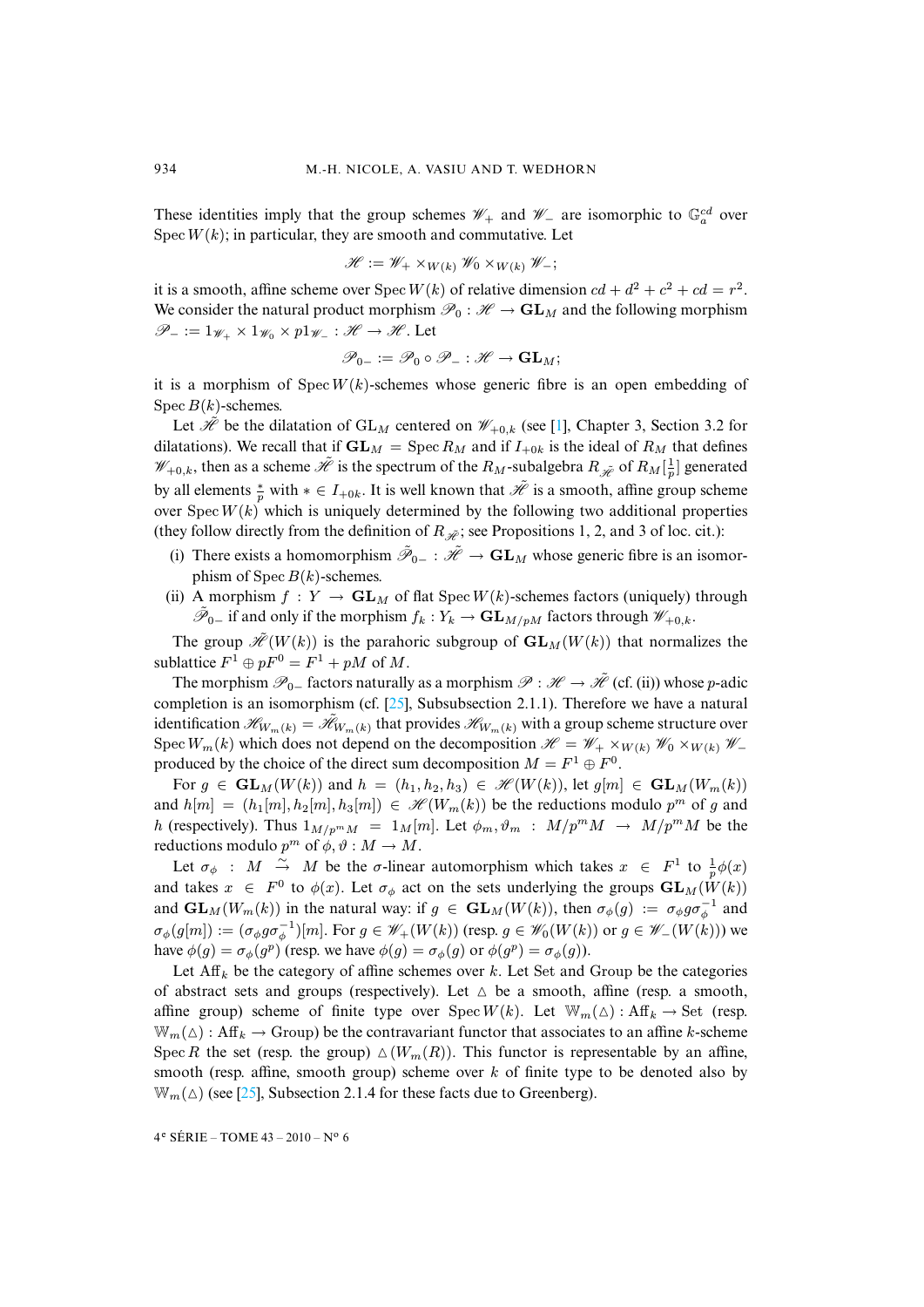Let  $\mathcal{H}_m := \mathbb{W}_m(\mathcal{H})$  and  $\mathcal{D}_m := \mathbb{W}_m(\mathbf{GL}_M)$ . As  $\mathcal{P}_{W_m(k)} : \mathcal{H}_{W_m(k)} \to \tilde{\mathcal{H}}_{W_m(k)}$  is an isomorphism of  $Spec W_m(k)$ -schemes, we will identify naturally

$$
\mathscr{H}(W(k)) = \tilde{\mathscr{H}}(W(k)) \text{ and } \mathscr{H}_m = \mathbb{W}_m(\mathscr{H}) = \mathbb{W}_m(\tilde{\mathscr{H}}).
$$

Thus in what follows we will view  $\mathcal{H}(W(k))$  as a subgroup of  $GL_M(W(k))$  and  $\mathcal{H}_m$  as a connected, smooth, affine group over k of dimension  $mr^2$  (cf. [\[25\]](#page-30-7), Subsection 2.1.4 applied to  $\mathcal{H}$ ). Similarly, we will view  $\mathcal{D}_m$  as a connected, smooth, affine variety over k of dimension  $mr^2$ . Let

$$
\mathbb{T}_m: \mathcal{H}_m \times_k \mathcal{D}_m \to \mathcal{D}_m
$$

be the action defined on k-valued points as follows. If  $h = (h_1, h_2, h_3) \in \mathcal{H}(W(k))$  and  $g \in GL_M(W(k))$ , then the product of  $h[m]=(h_1[m], h_2[m], h_3[m]) \in \mathcal{H}_m(k) = \mathcal{H}(W_m(k))$ and  $g[m] \in \mathcal{D}_m(k) = GL_M(W_m(k))$  is the element

$$
\mathbb{T}_m(h[m], g[m]) := (h_1 h_2 h_3^p g \phi(h_1 h_2 h_3^p)^{-1}) [m]
$$
  
=  $(h_1 h_2 h_3^p g \phi(h_3^p)^{-1} \phi(h_2)^{-1} \phi(h_1)^{-1}) [m] = (h_1 h_2 h_3^p g \sigma_{\phi}(h_3)^{-1} \sigma_{\phi}(h_2)^{-1} \sigma_{\phi}(h_1^p)^{-1}) [m]$   
=  $h_1[m] h_2[m] h_3[m]^p g[m] \sigma_{\phi}(h_3[m])^{-1} \sigma_{\phi}(h_2[m])^{-1} \sigma_{\phi}(h_1[m]^p)^{-1} \in \mathcal{D}_m(k).$ 

The formula  $\mathbb{T}_m(h[m], g[m]) = (h_1h_2h_3^p g\phi(h_1h_2h_3^p)^{-1})[m]$  shows that the action  $\mathbb{T}_m$  is intrinsically associated to  $D$ , i.e. it does not depend on the choice of the direct sum decomposition  $M = F^1 \oplus F^0$ .

Let  $\mathscr{O}_m$  be the orbit of  $1_M[m] \in \mathscr{D}_m(k)$  under the action  $\mathbb{T}_m$ . Let  $\bar{\mathscr{O}}_m$  be the schemetheoretic closure of  $\mathcal{O}_m$  in  $\mathcal{D}_m$ ; it is an affine, integral scheme over k. The orbit  $\mathcal{O}_m$  is a connected, smooth, open subscheme of  $\bar{\mathscr{O}}_m$  and thus it is also a quasi-affine scheme over k. Let  $\mathscr{S}_m$  be the subgroup scheme of  $\mathscr{H}_m$  which is the stabilizer of  $1_M[m]$  under the action  $\mathbb{T}_m$ . Let  $\mathscr{C}_m$  be the reduced group of  $\mathscr{S}_m$ . Let  $\mathscr{C}_m^0$  be the identity component of  $\mathscr{C}_m$ . The connected, smooth group  $\mathcal{C}_m^0$  over k is *unipotent*, i.e. it has no torus of positive dimension (see  $[25]$ , Theorem 2.4 (a); see also Subsection [4.3\)](#page-16-0).

## **4. Combinatorics of the action**  $\mathbb{T}_1$

<span id="page-11-0"></span>In this section, we present basic combinatorial properties of the action  $T_1$  which will be used in Section [5](#page-23-0) to show that if the condition (C) holds for  $D[p]$ , then the orbit  $\mathcal{O}_m$  of  $\mathbb{T}_m$ is affine. For the remaining part of this section, we let  $m = 1$  and we use the notations of Section [3.](#page-9-0)

#### <span id="page-11-1"></span>**4.1. Nilpotent subalgebras of** End(M/pM)

In  $[13]$  (see also  $[20]$ , Subsection 2.3 and Lemma 2.4) it is shown that there exist a k-basis  $\{\bar{e}_1,\ldots,\bar{e}_r\}$  for  $M/pM$  and a permutation  $\pi$  of the set  $J := \{1,\ldots,r\}$  such that for each  $i \in J$ , the following two properties hold:

- (i)  $\phi_1(\bar{e}_i)=0$  if  $i>c$ , and  $\phi_1(\bar{e}_i)=\bar{e}_{\pi(i)}$  if  $i \leq c$ ;
- (ii)  $\vartheta_1(\bar{e}_{\pi(i)})=0$  if  $i \leq c$ , and  $\vartheta_1(\bar{e}_{\pi(i)})=\bar{e}_i$  if  $i > c$ .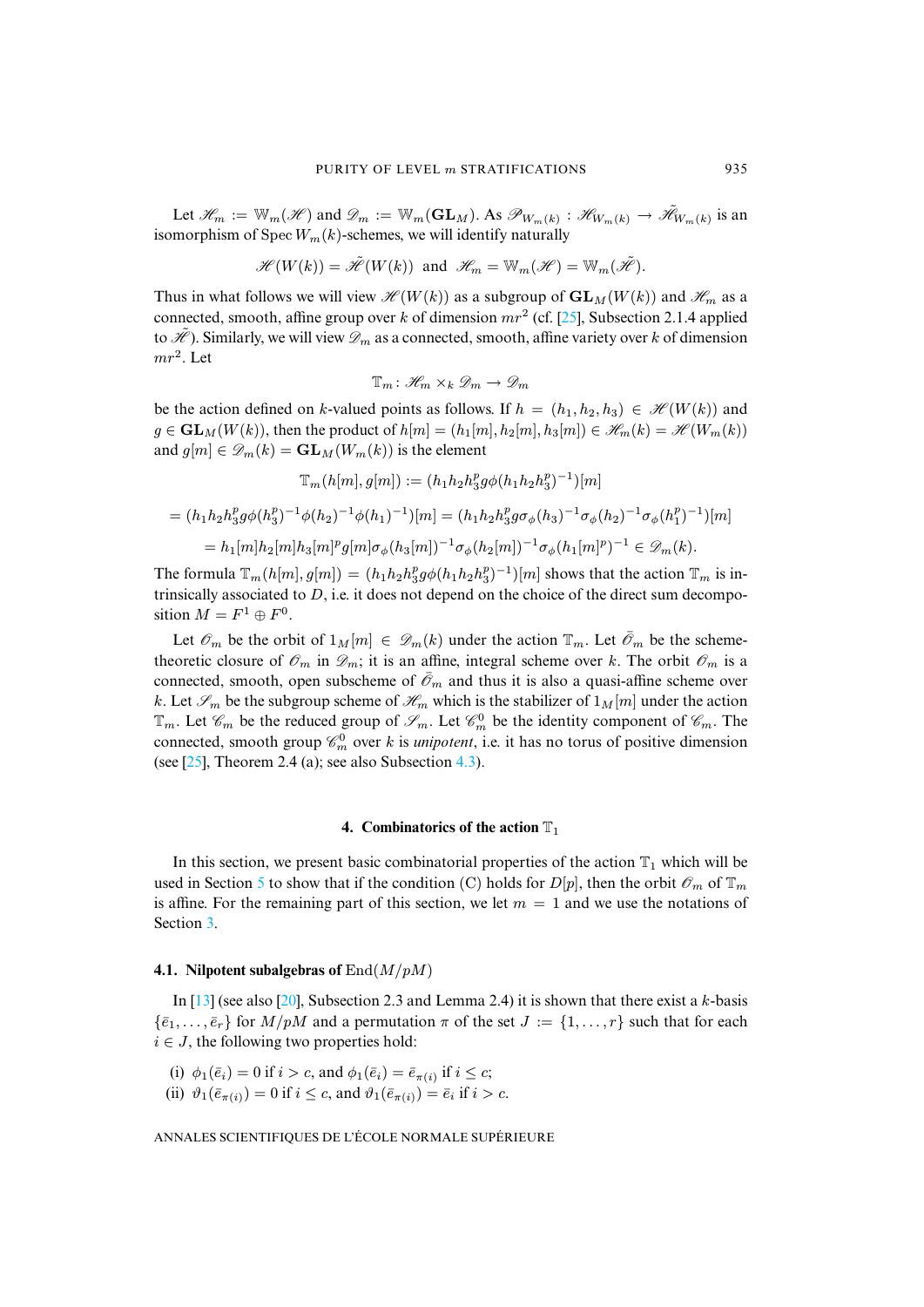The permutation  $\pi$  is not uniquely determined by the isomorphism class of  $D[p]$ . For instance, we can always replace  $\pi$  by  $\pi_0 \pi_1 \pi \pi_0^{-1}$ , where  $\pi_0$  is an arbitrary permutation of the set J that leaves invariant the subset  $\{1,\ldots,c\}$  and where  $\pi_1$  is an arbitrary permutation of the set *J* that leaves invariant all the subsets  $\{\pi^i(1), \ldots, \pi^i(c)\}$  with  $i \in \mathbb{N}$ . More precisely, it is known (e.g.,  $[16]$ ,  $[26]$ , or  $[17]$ ) that there exists a canonical bijection between isomorphism classes of BT<sub>1</sub>'s over k and the quotient set  $S_r/(S_c \times S_d)$ .

Let  $\{e_1,\ldots,e_r\}$  be a  $W(k)$ -basis for M that lifts the k-basis  $\{\bar{e}_1,\ldots,\bar{e}_r\}$  for  $M/pM$  and such that  $F^1 = \bigoplus_{i=c+1}^r W(k)e_i$ . Let  $\{e_{i,j} | i, j \in J\}$  be the  $W(k)$ -basis for  $\text{End}(M)$  such that for each  $l \in J$  we have  $e_{i,j}(e_l) = \delta_{j,l} e_i$ . Let  $\{\bar{e}_{i,j} | i,j \in J\}$  be the reduction modulo p of  $\{e_{i,j} | i,j \in J\}$ ; it is a k-basis for End $(M/pM)$ . Let  $\sigma_{\pi}$  :  $M \stackrel{\sim}{\rightarrow} M$  be the  $\sigma$ -linear automorphism that maps  $e_i$  to  $e_{\pi(i)}$  for all  $i \in J$ . Let  $g_{\pi} := \sigma_{\pi} \sigma_{\phi}^{-1} \in GL_M(W(k))$ . Due to the properties (i) and (ii), the reduction modulo p of  $(M, g_{\pi}\phi, \vartheta g_{\pi}^{-1})$  coincides with  $(M/pM, \phi_1, \vartheta_1)$ . Based on this, we can assume that  $g_{\pi}[1] = 1_M[1]$ ; thus  $\sigma_{\phi}$  and  $\sigma_{\pi}$  are congruent modulo p. As the action  $\mathbb{T}_1$  is intrinsically associated to D (i.e., it does not depend on the choice of the direct sum decomposition  $M = F^1 \oplus F^0$ ), to study the group  $\mathcal{C}_1^0$  we can assume  $F^0 = \bigoplus_{i=1}^c W(k) e_i$ . Let

$$
\mathcal{J}_+ := \{ (i,j) \in J^2 | j \le c < i \},\
$$

*J*<sub>0</sub> := {(*i*, *j*) ∈ *J*<sup>2</sup>| either *i*, *j* > *c* or *i*, *j* ≤ *c*}, and  $\mathcal{J}_-$  := {(*i*, *j*) ∈ *J*<sup>2</sup>|*i* ≤ *c* < *j*}. The three sets  $\{\bar{e}_{i,j} | (i,j) \in \mathcal{J}_+\}$ ,  $\{\bar{e}_{i,j} | (i,j) \in \mathcal{J}_0\}$ , and  $\{\bar{e}_{i,j} | (i,j) \in \mathcal{J}_-\}$  are k-bases for Lie( $\mathscr{W}_{+,k}$ ) = Hom( $\overline{F}^0$ ,  $\overline{F}^1$ ), Lie( $\mathscr{W}_{0,k}$ ) = End( $\overline{F}^1$ )  $\oplus$  End( $\overline{F}^0$ ), and Lie( $\mathscr{W}_{-,k}$ ) =  $\text{Hom}(\bar{F}^1, \bar{F}^0)$  (respectively).

By the  $\pi$ -order of the pair  $(i, j) \in \mathscr{J}$ , we mean the smallest positive integer  $\nu(i, j)$  such that we have

$$
(\pi^{\nu(i,j)}(i),\pi^{\nu(i,j)}(j))\in\mathscr{J}_+\cup\mathscr{J}_-.
$$

We define the following five sets:

$$
\mathcal{J}_{-,1} := \{ (i,j) \in \mathcal{J}_{-} | (\pi^{\nu(i,j)}(i), \pi^{\nu(i,j)}(j)) \in \mathcal{J}_{+} \} \text{ and } \mathcal{J}_{-,2} := \mathcal{J}_{-} \setminus \mathcal{J}_{-,1}
$$
  

$$
\mathcal{J}_{+,1} := \{ (\pi^{\nu(i,j)}(i), \pi^{\nu(i,j)}(j)) | (i,j) \in \mathcal{J}_{-,1} \} \text{ and } \mathcal{J}_{+,2} := \mathcal{J}_{+} \setminus \mathcal{J}_{+,1}
$$
  

$$
\mathcal{J}_{0,0} := \{ (\pi^{s}(i), \pi^{s}(j) | (i,j) \in \mathcal{J}_{-,1} \text{ and } s \in \{1, \ldots, \nu(i,j) - 1 \} \}.
$$

We remark that the set  $\mathscr{J}_+ \cup \mathscr{J}_{0,0} \cup \mathscr{J}_-$  contains no pair of the form  $(i, i)$ . The number of elements of the set  $\mathcal{J}_{0,0}$  is

$$
|\mathscr{J}_{0,0}|:=\sum_{(i,j)\in\mathscr{J}_{-,1}}\Big(\nu(i,j)-1\Big).
$$

For  $(i, j) \in \mathscr{J}_{-1}$  and  $s \in \{0, 1, \ldots, \nu(i, j)\}$  we define the  $\pi$ -level of  $(\pi^s(i), \pi^s(j))$  to be the number  $\eta(\pi^s(i), \pi^s(j)) := s$  and we define the  $\pi$ -order of  $(\pi^s(i), \pi^s(j))$  to be the number  $\nu(\pi^{s}(i), \pi^{s}(j)) := \nu(i, j) - s$ . Thus the  $\pi$ -order  $\nu(i, j)$  and the  $\pi$ -level  $\eta(i, j)$  are well defined for all pairs  $(i, j) \in \mathscr{J}_{+,1} \cup \mathscr{J}_{0,0} \cup \mathscr{J}_{-,1}$ .

<span id="page-12-0"></span>LEMMA 4.1. – Let  $\mathfrak{n}_{\star}$  be the k-vector space generated by those  $\bar{e}_{(i,j)}$ 's with  $(i,j) \in \mathscr{J}_{\star}$ *(thus*  $\mathfrak{n}_{+,1} := \bigoplus_{(i,j)\in\mathscr{J}_{+,1}} k\overline{e}_{i,j}$ ,  $\mathfrak{n}_{0,0} := \bigoplus_{(i,j)\in\mathscr{J}_{0,0}} k\overline{e}_{i,j}$ , *etc.). Then the following four properties hold:*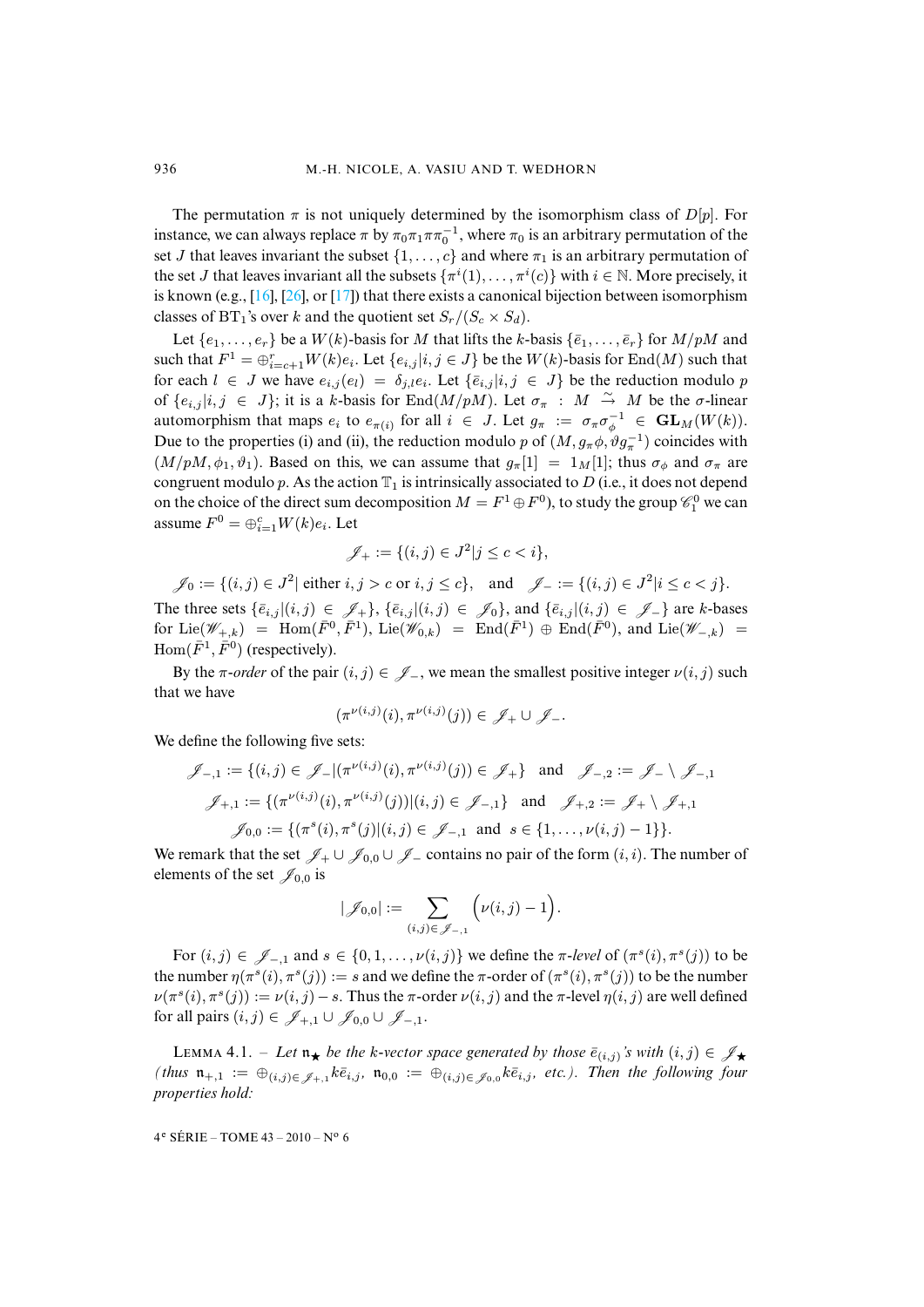- (a) If the pairs  $(i, j)$  and  $(j, l)$  belong to  $\mathscr{J}_{0,0}$ , then we have  $(i, l) \in \mathscr{J}_{0,0}$ . Similarly, if one *of the pairs*  $(i, j)$  *and*  $(j, l)$  *belongs to*  $\mathcal{J}_{0,0}$  *and the other one belongs to*  $\mathcal{J}_{+,1}$  *(resp. to J*−<sub>,1</sub>*)*, then we have  $(i, l)$  ∈  $\mathcal{J}_{+,1}$  (resp. we have  $(i, l)$  ∈  $\mathcal{J}_{-,1}$ ).
- (b) *The k-vector space*  $\mathfrak{n}_{0,0}$  *is a nilpotent subalgebra of*  $\text{End}(M/pM)$ *. More precisely, we have*  $\mathfrak{n}_{0,0}^{\max(c,d)} = 0$ .
- (c) *The* k-vector spaces  $\mathfrak{n}_{+}$ ,  $\mathfrak{n}_{+,1}$ ,  $\mathfrak{n}_{-}$ , and  $\mathfrak{n}_{-,1}$  are both left and right  $\mathfrak{n}_{0,0}$ -modules. *Moreover we have*  $\mathfrak{n}_{0,0}^d \mathfrak{n}_+ = \mathfrak{n}_+ \mathfrak{n}_{0,0}^c = \mathfrak{n}_{0,0}^c \mathfrak{n}_- = \mathfrak{n}_- \mathfrak{n}_{0,0}^d = 0.$
- (d) *The k-vector spaces*  $\mathfrak{n}_+ \oplus \mathfrak{n}_{0,0}$ ,  $\mathfrak{n}_{+,1} \oplus \mathfrak{n}_{0,0}$ ,  $\mathfrak{n}_{0,0} \oplus \mathfrak{n}_{-}$ , *and*  $\mathfrak{n}_{0,0} \oplus \mathfrak{n}_{-,1}$  *are nilpotent subalgebras of* End(M/pM)*.*

*Proof*. – We prove only the first part of (a) as the second part of (a) is proved similarly. Let  $s := \min\{\eta(i,j), \eta(j,l)\}\in\mathbb{N}^*$  and let  $t := \min\{\nu(i,j), \nu(j,l)\}\in\mathbb{N}^*$ . From the very definition of s, we get that one of the two pairs  $(\pi^{-s}(i), \pi^{-s}(j))$  and  $(\pi^{-s}(j), \pi^{-s}(l))$  belongs to  $\mathscr{J}_\text{-}$  while the other one belongs to  $\mathscr{J}_0$ ; thus  $(\pi^{-s}(i), \pi^{-s}(l)) \in \mathscr{J}_\text{-}$ . It is easy to see that for all  $u \in \{1,\ldots,s+t-1\}$  we have  $(\pi^{-s+u}(i), \pi^{-s+u}(l)) \in \mathscr{J}_0$ . From the very definition of t, we get that one of the two pairs  $(\pi^t(i), \pi^t(j))$  and  $(\pi^t(j), \pi^t(l))$  belongs to  $\mathscr{J}_+$  while the other one belongs to  $\mathscr{J}_0$ ; thus  $(\pi^t(i), \pi^t(l)) \in \mathscr{J}_+$ . From the last three sentences we get that we have  $(\pi^{-s}(i), \pi^{-s}(l)) \in \mathscr{J}_{-1}$  and  $\nu(\pi^{-s}(i), \pi^{-s}(l)) = s + t$ . As  $1 \leq s < s + t$ , we have  $(i, l) \in \mathscr{J}_{0,0}$  (i.e., the first part of (a) holds) as well as  $\eta(i, l) = s$  and  $\nu(i, l) = t$ .

We check (b). For  $\nu \in \mathbb{N}$  let  $\mathfrak{n}_{0,0}^{\nu}$  be the k-span of those  $\bar{e}_{i,j}$ 's for which  $(i, j) \in \mathscr{J}_{0,0}$  and  $\nu(i, j) = \nu$ . As  $\mathfrak{n}_+ \mathfrak{n}_+ = 0$ , we have  $\mathfrak{n}_{0,0}^{\nu} \mathfrak{n}_{0,0}^{\nu} = 0$ . From the end of the previous paragraph we get that for  $\nu_1 < \nu_2$ , we have:  $\mathfrak{n}_{0,0}^{\nu_1} \mathfrak{n}_{0,0}^{\nu_2} + \mathfrak{n}_{0,0}^{\nu_2} \mathfrak{n}_{0,0}^{\nu_1} \subseteq \mathfrak{n}_{0,0}^{\nu_1}$ . These imply that  $\mathfrak{n}_{0,0}$  is a nilpotent subalgebra of End $(M/pM)$ . Thus  $\mathfrak{n}_{0,0}$  is the Lie algebra of the smooth, connected subgroup of  $\mathscr{W}_{0,k} = GL_{\bar{F}^1} \times_k GL_{\bar{F}^0}$  whose group of valued points in an arbitrary commutative k-algebra R is  $1_{M\otimes_{W(k)}R}$  +  $\mathfrak{n}_{0,0}\otimes_k R$ . Therefore  $\mathfrak{n}_{0,0}$  is  $\mathcal{W}_0(k)$ -conjugate to a Lie subalgebra of End( $\bar{F}^1$ ) ⊕ End( $\bar{F}^0$ ) formed by upper triangular nilpotent matrices. This implies that  $\mathfrak{n}_{0,0}^{\max(c,d)}=0$ . Thus (b) holds.

It is obvious that  $n_+$  and  $n_-\$  are left and right  $n_{0,0}$ -modules. As in the previous paragraph, using the second part of (a) we argue that  $n_{+1}$  and  $n_{-1}$  are left and right  $n_{0,0}$ -modules.<br>The second part of (c) follows from relations of the form The second part of (c) follows from relations of the form  $\mathfrak{n}^d_{0,0}\mathfrak{n}_+ \subseteq [\mathfrak{n}_{0,0} \cap \text{End}(\bar{F}^1)]^d \text{Hom}(\bar{F}^0, \bar{F}^1) = 0.$  Thus (c) holds.

Part (d) follows from (b) and (c) and the fact that 
$$
n_+^2 = n_-^2 = 0
$$
.

## <span id="page-13-0"></span>**4.2. Condition (**C**)**

We define four subsets of  $\bigcup_{s>2}J^s$  as follows:

$$
\Gamma := \{ (i_1, \ldots, i_s) | s \ge 2, (i_\ell, i_{\ell+1}) \in \mathcal{J}_{0,0} \,\forall \,\ell \in \{1, \ldots, s-2\}, (i_{s-1}, i_s) \in \mathcal{J}_{+,2} \}
$$
  

$$
\Delta := \{ (i_1, \ldots, i_s) | s \ge 3, (i_1, \ldots, i_{s-1}) \in \Gamma, (i_{s-1}, i_s) \in \mathcal{J}_{0,0} \}
$$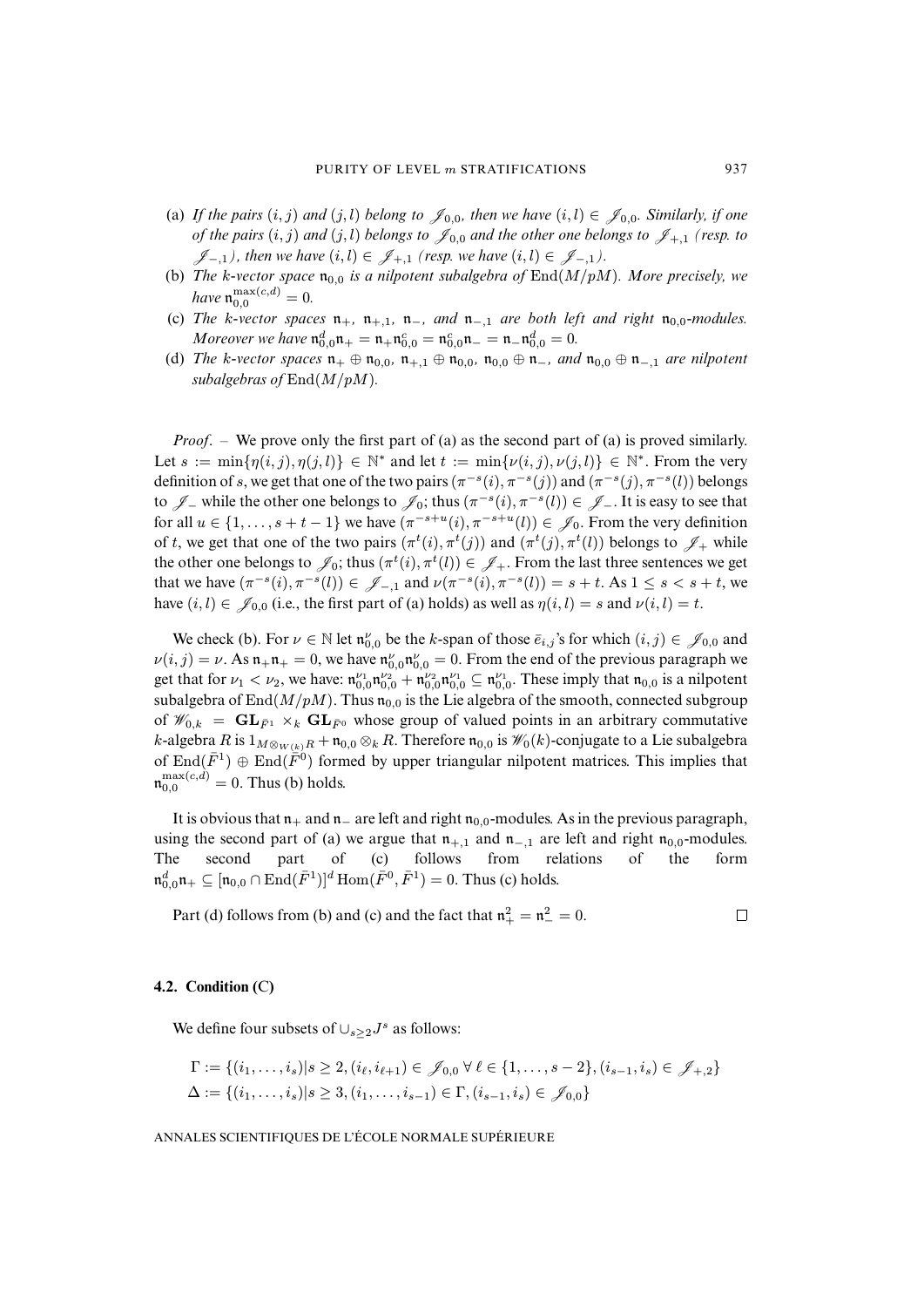$$
\Gamma_1 := \{ (i_1, \ldots, i_s) \in \Gamma | (i_1, i_s) \in \mathcal{J}_{+,1} \text{ and } (i_2, i_s) \notin \mathcal{J}_{+,1} \}
$$
  

$$
\Delta_1 := \{ (i_1, \ldots, i_s) \in \Delta | (i_1, i_s) \in \mathcal{J}_{+,1} \text{ and } (i_2, i_s) \notin \mathcal{J}_{+,1} \}.
$$

If  $(i_1,\ldots,i_s) \in \Gamma_1$ , then  $s \geq 3$ . For each element  $\gamma = (i_1,\ldots,i_s) \in \Gamma \cup \Delta$  and for every  $t \in \mathbb{N}^*$ , let  $n_t(\gamma)$  be the number of elements  $\ell \in \{1,\ldots,s-1\}$  such that we have  $(i_{\ell}, i_{\ell+1}) \in \mathscr{J}_{0,0}$  and  $\nu(i_{\ell}, i_{\ell+1}) = t$ . We define a number:

$$
\kappa(\gamma) := \sum_{t=1}^{\infty} n_t(\gamma) p^{-t} \in (0, \infty) \cap \mathbb{Q}.
$$

**DEFINITION** 4.2. – Let  $\kappa(\pi) := \max{\kappa(\gamma) | \gamma \in \Gamma_1 \cup \Delta_1}$  with the convention that  $\kappa(\pi)=0$  *if*  $\Gamma_1 \cup \Delta_1$  *is the empty set. Let*  $\kappa(D[p])$  *be the smallest value*  $\kappa(\pi)$ *, where*  $\pi$  *runs through all permutations of the set*  $\{1,\ldots,r\}$  *for which there exists a k-basis*  $\{\bar{e}_1,\ldots,\bar{e}_r\}$  *for* M/pM *as in the beginning of Subsection [4.1.](#page-11-1) We say the condition* (C) *holds for* D *(or for any truncation of* D) *if either*  $\kappa(D[p]) < 1$  *or*  $\kappa(D^{\vee}[p]) < 1$ *. Here*  $D^{\vee}$  *is the Cartier dual of* D. *We say the condition* (C) *holds for an* m*-truncated Barsotti Tate group* B *over a field* K *of characteristic* p*, if the condition* (C) *holds for the extension of* B *to an algebraic closure of* K*.*

<span id="page-14-0"></span>L 4.3. – *The following four properties hold:*

- (a) *Let* γ ∈ Γ*. Then for each positive integer* t *we have the following inequality*  $n_t(\gamma) \leq 1 + \sum_{u=1}^{t-1} n_u(\gamma)$ . *Therefore we have*  $n_t(\gamma) \leq 2^{t-1}$ .
- (b) *If*  $p \ge 3$  *and*  $\gamma \in \Gamma$ *, then*  $\kappa(\gamma) < 1$ *.*
- (c) If  $p \geq 5$  and  $\gamma \in \Gamma \cup \Delta$ , then  $\kappa(\gamma) < 1$ . Thus if  $p \geq 5$ , then  $\kappa(\pi) < 1$  and therefore *condition* (C) *holds for* D*.*
- (d) *We assume that*  $p = 3$ *. Then*  $\kappa(\pi) < \frac{4}{3}$ *. If moreover*  $\min\{c, d\} \leq 6$ *, then condition* (C) *holds for* D*.*

*Proof.* – To prove (a) we write  $\gamma = (i_1, \ldots, i_s)$  and we can assume that  $n_t(\gamma) > 0$ ; thus we have  $s \geq 3$  even if  $\gamma \in \Gamma$ . We consider the identity

(1) 
$$
\bar{e}_{\pi^t(i_1),\pi^t(i_{s-1})} = \prod_{\ell=1}^{s-2} \bar{e}_{\pi^t(i_\ell),\pi^t(i_{\ell+1})}
$$

between elements of End( $M/pM$ ). The right-hand side of (1) contains at least  $n_t(\gamma)$  elements of  $\mathfrak{n}_+$ , it contains  $\sum_{u>t} n_u(\gamma)$  elements of  $\mathfrak{n}_{0,0}$ , and it contains  $n_1(\gamma)+n_2(\gamma)+\cdots+n_{t-1}(\gamma)$ elements that belong to  $\mathscr{J}_+$ ,  $\mathscr{J}_0$ , or  $\mathscr{J}_-$ . Let  $\bar{\mu}$  :  $\mathbb{G}_m \to \mathbf{GL}_{M/pM}$  be the cocharacter that fixes  $\bar{F}^0$  and that acts via the inverse of the identical character of  $\mathbb{G}_m$  on  $\bar{F}^1$ . If we have  $n_t(\gamma) > 1 + n_1(\gamma) + n_2(\gamma) + \cdots + n_{t-1}(\gamma)$ , then  $\mathbb{G}_m$  acts via  $\bar{\mu}$  on the right-hand side of (1) via at least the second power of the inverse of the identical character of  $\mathbb{G}_m$ ; therefore the right-hand side of (1) must be 0 and this contradicts the fact that the left-hand side of (1) is non-zero. Thus we have  $n_t(\gamma) \leq 1 + n_1(\gamma) + n_2(\gamma) + \cdots + n_{t-1}(\gamma)$ . By induction on  $t \in \mathbb{N}^*$ we get that  $n_t(\gamma) \leq 2^{t-1} = 1 + 1 + 2 + \cdots + 2^{t-2}$ . This proves (a).

We prove (b). Due to (a) and the inequality  $p \geq 3$  we have

(2) 
$$
\kappa(\gamma) = \sum_{t=1}^{\infty} n_t(\gamma) p^{-t} < \sum_{t=1}^{\infty} 2^{t-1} p^{-t} = \frac{1}{p-2} \le 1.
$$

Thus (b) holds.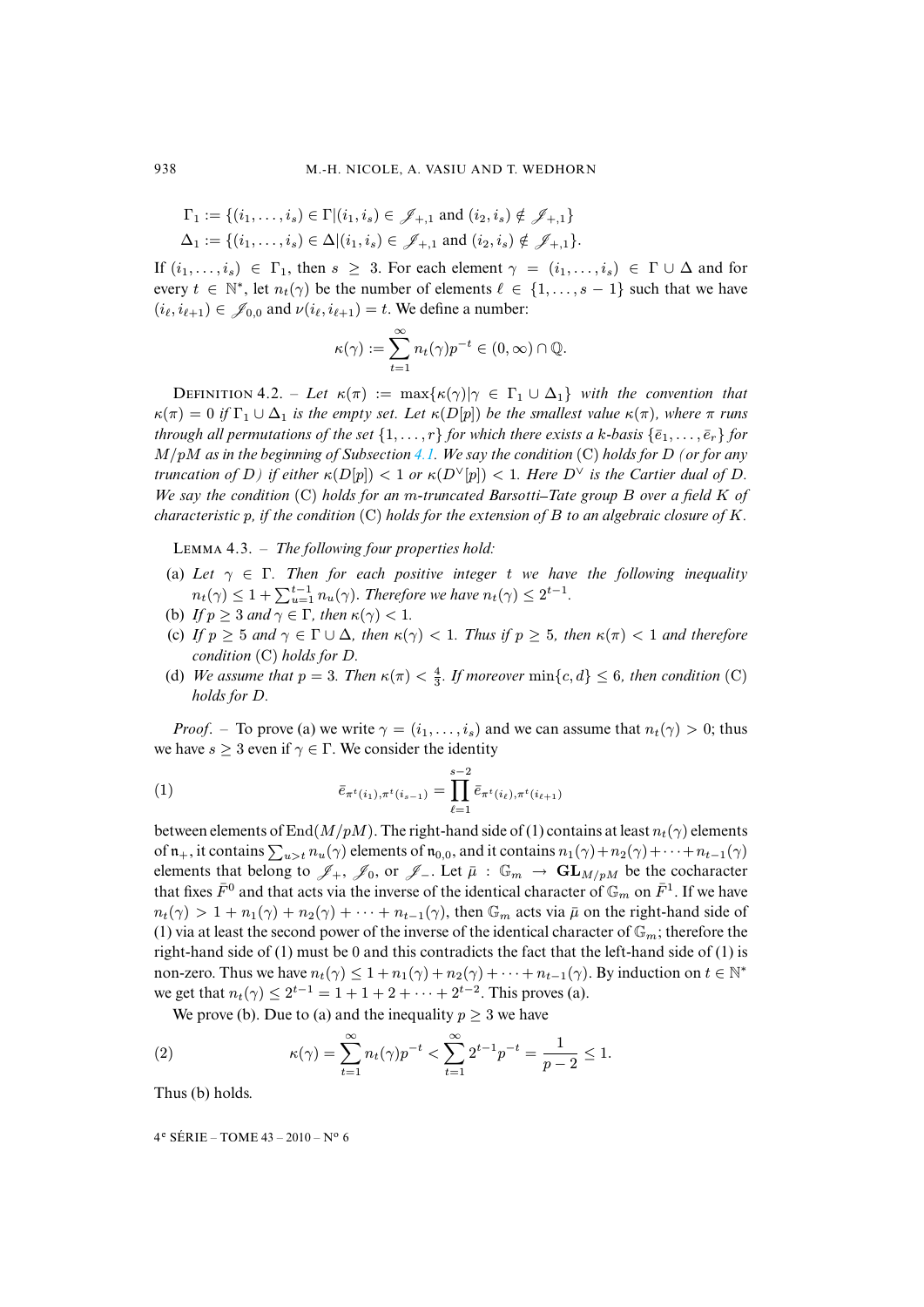Due to (b), to prove (c) we can assume that  $\gamma = (i_1, \ldots, i_s) \in \Delta$ . We have

(3) 
$$
\kappa(\gamma) = \frac{1}{p^{\nu(i_{s-1},i_s)}} + \kappa((i_1,\ldots,i_{s-1})) \leq \frac{1}{p} + \kappa((i_1,\ldots,i_{s-1})).
$$

Due to the last inequality and the fact that  $p \geq 5$ , from relations (2) and (3) we get that  $\kappa(\gamma) < \frac{1}{p-2} + \frac{1}{p} < 1$ . Thus (c) holds.

The first part of (d) follows from (b) and (3). To check the last part of (d) we can assume that  $d \leq 6$  (otherwise we can replace D by D<sup>∨</sup>). From Lemma [4.1](#page-12-0) (c), (by taking  $t = 0$  in Formula (1)) we get that for each element  $\gamma = (i_1, \ldots, i_s) \in \Gamma$  we have  $s \leq d + 1 \leq 7$  and thus  $\sum_{t=1}^{\infty} n_t(\gamma) \leq s-2 \leq 5$ . From this and (a) we get that  $\kappa(\gamma) \leq \frac{1}{3} + \frac{2}{9} + \frac{2}{27} = \frac{17}{27}$ . As  $\frac{17}{27} + \frac{1}{3} = \frac{26}{27} < 1$ , from the last sentence and (3), we get that we have  $\kappa(\tilde{\gamma}) < 1$  for all  $\tilde{\gamma} \in \Delta$ . Thus  $\kappa(\pi)$  < 1 and therefore (d) holds.

<span id="page-15-0"></span>EXAMPLE 4.4. – We assume that  $p \in \{2,3\}$  and that there exists an integer  $a \geq 2$  such that we have a ring monomorphism  $\mathbb{F}_{p^a} \hookrightarrow \text{End}(D[p])$  with the property that  $\mathbb{F}_{p^a}$  acts on the tangent space of  $D[p]$  via scalar endomorphisms. We will check that  $\kappa(D) < 1$ .

To the product decomposition  $\mathbb{F}_{p^a} \otimes_{\mathbb{F}_p} k = k^a$  corresponds a direct sum decomposition  $M/pM = \bigoplus_{u=1}^n \overline{M}_u$ . It is easy to see that we can assume that the last sum decomposition is the reduction modulo p of a direct sum decomposition  $M = \bigoplus_{u=1}^{a} M_u$  with the property that  $\sigma_{\pi}(M_u) = M_{u+1}$ , where  $M_{u+1} := M_1$ . The direct sum decomposition of  $W(k)$ -modules  $\mathrm{End}(M)=\oplus_{u=1}^a\oplus_{\tilde{u}=1}^a\mathrm{Hom}(M_u,M_{\tilde{u}})$  allows us to view each  $\mathrm{Hom}(M_u,M_{\tilde{u}})$  as a  $W(k)$ -submodule of  $\text{End}(M)$ .

As  $\mathbb{F}_{p^a}$  acts on the tangent space of  $D[p]$  via scalar endomorphisms, we can choose the indexing of  $\overline{M}_u$ 's such that we have  $\overline{F}^1 \subseteq \overline{M}_1$ . Thus we can assume that  $F^1 \subseteq M_1$ . We can also assume that certain subsets of  $\{e_1,\ldots,e_r\}$  are  $W(k)$ -bases for the  $M_u$ 's. From the last two sentences, we get that:

(\*) if  $(i, j) \in \mathcal{J}_+$ , then  $e_{i,j} \in \text{Hom}(M, F^1) \subseteq \text{Hom}(M, M_1)$ .

Let  $\gamma = (i_1, \ldots, i_s) \in \Gamma \cup \Delta$ . To check that  $\kappa(D) < 1$ , it suffices to show that  $\kappa(\gamma) < 1$ . Based on (3), to check this it suffices to show that if  $\gamma \in \Gamma$ , then we have  $\kappa(\gamma) < 1 - \frac{1}{p}$ . We can assume that  $s \geq 3$ . As  $\gamma \in \Gamma$ , we have  $(i_{s-1}, i_s) \in \mathcal{J}_{+2}$  and  $(i_1, i_2), \ldots, (i_{s-2}, i_{s-1}) \in \mathcal{J}_{0,0}$ . From this and (\*) we easily get that we have  $e_{i_1,i_2},\ldots,e_{i_{s-2},i_{s-1}} \in \text{End}(M_1)$ . As  $\sigma_{\pi}(\text{End}(M_u)) = \text{End}(M_{u+1}),$  we get that each positive integer i such that  $e_{\pi^i(i_1),\pi^i(i_2)} \in \text{End}(M_1)$  is a multiple of a. From this and (\*), we get that  $\nu(i_1,i_2) \subseteq a\mathbb{N}^*$ . Similarly we argue that  $\{\nu(i_2, i_3), \ldots, \nu(i_{s-2}, i_{s-1})\} \subseteq a\mathbb{N}^*$ . Therefore for each  $t \in \mathbb{N}^* \setminus a\mathbb{N}^*$ we have  $n_t(\gamma)=0$ . As in the proof of Lemma [4.3](#page-14-0) (a) we argue that for each  $t \in \mathbb{N}^*$  we have  $n_{ta}(\gamma) \leq 2^{t-1}$ . Therefore we have  $\kappa(\gamma) < \sum_{t=1}^{\infty} 2^{t-1} p^{-at} = \frac{1}{p^a-2}$ . As  $a \geq 2$ , we get that  $\kappa(\gamma) < 1 - \frac{1}{p}$ . Thus  $\kappa(D) < 1$ .

REMARK 4.5. – If  $p = 2$  (resp.  $p = 3$ ), there exist plenty of examples in which there exist elements  $\gamma \in \Gamma_1$  (resp.  $\gamma \in \Delta_1$ ) such that  $\kappa(\gamma) > 1$  and therefore also  $\kappa(\pi) > 1$  (for  $p = 2$ ) see Example [4.10](#page-21-0) below).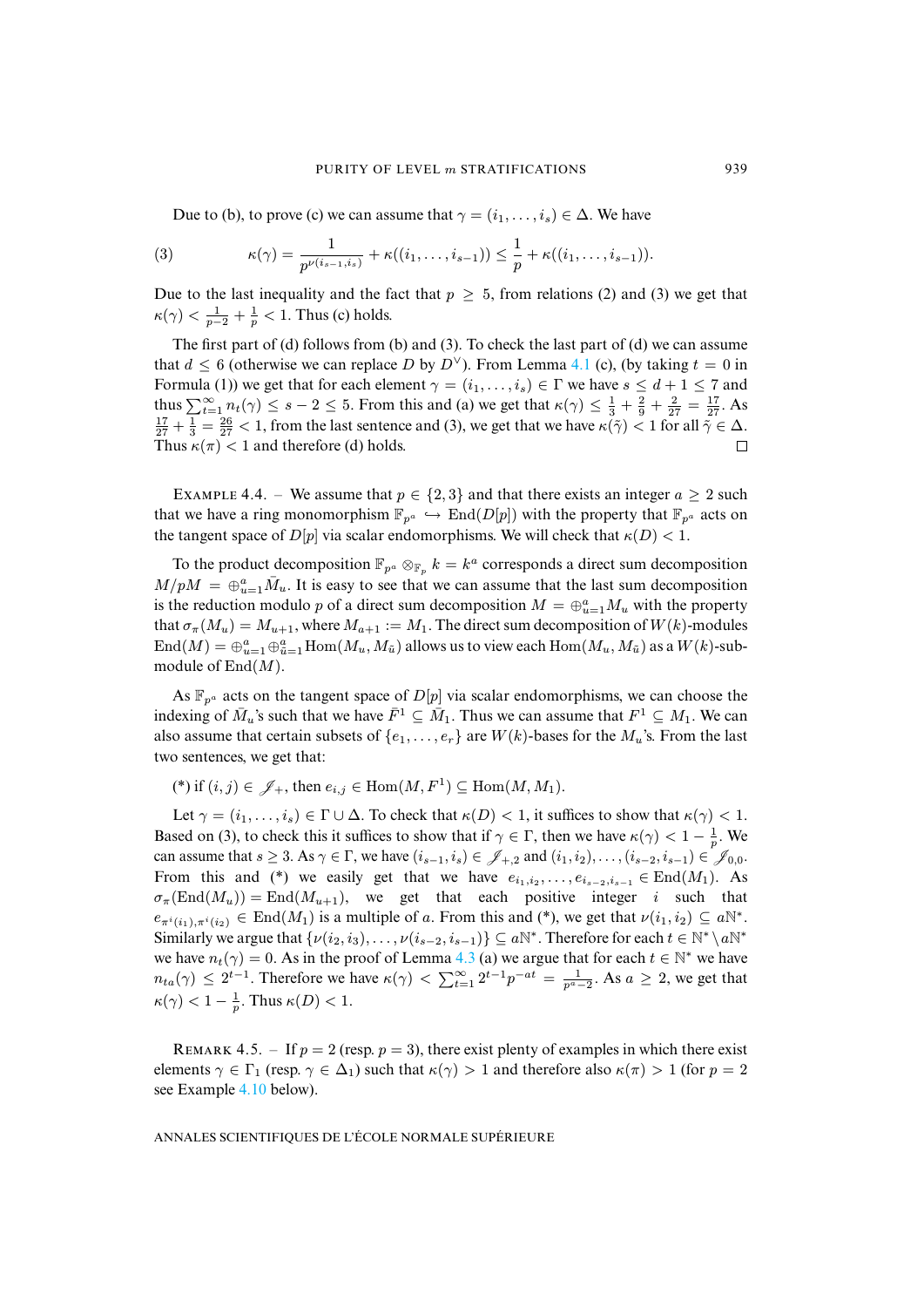## <span id="page-16-0"></span>**4.3.** Computing  $\mathscr{C}_1^0$  with explicit equations

Let  $(h_1[1], h_2[1], h_3[1]) \in \mathcal{H}_1(k)$ . Let  $h_{12}[1] := h_1[1]h_2[1] \in \mathcal{W}_{+0}(k)$  and  $h_{23}[1] := h_2[1|h_3[1] \in \mathcal{W}_{0-}(k)$ . We have  $(h_1[1], h_2[1], h_3[1]) \in \mathcal{C}_1(k)$  if and only if  $h_{12}[1] = \sigma_{\phi}(h_{23}[1]),$  cf. the very definition of the action  $\mathbb{T}_1$ . Writing  $h_{12} = 1_M[1] +$  $\sum_{(i,j)\in\mathscr{J}_+\cup\mathscr{J}_0} x_{i,j}\bar{e}_{i,j}$  and  $h_{23} = 1_M[1] + \sum_{(i,j)\in\mathscr{J}_0\cup\mathscr{J}_-} x_{i,j}\bar{e}_{i,j}$  with  $x_{i,j}$  as independent variables, the equation  $h_{12}[1] = \sigma_{\phi}(h_{23}[1])$  gets translated into a system of equations that are of the form  $a_{\pi(i),\pi(j)}x_{\pi(i),\pi(j)} = b_{i,j}x_{i,j}^p$  with  $a_{\pi(i),\pi(j)}, b_{i,j} \in \{0,1\}$  and that are indexed by  $(i, j) \in J^2$ . More precisely, we have  $a_{i,j} = 1$  (resp.  $b_{i,j} = 1$ ) if and only if  $(i, j)$  ∈  $\mathscr{J}_+ \cup \mathscr{J}_0$  (resp.  $(i, j) \in \mathscr{J}_0 \cup \mathscr{J}_-$ ). Based on this, by tracing those variables  $x_{i,j}$ that can take independently an infinite number of values in  $k$ , one easily gets that we have  $(h_1[1], h_2[1], h_3[1]) \in \mathcal{C}_1^0(k)$  if and only if the following three identities hold (to be compared with  $[25]$ , Subsection 2.3, Formulas  $(4a)$  to  $(4c)$ ):

(4) 
$$
h_{12}[1] = 1_M[1] + \sum_{(i,j)\in\mathscr{J}_{-,1}} \sum_{\ell=1}^{\nu(i,j)} x_{i,j}^{p^{\ell}} \bar{e}_{\pi^{\ell}(i),\pi^{\ell}(j)},
$$

(5) 
$$
h_2[1] = 1_M[1] + \sum_{(i,j) \in \mathscr{J}_{-,1}} \sum_{\ell=1}^{\nu(i,j)-1} x_{i,j}^{p^{\ell}} \bar{e}_{\pi^{\ell}(i),\pi^{\ell}(j)},
$$

(6) 
$$
h_{23}[1] = 1_M[1] + \sum_{(i,j)\in\mathscr{J}_{-,1}} \sum_{\ell=0}^{\nu(i,j)-1} x_{i,j}^{p^{\ell}} \bar{e}_{\pi^{\ell}(i),\pi^{\ell}(j)},
$$

where the variables  $x_{i,j}$  with  $(i, j) \in \mathscr{J}_{-1}$  can take independently all values in k such that  $h_2[1] \in \mathscr{W}_0(k)$ .

Note that Formulas (4), (5), and (6) differ only by summation limits. If  $n_{0,0}$  is as in Lemma [4.1](#page-12-0) (b), then we have  $h_2[1] \in 1_M[1] + \mathfrak{n}_{0,0}$ . From this and the fact that  $\mathfrak{n}_{0,0}$  is a nilpotent algebra, we get that:

(\*) The element  $h_2[1]$  has an inverse in  $1_M[1] + \mathfrak{n}_{0,0}$  which is a polynomial in  $h_2[1]$  with *coefficients in k and therefore we always have*  $h_2[1] \in \mathcal{W}_0(k)$ *.* 

Thus the variables  $x_{i,j}$  with  $(i, j) \in \mathscr{J}_{-,1}$  can take independently all values in k. Based on Formulas (4) to (6) we get that

(7) 
$$
\operatorname{Lie}(\mathscr{C}_1^0) = \bigoplus_{(i,j)\in \mathscr{J}_{-,1}} k\overline{e}_{i,j} = \mathfrak{n}_{-,1} \subseteq \operatorname{Lie}(\mathscr{W}_{-,k}).
$$

As  $n_{-,1}$  does not contain non-zero semisimple elements, from (7) we get that  $\mathbb{G}_m$  is not a subgroup of  $\mathcal{C}_1^0$  and thus  $\mathcal{C}_1^0$  is unipotent.

Let  $\mathcal{V}_{-1}$ ,  $\mathcal{V}_1$ , and  $\mathcal{V}_2$  be the vector group schemes over k whose Lie algebras are  $\mathfrak{n}_{-1}$ ,  $n_{+1}$  and  $n_{+2}$  (respectively). For a commutative k-algebra R we have  $\mathcal{V}_{-1}(R) = n_{-1} \otimes_k R$ ,  $\mathcal{V}_1(R) = \mathfrak{n}_{+,1} \otimes_k R$ , and  $\mathcal{V}_2(R) = \mathfrak{n}_{+,2} \otimes_k R$ . We get that the morphism of smooth k-schemes

 $\mathscr{V}_{-1} \to \mathscr{C}_1^0$ 

that takes the element  $\sum_{(i,j)\in\mathscr{J}_{-1}} x_{i,j} \bar{e}_{i,j} \in \mathfrak{n}_{-,1} = \text{Lie}(\mathscr{C}_1^0) = \text{Lie}(\mathscr{V}_{-1}) = \mathscr{V}_{-1}(k)$  to the element

$$
(h_{12}[1](h_2[1])^{-1}, h_2[1], (h_2[1])^{-1}h_{23}[1]) \in \mathscr{C}_1^0(k)
$$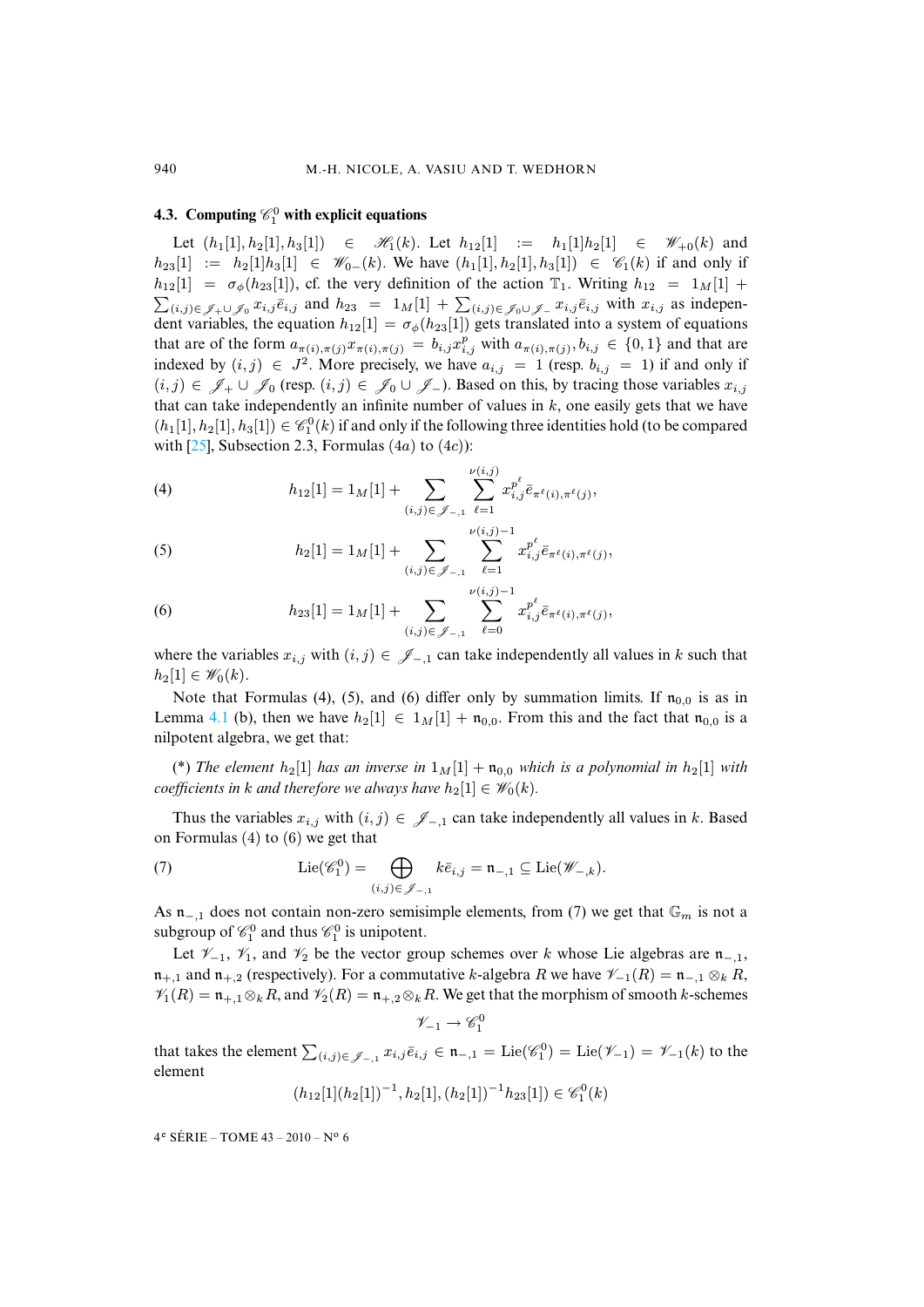obtained naturally from Formulas (4) to (6), is an isomorphism. For  $s \in \{1, 2\}$  we consider the closed embedding monomorphism

$$
\varepsilon_s: \mathscr{V}_s \hookrightarrow \mathscr{W}_{+,k}
$$

that takes  $v_s \in \mathscr{V}_s(R)$  to  $1_{M/pM\otimes_k R} + v_s \in \mathscr{W}_{+,k}(R)$ .

## **4.4. The key morphism** ζ

Let  $\mathcal{I}_1 := \mathcal{H}_1/\mathcal{W}_{-,k}$ ; it is an affine, smooth group scheme over k isomorphic to  $\mathcal{W}_{+,0,k}$  and therefore such that we have a short exact sequence

$$
1 \to \mathscr{W}_{+,k} \to \mathscr{I}_1 \to \mathscr{W}_{0,k} \to 1.
$$

As schemes over k we can identify naturally  $\mathcal{I}_1 = \mathcal{W}_{+,k} \times_k \mathcal{W}_{0,k}$ . Thus we will also identify (as sets)  $\mathscr{I}_1(k) = \mathscr{W}_+(k) \times \mathscr{W}_0(k)$ . Let  $\epsilon : \mathscr{H}_1 \to \mathscr{I}_1$  and  $\theta : \mathscr{I}_1 \to \mathscr{W}_{0,k}$  be the natural epimorphisms and let  $\iota := \theta \circ \epsilon : \mathcal{H}_1 \to \mathcal{W}_{0,k}$  be their composite. The epimorphism  $\epsilon$ gives birth via restriction to a finite homomorphism  $\mathcal{C}_1^0 \to \mathcal{I}_1$  whose kernel is finite and connected.

The group  $\tilde{\mathscr{C}}_1^0 := \text{Im}(\mathscr{C}_1^0 \to \mathscr{I}_1)$  is isomorphic to  $\mathscr{C}_1^0$ . More precisely, using the isomorphism  $\mathcal{V}_{-1} \to \mathcal{C}_1^0$  one easily gets that the epimorphism  $\mathcal{C}_1^0 \to \tilde{\mathcal{C}}_1^0$  can be identified with the Frobenius endomorphism of  $\mathcal{C}_1^0$ . We have

$$
\mathrm{Lie}(\tilde{\mathscr{C}}_1^0) = \bigoplus_{(i,j) \in \mathscr{J}_{0,0} \cup \mathscr{J}_{+,1}, \eta(i,j)=1} k\bar{e}_{i,j}.
$$

DEFINITION 4.6. – *The morphism*  $\zeta : \tilde{e}_1^0 \times_k \mathcal{V}_2 \times_k \mathcal{W}_{0,k} \to \mathcal{I}_1$  *of k-schemes is defined by the following rule: if* R *is a commutative k-algebra, then the element*  $(\tilde{h}, y, z) \in$  $\widetilde{\mathscr{C}}_1^0(R) \times \mathscr{V}_2(R) \times \mathscr{W}_{0,k}(R)$  *is mapped to the product element*  $\tilde{h} \cdot (\varepsilon_2(y), 1) \cdot \epsilon(1, z, 1) \in \mathscr{I}_1(R)$ .

The key step for proving the main result Theorem [1.2](#page-2-0) is to show that  $\zeta$  is finite and flat. For this, we first prove the following basic fact.

<span id="page-17-0"></span>LEMMA 4.7. – Let R be a commutative  $\mathbb{F}_p$ -algebra. Let  $n \in \mathbb{N}^*$ . Let  $d_1, \ldots, d_n$  be positive *integers. For each*  $\ell \in \{1, ..., n\}$  *we consider a polynomial*  $Q_{\ell} \in R[x_1, ..., x_n]$ *. We assume that there exist positive rational numbers*  $\mu_1, \ldots, \mu_n$  *such that for each*  $\ell \in \{1, \ldots, n\}$ and for every monomial term  $\beta \prod_{i=1}^n x_i^{v_i}$  of  $Q_\ell$  with  $\beta \in R \setminus \{0\}$  we have an inequality  $\mu_{\ell}d_{\ell} > \sum_{i=1}^{n} \mu_{i}v_{i}$  *(thus the degree of each*  $Q_{\ell}$  *in the variable*  $x_{\ell}$  *is at most equal to*  $d_{\ell} - 1$ *). Let*

 $\mathscr{R} := R[x_1, \ldots, x_n]/(x_1^{d_1} - Q_1, \ldots, x_n^{d_n} - Q_n).$ 

*Then*  $\mathscr R$  *is a free* R-module of rank  $\prod_{\ell=1}^n d_\ell$ . Therefore the natural morphism  $\operatorname{Spec} \mathscr R \to \operatorname{Spec} R$ *of schemes is a finite, flat cover of degree*  $\prod_{\ell=1}^n d_\ell$ .

*Proof.* – Multiplying all  $\mu_1, \ldots, \mu_n$  by a positive integer, we can assume that we have  $\mu_1,\ldots,\mu_n \in \mathbb{N}^*$ . Let  $\mathbb{M} := \mathbb{N}^d$ . Let  $\tau : \mathbb{M} \hookrightarrow \mathbb{M}$  be the monomorphism of additive monoids that takes a sequence  $(v_1,\ldots,v_n) \in \mathbb{M}$  to  $(\mu_1v_1,\ldots,\mu_nv_n) \in \mathbb{M}$ . Let  $\lt$  be the degree-lexicographic ordering on M. Let  $\prec$  be the well ordering on M such that for  $a, b \in \mathbb{M}$  we have  $a \prec b$  if and only if  $\tau(a) < \tau(b)$ . For each  $P \in R[x_1, \ldots, x_n]$ , we define its weight  $\omega(P)$  to be the maximal element  $(v_1,\ldots,v_n)$  of M with respect to the ordering  $\prec$  for which the monomial  $\prod_{i=1}^{n} x_i^{v_i}$  appears in P with a non-zero coefficient. From hypotheses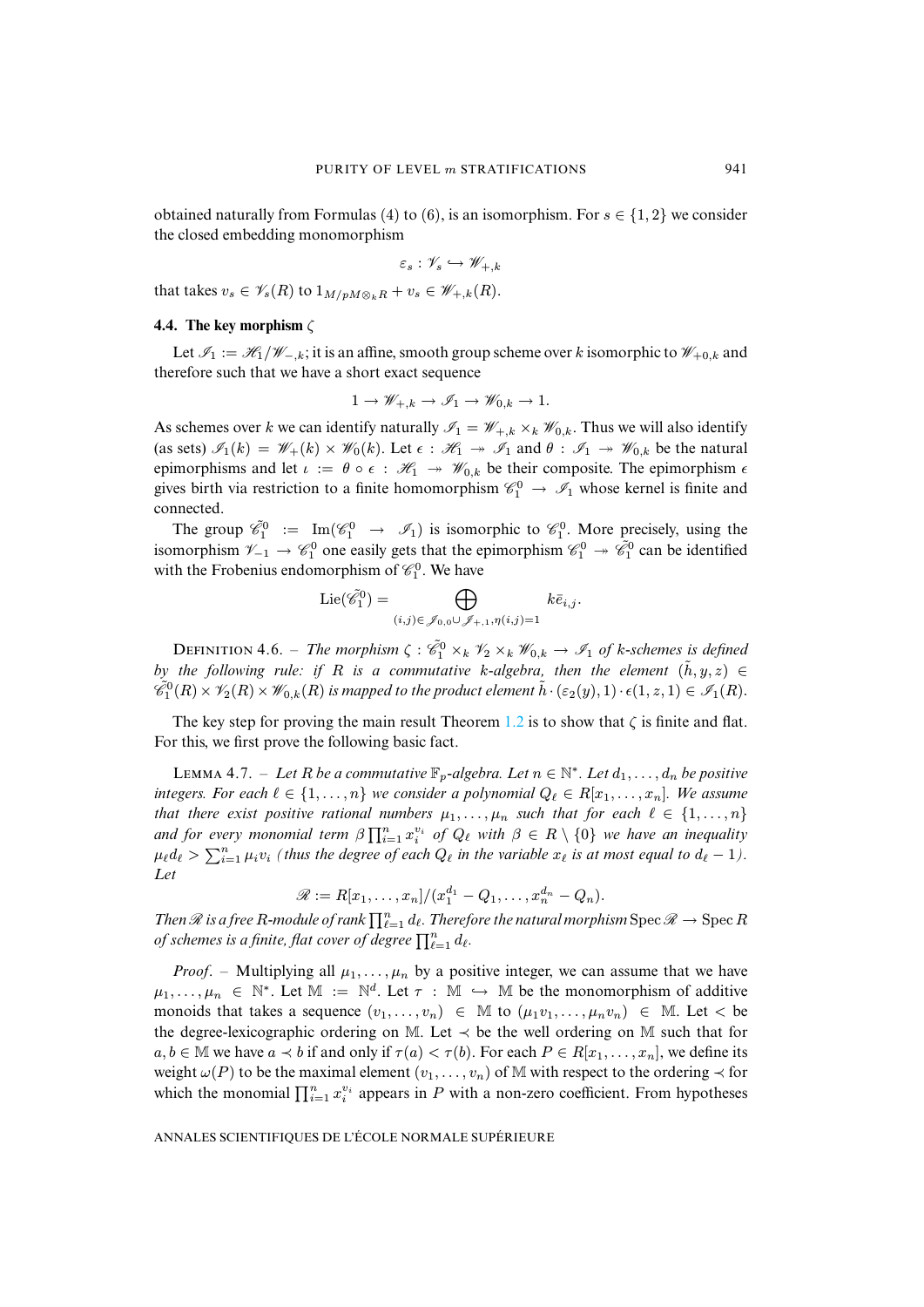we get that for each  $\ell \in \{1, ..., n\}$  we have  $\omega(x_{\ell}^{d_{\ell}}) > \omega(Q_{\ell})$ . Using this, it is an easy exercise in the theory of Gröbner bases (over the base  $R$ ) to check that the image of the set  $\{\prod_{i=1}^n x_i^{v_i}|0 \le v_i < d_i \quad \forall \quad i \in \{1, \ldots, n\}\}\$ in  $\mathscr R$  is an *R*-basis for  $\mathscr R$ . From this the lemma follows.

<span id="page-18-0"></span>THEOREM 4.8. – *We assume that we have an inequality*  $\kappa(D[p]) < 1$ . Then the morphism  $\zeta$  *is a finite, flat morphism of degree*  $p^{\mid \mathscr{J}_{0,0}\mid}$ *.* 

*Proof.* – Each element of  $\mathcal{W}_+(k)$  can be written uniquely as  $\varepsilon_1(a_1)\varepsilon_2(a_2)$  with  $a_1 \in \mathfrak{n}_{+,1}$ and  $a_2 \in \mathfrak{n}_{+,2}$ . Thus each element of  $\mathcal{I}_1(k)$  can be written uniquely as a pair  $(\varepsilon_1(a_1)\varepsilon_2(a_2), a_0)$ with  $a_0 \in \mathcal{W}_0(k)$ . Let  $(\tilde{h}, y, z) \in \tilde{\mathcal{E}}_1^0(k) \times \mathcal{V}_2(k) \times \mathcal{W}_{0,k}(k)$  be an arbitrary element. We look at the equation

(8) 
$$
\zeta((\tilde{h}, y, z)) = (\varepsilon_1(a_1)\varepsilon_2(a_2), a_0).
$$

By applying  $\theta$  to (8) we get that

$$
\iota(\tilde{h})z = a_0.
$$

We write  $\tilde{h} = (h_1(x), h_2(x))$  with  $x \in \text{Lie}(\tilde{\mathscr{C}}_1^0)$ . We have  $h_2(x)z = a_0$ , cf. (9).

We write  $y = \sum_{(i,j) \in \mathcal{J}_+,2} y_{i,j} \bar{e}_{i,j}$  and  $x = \sum_{(i,j) \in \mathcal{J}_0,0} \sum_{\mathcal{J}_{+,1},\eta(i,j)=1} x_{i,j} \bar{e}_{i,j}$ , where  $y_{i,j}$ 's and  $x_{i,j}$ 's are variables. Based on Formulas (4) and (5), we have

$$
h_2(x) = 1_M[1] + \sum_{(i,j) \in \mathcal{J}_{0,0}, \eta(i,j)=1} \sum_{l=0}^{\nu(i,j)-1} x_{i,j}^{p^l} \bar{e}_{\pi^l(i),\pi^l(j)}
$$

and

$$
h_{12}(x) := h_1(x)h_2(x) = 1_M[1] + \sum_{(i,j) \in \mathcal{J}_{0,0} \cup \mathcal{J}_{+,1}, \eta(i,j)=1} \sum_{l=0}^{\nu(i,j)} x_{i,j}^{p^l} \bar{e}_{\pi^l(i),\pi^l(j)}.
$$

By applying (8) and (9), by using the identification  $\mathcal{I}_1(k) = \mathcal{W}_+(k) \times \mathcal{W}_0(k)$ , and by denoting with 1 identity elements, we get that

$$
(h_1(x), h_2(x)) \cdot (1 + y, 1) \cdot (1, z) = (1 + a_1 + a_2, 1) \cdot (1, h_2(x)) \cdot (1, z).
$$

Thus we get the equation  $(h_1(x), h_2(x)) \cdot (1 + y, 1) = (1 + a_1 + a_2, 1) \cdot (1, h_2(x))$  between elements of  $\mathcal{I}_1(k)$  and therefore the equation

(10) 
$$
h_{12}(x)(1_M[1]+y) = (1_M[1]+a_1+a_2)h_2(x)
$$

between elements of  $GL_M(k)$ . As  $\mathfrak{n}_+^2 = 0$ , we have  $h_{12}(x)y = h_2(x)y$ . Thus Equation (10) is equivalent to  $h_{12}(x) + h_2(x)y = h_2(x) + (a_1 + a_2)h_2(x)$ . Let

$$
l_1(x) := h_{12}(x) - h_2(x) = \sum_{(i,j) \in \mathcal{J}_{0,0} \cup \mathcal{J}_{+,1}, \eta(i,j) = 1} x_{i,j}^{p^{\nu(i,j)}} \bar{e}_{\pi^{\nu(i,j)}(i), \pi^{\nu(i,j)}(j)} \in \mathfrak{n}_{+,1}
$$

and

$$
l_2(x) := h_2(x) - 1_M[1] = \sum_{(i,j) \in \mathscr{J}_{0,0}, \eta(i,j) = 1} \sum_{l=0}^{\nu(i,j)-1} x_{i,j}^{p^l} \bar{e}_{\pi^l(i), \pi^l(j)} =: \sum_{(i',j') \in \mathscr{J}_{0,0}} q_{i',j'}(x) \bar{e}_{i',j'}.
$$

We get that Equation (10) can be rewritten as

(11) 
$$
l_1(x) + h_2(x)y = (a_1 + a_2)h_2(x).
$$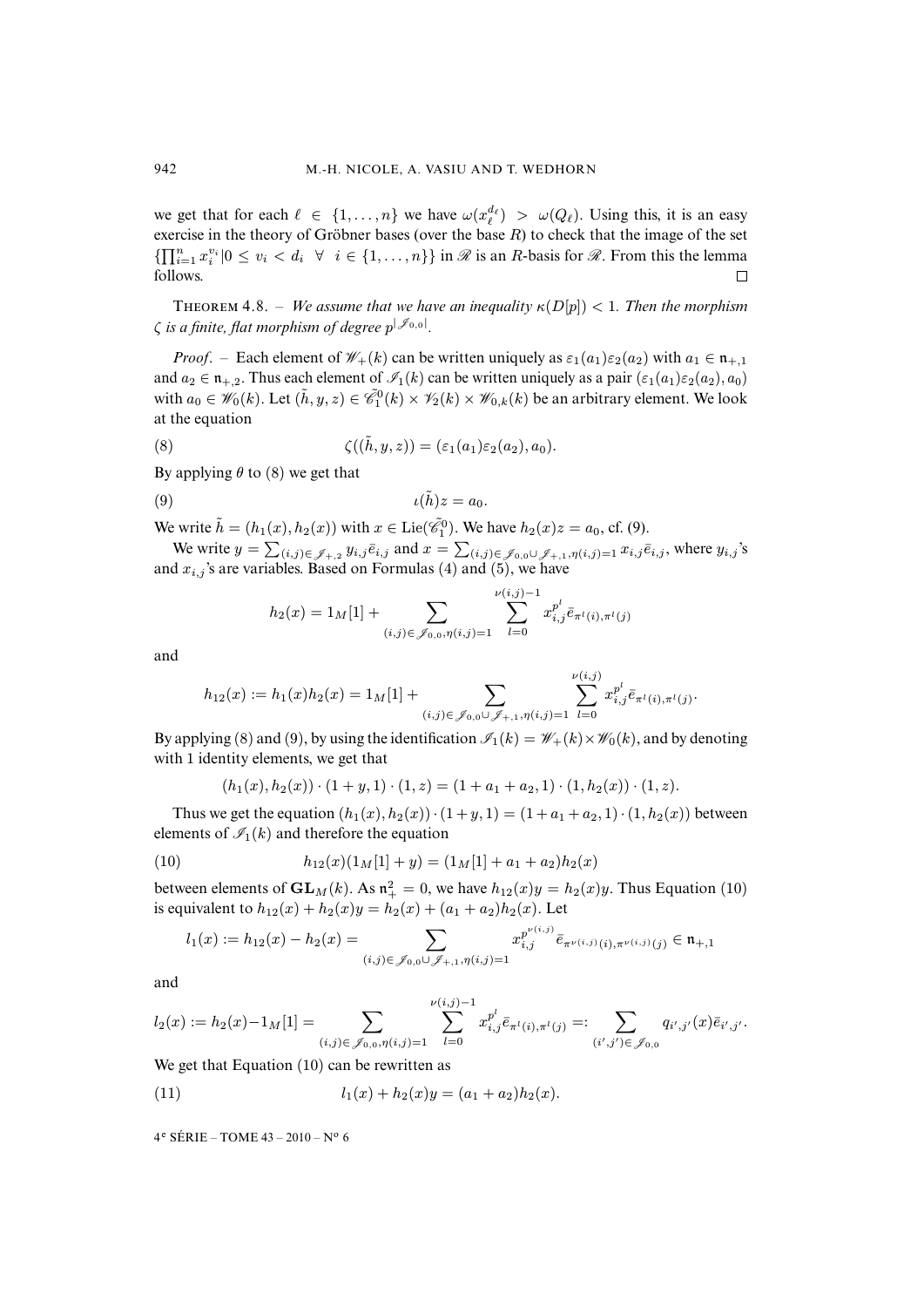For  $s \in \{1,2\}$  let

$$
\pi_s: \mathrm{Lie}(\mathscr{W}_{+,k}) \twoheadrightarrow \mathrm{Lie}(\mathscr{V}_s)
$$

be the projection of Lie( $\mathscr{W}_{+,k}$ ) on Lie( $\mathscr{V}_s$ ) along Lie( $\mathscr{V}_{3-s}$ ). Multiplying (11) from the left by  $h_2(x)^{-1}$  and using that  $h_2(x)^{-1}l_1(x) = \sum_{s=0}^{\infty} (-1)^s l_2(x)^s l_1(x) \in \mathfrak{n}_{+,1}$  and  $h_2(x)^{-1}a_1h_2(x) \in \mathfrak{n}_{+,1}$  (cf. Property 4.3 (\*) and Lemma [4.1](#page-12-0) (c)), we get that

(12) 
$$
y = \pi_2(h_2(x)^{-1}a_2h_2(x)).
$$

Due to (12), solving Equation (11) is the same thing as solving the equation  $h_2(x)^{-1}l_1(x) =$  $\pi_1(h_2(x)^{-1}(a_1 + a_2)h_2(x))$  and therefore the equation

$$
l_1(x)=[1_M[1]+l_2(x)]\pi_1(\sum_{s=0}^{\infty}(-1)^sl_2(x)^s(a_1+a_2)[1_M[1]+l_2(x)])=
$$

(13) 
$$
a_1 + a_1 l_2(x) + [1_M[1] + l_2(x)]\pi_1 \left( \sum_{s=0}^{\infty} (-1)^s l_2(x)^s (a_2) [1_M[1] + l_2(x)] \right).
$$

The last identity is implied by Lemma [4.1](#page-12-0) (c).

We write  $a_1 + a_2 = \sum_{(i,j) \in \mathcal{J}_+} a_{i,j} \bar{e}_{i,j}$ , with the  $a_{i,j}$ 's thought as variables. We consider the polynomial k-algebra  $R := k[a_{i,j} | (i,j) \in \mathcal{J}_+].$  Due to the above formulas for  $l_1(x)$  and  $l_2(x)$ , the system of equations defined by Equation (13) has the form

(14) 
$$
x_{i,j}^{p^{\nu(i,j)}} = Q_{i,j} \text{ for } (i,j) \in \mathcal{J}_{0,0} \cup \mathcal{J}_{+,1} \text{ with } \eta(i,j) = 1,
$$

where each  $Q_{i,j}$  is a polynomial in the variables  $x_{i,j}$ 's with coefficients in R. This system defines a morphism Spec  $\mathcal{R} \to \text{Spec } R$  of affine k-schemes. For  $(i, j) \in \mathcal{J}_{0,0} \cup \mathcal{J}_{+,1}$  with  $\eta(i, j)=1$ , by identifying the coefficients of  $\bar{e}_{\pi^{\nu(i,j)}(i), \pi^{\nu(i,j)}(j)}$  in the two sides of Equation (13), we get the formula:

(15) 
$$
Q_{i,j} = \sum_{\substack{(i'_1, i'_2, \dots, i'_{s-1}, i'_s) \in \Gamma_1 \\ i'_1 = \pi^{\nu(i,j)}(i) \\ i'_s = \pi^{\nu(i,j)}(j)}} (-1)^{s-2} a_{i'_{s-1}, i'_s} q_{i'_1, i'_2}(x) \cdots q_{i'_{s-2}, i'_{s-1}}(x) \n+ \sum_{\substack{(i'_1, i'_2, \dots, i'_{s-1}, i'_s) \in \Delta_1 \\ i'_1 = \pi^{\nu(i,j)}(i) \\ i'_s = \pi^{\nu(i,j)}(j)}} (-1)^{s-3} a_{i'_{s-2}, i'_{s-1}} q_{i'_1, i'_2}(x) \cdots q_{i'_{s-3}, i'_{s-2}}(x) q_{i'_{s-1}, i'_s}(x) \n+ \sum_{\substack{i'_1 = \pi^{\nu(i,j)}(i) \\ i'_s = \pi^{\nu(i,j)}(j)}} a_{\pi^{\nu(i,j)}(i), i'} q_{i', \pi^{\nu(i,j)}(j)}(x).
$$
\n+  $a_{\pi^{\nu(i,j)}(i), \pi^{\nu(i,j)}(j)} + \sum_{\substack{(i', \pi^{\nu(i,j)}(i), i') \in \mathcal{J}_{+,1} \\ (i', \pi^{\nu(i,j)}(j)) \in \mathcal{J}_{0,0}}} a_{\pi^{\nu(i,j)}(j)} p_{0,0}$ 

In Formula (15), the first two lines record (resp. the third line records) the contribution of  $a_2$ (resp. of  $a_1$ ) to  $Q_{i,j}$ .

Let n be the number of elements of *J*−,1. We write

$$
\{(i,j)\in \mathscr{J}_{0,0}\cup \mathscr{J}_{+,1}|\eta(i,j)=1\}=\{(i_1,j_1),\ldots,(i_n,j_n)\}.
$$

We can assume that  $\kappa(\pi) < 1$ , cf. the very definition of  $\kappa(D[p])$ . Let

$$
\nu := \max{\lbrace \nu(i_\ell, j_\ell) | \ell \in \lbrace 1, \ldots, n \rbrace \rbrace}.
$$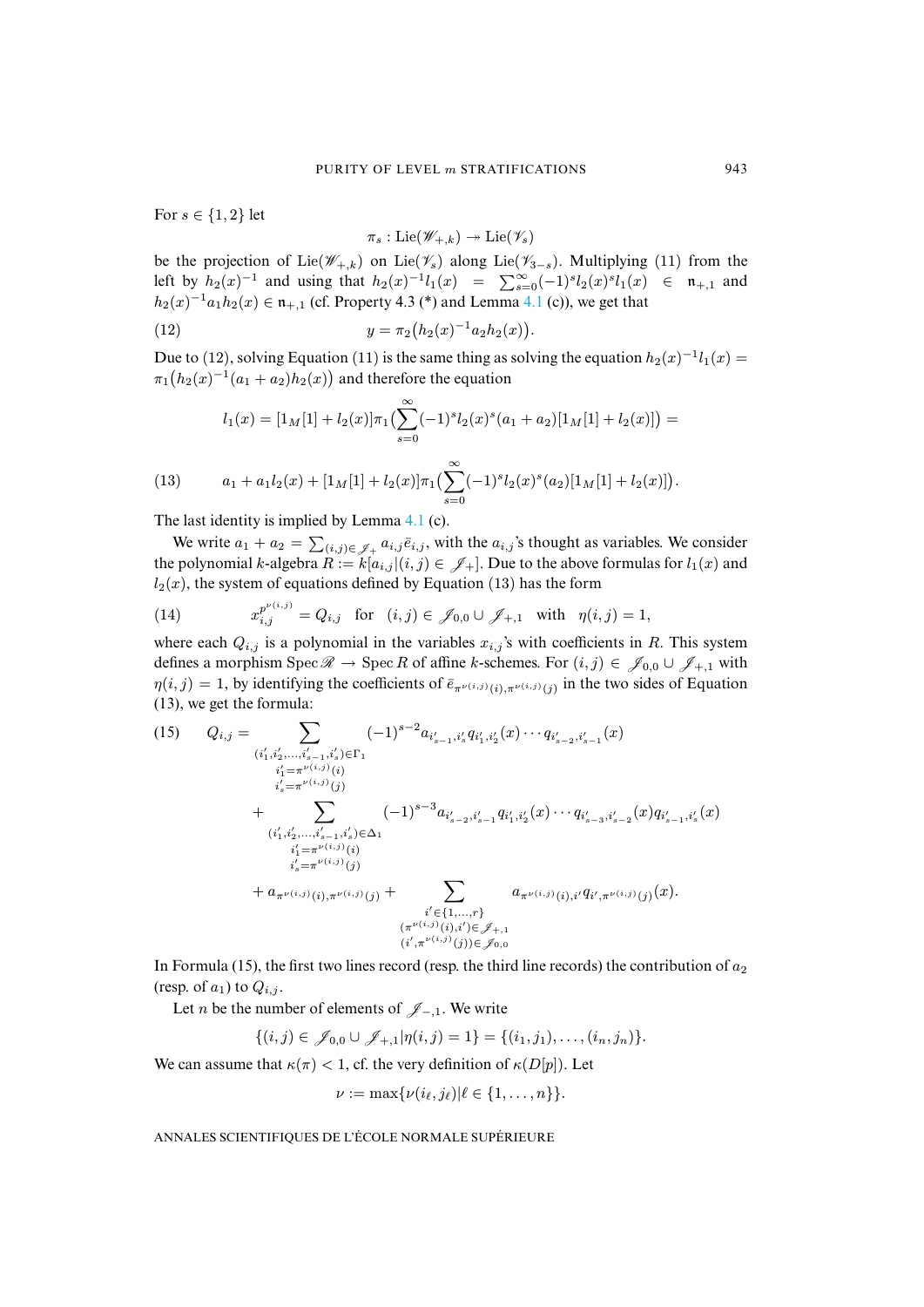For each  $\ell \in \{1, \ldots, n\}$  we define a positive integer (thought as a weight)  $\mu_{\ell} := p^{\nu - \nu(i_{\ell}, j_{\ell})}$ . We have  $\mu_{\ell} p^{\nu(i_{\ell},j_{\ell})} = p^{\nu}$ .

We consider a monomial term:

$$
\beta \prod_{\ell=1}^n x_{i_\ell,j_\ell}^{t_\ell} = (-1)^{s-2} a_{i'_{s-1},i'_s} q_{i'_1,i'_2}(x) \cdots q_{i'_{s-2},i'_{s-1}}(x)
$$

with  $\gamma := (i'_1, i'_2, \dots, i'_{s-1}, i'_s) \in \Gamma_1$  (resp.

$$
\beta \prod_{\ell=1}^n x_{i_\ell,j_\ell}^{t_\ell} = (-1)^{s-3} a_{i'_{s-2},i'_{s-1}} q_{i'_1,i'_2}(x) \cdots q_{i'_{s-3},i'_{s-2}}(x) q_{i'_{s-1},i'_s}(x)
$$

with  $\gamma := (i'_1, i'_2, \dots, i'_{s-1}, i'_s) \in \Delta_1$ ) that contributes via Equation (15) to some  $Q_{i_a, j_a}$ . If  $u \in \{1, ..., s-1\}$  is such that  $(i'_u, i'_{u+1}) \in \mathcal{J}_{0,0}$ , then for

$$
(i_{\ell}, j_{\ell}) := \pi^{-\eta(i'_{u}, i'_{u+1}) + 1}(i'_{u}, i'_{u+1}) \in \{(i, j) \in \mathcal{J}_{0,0} \cup \mathcal{J}_{+,1} | \eta(i, j) = 1\}
$$

with  $\ell \in \{1,\ldots,n\}$  we get that the contribution of  $x_{i_\ell,j_\ell}$  to  $\beta \prod_{\ell=1}^n x_{i_\ell,j_\ell}^{t_\ell}$  that corresponds to the segment  $(i'_u, i'_{u+1})$  of  $\gamma$  is  $x_{i_\ell, j_\ell}^{p^{(i_\ell, j_\ell)-p(i'_u, i'_{u+1})}}$ . Thus the contribution of  $x_{i_\ell, j_\ell}$  to the sum  $\sum_{\ell=1}^n t_\ell \mu_\ell$  that corresponds to the segment  $(i'_u, i'_{u+1})$  is precisely  $p^{\nu-\nu(i'_u, i'_{u+1})}$ . For  $t \in \mathbb{N}^*$ , let  $n_t(\gamma)$  be as in Subsection [4.2](#page-13-0) (i.e., the number of those  $u \in \{1,\ldots,s-1\}$  such that we have  $(i'_u, i'_{u+1}) \in \mathscr{J}_{0,0}$  and  $\nu(i'_u, i'_{u+1}) = t$ ). From the last two sentences, we get that

(16) 
$$
\sum_{\ell=1}^n t_\ell \mu_\ell = p^\nu \sum_{t=1}^\infty n_t(\gamma) p^{-t} = p^\nu \kappa(\gamma) \le p^\nu \kappa(\pi) < p^\nu
$$

(the first inequality, cf. the very definition of  $\kappa(\pi)$ ).

If  $\beta \prod_{\ell=1}^n x_{i_\ell,j_\ell}^{t_\ell}$  is  $a_{\pi^{\nu(i,j)}(i),\pi^{\nu(i,j)}(j)}$  (resp. is  $a_{\pi^{\nu(i,j)}(i),i'} q_{i',\pi^{\nu(i,j)}(j)}(x)$  with  $(\pi^{\nu(i,j)}(i), i') \in \mathscr{J}_{+,1}$  and  $(i', \pi^{\nu(i,j)}(j)) \in \mathscr{J}_{0,0}$ , then the sum  $\sum_{\ell=1}^{n} t_{\ell} \mu_{\ell}$  is 0 (resp. is  $p^{\nu-\nu(i',\pi^{\nu(i,j)}(j))} \leq p^{\nu-1}$ ) and thus it is less than  $p^{\nu}$ .

From the last two paragraphs we get that for every monomial term  $\beta \prod_{\ell=1}^n x_{i_\ell,j_\ell}^{t_\ell}$ that shows up with a non-zero coefficient in some  $Q_{i_a,j_a}$  with  $a \in \{1,\ldots,n\}$ , we have  $\sum_{\ell=1}^n t_\ell \mu_\ell < p^\nu$  and thus (cf. (14)) the hypotheses of Lemma [4.7](#page-17-0) are satisfied. Thus from Lemma [4.7](#page-17-0) we get that the morphism Spec  $\mathcal{R} \rightarrow$  Spec R is a finite, flat cover of degree  $\prod_{\ell=1}^n p^{\nu(i_\ell,j_\ell)} = p^{\sum_{(i,j)\in\mathscr{I}_{-,1}}\nu(i,j)-1} = p^{|\mathscr{J}_{0,0}|}.$ 

All the above part can be redone using arbitrary  $\mathcal K$ -valued points instead of k-valued points. Taking  $K$  to be the k-algebra of global functions of the affine k-scheme  $\mathcal{I}_1$ , from Equation (9) and the fact that the morphism Spec  $\mathcal{R} \to \text{Spec } R$  is a finite, flat cover of degree  $p^{|\mathcal{J}_{0,0}|}$ , we get that  $\zeta$  is a finite, flat cover of degree  $p^{|\mathcal{J}_{0,0}|}$ .  $p^{|\mathscr{I}_{0,0}|}$ , we get that  $\zeta$  is a finite, flat cover of degree  $p^{|\mathscr{I}_{0,0}|}$ .

## **4.5. Examples**

EXAMPLE 4.9. – Suppose that D is minimal, i.e. we have  $n_D = 1$ . As  $n_D = 1$ , we can assume that  $g_{\pi} = 1_M$  and thus that  $\sigma_{\phi} = \sigma_{\pi}$ . As  $\sigma_{\phi} = \sigma_{\pi}$ , we have direct sum decompositions:

$$
(\text{End}(M), \phi) = \oplus_{\alpha \in \mathbb{Q} \cap [-1,1]} (W_{\alpha}, \phi) = (S_+, \phi) \oplus (S_0, \phi) \oplus (S_-, \phi)
$$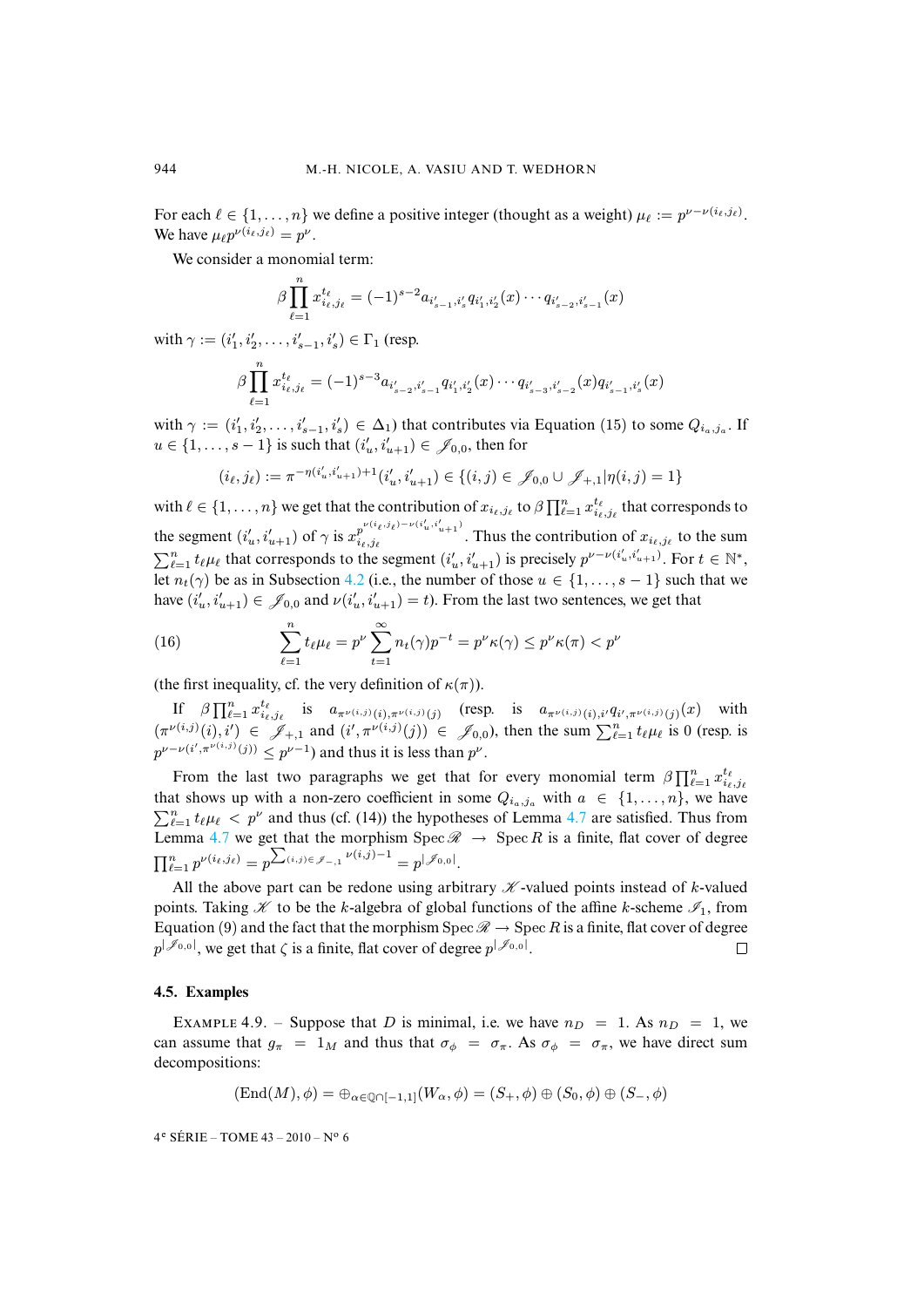such that all Newton polygon slopes of  $(W_\alpha, \phi)$  are  $\alpha$ , all Newton polygon slopes of  $(S_+, \phi)$ are positive, all Newton polygon slopes of  $(S_0, \phi)$  are 0, and all Newton polygon slopes of  $(S_-, \phi)$  are negative.

Referring to Equation (11), in this paragraph we will check that  $y, a_2 \in S_+/pS_+$ . To check this we can assume that either  $D$  is indecomposable or a direct sum of two indecomposable minimal p-divisible groups over  $k$  that have distinct Newton polygon slopes. In the first case we have  $S_+ = S_- = 0$  and from [\[25\]](#page-30-7), Example 2.3.1, we get that  $\mathscr{J}_{-2} = \mathscr{J}_{-} \setminus \mathscr{J}_{-1} = \emptyset$ and therefore that  $\mathcal{J}_{+,1} = \mathcal{J}_+$  and  $\mathcal{J}_{+,2} = \emptyset$ ; thus  $y = a_2 = 0 \in S_+/pS_+$ . In the second case, we write  $D = D_1 \times D_2$  such that both  $D_1$  and  $D_2$  are indecomposable minimal p-divisible groups over k. For  $s \in \{1,2\}$ , let  $c_s$  and  $d_s$  be the codimension and the dimension of  $D_s$ . We can assume that the Newton polygon slope  $\frac{d_1}{c_1+d_1}$  of  $D_1$  is less than the Newton polygon slope  $\frac{d_2}{c_2+d_2}$  of  $D_2$ . We have  $c = c_1 + c_2, d = d_1 + d_2$ , and  $c_2d_1 < c_1d_2$ . Let  $(M, \phi) = (M_1, \phi) \oplus (M_2, \phi)$  be the direct sum decomposition such that the Dieudonné module of  $D_s$  is  $(M_s, \phi)$ . We have  $S_+ = \text{Hom}(M_1, M_2)$ ,  $S_0 = \text{End}(M_1) \oplus \text{End}(M_2)$ , and  $S_-=\text{Hom}(M_2, M_1)$ . From [\[25\]](#page-30-7), Example 2.3.2, we get that if  $(i, j) \in \mathscr{J}_-$  is such that  $e_{i,j} \in \text{Hom}(M_1, M_2)$ , then we have  $(i, j) \in \mathscr{J}_{-,1}$ . The  $W(k)$ -linear map that takes  $e_{i,j}$  to  $e_{j,i}$  induces naturally an isomorphism between (Hom $(M_2, M_1)$ ,  $\phi$ ) and the dual of  $(Hom(M_1, M_2, \phi))$  (in the natural sense that involves no Tate twists). From the previous two sentences we get via duality that if  $(i, j) \in \mathscr{J}_+$  is such that  $e_{i,j} \in \text{Hom}(M_2, M_1)$ , then we have  $(i, j) \in \mathscr{J}_{+,1}$ . From this and the first case, we get that if  $(i, j) \in \mathscr{J}_{+,2}$ , then we have  $e_{i,j} \in \text{Hom}(M_1, M_2) = S_+$ . This implies that  $y, a_2 \in S_+/pS_+$ .

In this paragraph we assume that  $a_1 = 0$ . As  $y, a_2 \in S_+/pS_+$  and  $a_1 = 0$ , from Equation (11) we get by an increasing induction on the Newton polygon slope  $\alpha \in \mathbb{Q} \cap [-1, 1]$  that the component of x in  $W_\alpha / pW_\alpha$  is uniquely determined. Thus the system (11) has for  $a_1 = 0$  a unique solution. More precisely, for  $a_1 = 0$  the system (13) is of the form:

$$
x_1^{v_1} = a_1
$$
,  $x_2^{v_2} = Q_2(x_1)$ ,  $\cdots$ ,  $x_n^{v_n} = Q_n(x_1, \ldots, x_{n-1})$ ,

where  $\{x_1,\ldots,x_n\} = \{x_{i_1,j_1},\ldots,x_{i_n,j_n}\}$ , where  $v_1,\ldots,v_n$  are the corresponding rearrangement of  $\nu_{i_1,j_1},\ldots,\nu_{i_n,j_n}$ , and where  $a_1, Q_2,\ldots,Q_n$  are the corresponding rearrangement of  $Q_{i_1,j_1}, Q_{i_2,j_2}, \ldots, Q_{i_n,j_n}$ . Thus, if I is the ideal of R generated by  $a_{i,j}$  with  $(i, j) \in \mathscr{J}_{+,1}$ , then the morphism Spec  $\mathcal{R}/\mathcal{R}I \to \text{Spec } R/I$  is a purely inseparable, finite, flat cover of de- $\mathrm{gree}\ p^{|\mathscr{J}_{0,0}|}.$ 

If D is isoclinic, then  $\mathscr{J}_{+,2} = \emptyset$ ,  $\kappa(D) = 0$ , and the condition (C) holds. Thus the morphism  $\text{Spec} \mathcal{R} \to \text{Spec} R$  is a finite, flat cover of degree  $p^{|\mathcal{J}_{0,0}|}$ .

<span id="page-21-0"></span>EXAMPLE 4.10. – Suppose that  $\pi$  is the r-cycle  $(1 2 \cdots r)$ . We compute several invariants introduced above in this section. We have:

$$
\mathcal{J}_{-,1} = \{(i,r)|i \leq c\} \cup \{(c,j)|c+1 \leq j \leq r-1\},
$$
  

$$
\mathcal{J}_{+,1} = \{(c+1,j)|j \leq c\} \cup \{(i,1)|c+2 \leq i \leq r\},
$$
  

$$
\mathcal{J}_{0,0} = \{(i,j)|r \geq j > i > c\} \cup \{(i,j)|c > i > j \geq 1\}.
$$

– Here is a pictorial representation of the sets for  $c = d = 4$ . The gray diagonal and the arrow remind how the r-cycle  $\pi$  acts on the diagram.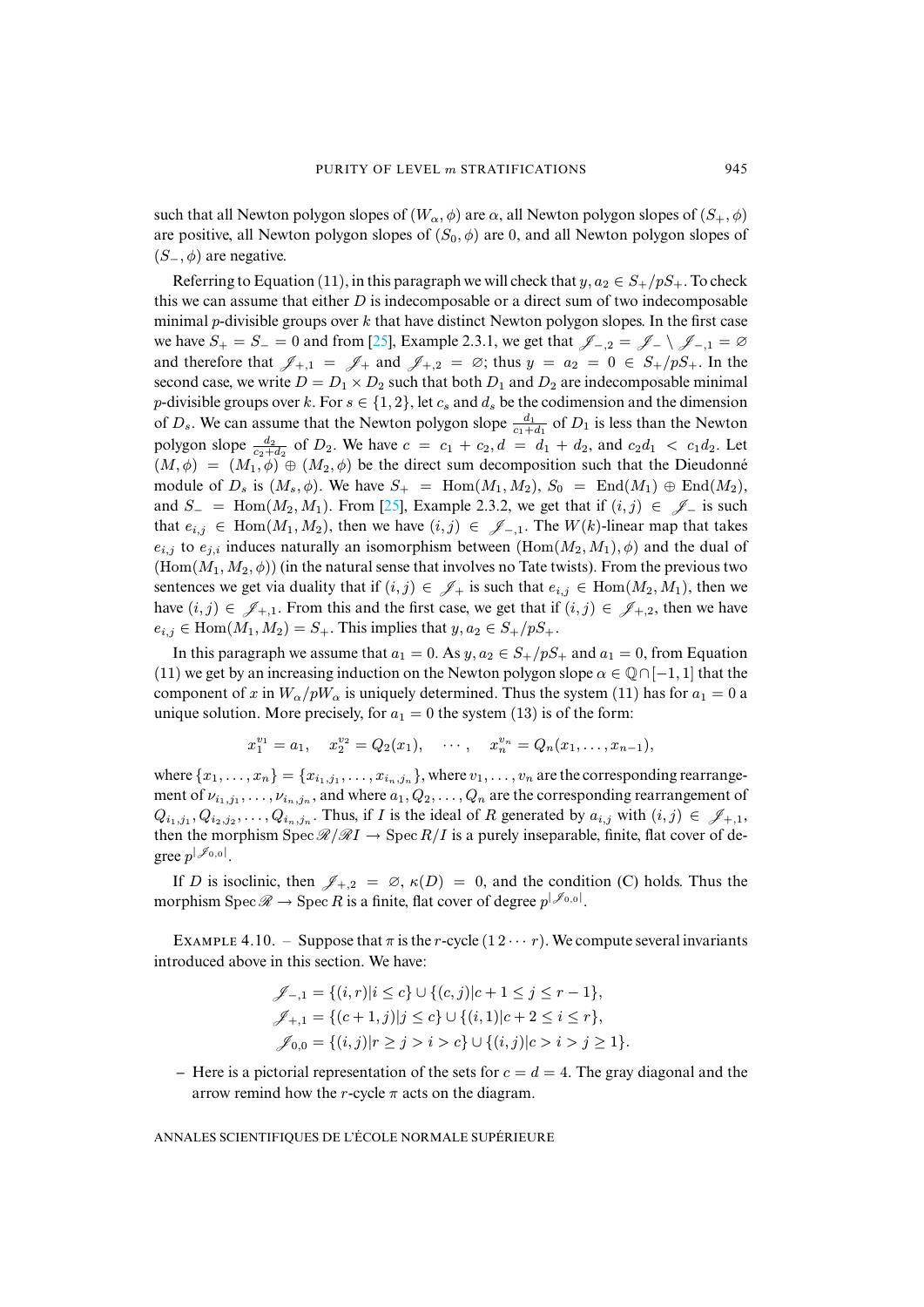

N.B. We write:  $\vert \in \mathcal{J}_{-,1}$ ,  $o \in \mathcal{J}_{0,0}$ ,  $+ \in \mathcal{J}_{+,1}$ ,  $\square \in \mathcal{J}_{-,2}$ , ■  $\in \mathcal{J}_{+,2}$ .

- *–* We compute the numbers:  $\nu(i, j)$  with  $(i, j) \in \mathcal{J}_{-,1}$ . If  $(i, j) \in \mathcal{J}_{-,1}$  and  $j = r$ , then  $y_j = c + 1 - i$ ,  $\ln(i, j) \in \mathcal{J}_{-1}$  and  $i = c$ , then  $\nu(i, j) = r + 1 - j$ . Note the number of  $j = c(c-1) + d(d-1)$  and that  $r = 1$  (i.g.  $j = r + 1 - j$ . Note the number  $|\mathcal{J}_{0,0}| = \frac{c(c-1)+d(d-1)}{2}$  and that  $n = |\mathcal{J}_{-1}| = r - 1$ . The set of  $\pi$ -orders of elements of  $\mathcal{J}_{-,1}$  is {0, 1, 2,..., max{c, d}} and therefore  $\nu = \max\{c, d\} - 1$ .<br>Note that the nilpotency bounds of I emma 4.1 (b) and (c) and  $\nu(i, j) = c + 1 - i$ ; if  $(i, j) \in \mathcal{J}_{-1}$  and  $i = c$ , then  $\nu(i, j) = r + 1 - j$ . Note that
- $\alpha$   $\chi$  -,1 is {0, 1, 2, ..., max{c, *af f* and therefore  $\nu$  = max{c, *af* f = 1.<br>
Note that the nilpotency bounds of Lemma [4.1](#page-12-0) (b) and (c) are sharp for  $\frac{1}{2}$  =  $\frac{1}{2}$ ,  $\frac{1}{2}$  =  $\frac{1}{2}$  =  $\frac{1}{2}$  =  $\frac{1}{2}$  =  $\frac{1}{2}$  =  $\frac{1}{2}$  =  $\frac{1}{2}$  =  $\frac{1}{2}$  =  $\frac{1}{2}$  =  $\frac{1}{2}$  =  $\frac{1}{2}$  =  $\frac{1}{2}$  =  $\frac{1}{2}$  =  $\frac{1}{2}$  =  $\frac{1}{2}$  =  $\frac{1}{2}$  =  $\frac{1}{$  $\pi = (12 \cdots r - 1 \ r)$ . For example, we have  $\mathfrak{n}_{0,0}^{c-1} \neq 0$  as by going down the line  $i = i - 1$  we have an identity.  $j = i - 1$  we have an identity:

$$
\bar{e}_{c,c-1}\bar{e}_{c-1,c-2}\cdots \bar{e}_{2,1}=\bar{e}_{c,1}.
$$

 $\begin{array}{ccc} \n c_{c,-1} & c_{c-1,c-2} & c_{2,1} & -c_{c,1}.\n \end{array}$ – We compute the invariant  $\kappa(\pi)$  explicitly for  $p = 2, 3$ . As  $\pi$  is an *r*-cycle, it is easy to see that  $-\frac{1}{2}$  is easy to see subset  $\{1,\ldots,c\}$ . Therefore we have  $\kappa(D[p]) = \kappa(\pi)$ . Suppose that  $c \geq 3$  and  $d \geq 2$ . Like for  $\gamma = (c + 1, c + 2, \ldots, r, c, 2)$ , we have that  $\pi$  is unique up to conjugation by a permutation of the set J that leaves invariant the The maximal value of  $\kappa(\gamma)$  with  $\gamma \in \Gamma_1 \cup \Delta_1$  is obtained for certain elements  $\gamma \in \Delta_1$ .

$$
\kappa(\gamma) = \frac{2}{p} + \frac{1}{p^2} + \frac{1}{p^3} + \cdots + \frac{1}{p^{d-1}}.
$$

For  $p = 3$ , clearly  $\kappa(\pi) < 1$ . For  $p = 2$ , we have  $\kappa(\pi) \ge 1$ . Using this one gets that if  $p = 2$  and  $c = d \geq 3$ , then D is isomorphic to  $D^{\vee}$  and the condition (C) does not hold for D.

suppose  $p = 2$  and  $(c, u) = (3, 2)$ . Then  $\mathcal{J}_{+,1} = (4, 1)$ ,<br>{(5, 2), (5, 3)}, and  $\mathcal{J}_{0,0} = \{(2, 1), (3, 1), (3, 2), (4, 5)\}.$ <br>Thus  $\Gamma_{-} = \{(4, 5, 2), (4, 5, 3)\}$ .  $\Delta_{-} = \{(4, 5, 3, 2), (5, 2, 3)\}$  $(3,1), (3,2), (4,5)$ .<br>  $(4, 5, 3, 2), (5, 2, 1), (5, 2, 2)$ - Suppose  $p = 2$  and  $(c, d) = (3, 2)$ . Then  $\mathcal{J}_{+,1} = \{(4, 1), (4, 2), (4, 3), (5, 1)\}, \mathcal{J}_{+,2} =$  $\kappa(D[p]) = 1$ . The system (14) is of the form (cf. (15)) Thus  $\Gamma_1 = \{(4, 5, 2), (4, 5, 3)\}, \quad \Delta_1 = \{(4, 5, 3, 2), (5, 2, 1), (5, 3, 1)\}, \quad \text{and} \quad \kappa(\pi) =$ 

$$
x_{2,1}^4 = a_{5,3}x_{4,5} + a_{4,3}, \quad x_{3,1}^2 = a_{5,2}x_{4,5} + a_{5,3}x_{4,5}x_{2,1}^2 + a_{4,2} + a_{4,3}x_{2,1}^2
$$
  

$$
x_{4,5}^2 = a_{5,2}x_{2,1} + a_{5,3}x_{3,1} + a_{5,1}, \quad x_{4,1} = a_{4,1} + a_{4,2}x_{2,1} + a_{4,3}x_{3,1}.
$$

Eliminating  $x_{4,1}$  and substituting  $x_{3,1} = t^{7/4}$ , Lemma [4.7](#page-17-0) implies that this system defines a finite morphism (i.e.,  $\zeta$  is a finite morphism despite the fact that  $\kappa(\pi)$  = proof of Theorem [4.8](#page-18-0) work even if  $\kappa(D[p]) \ge 1$ .  $\kappa(D[p]) = 1$ ). This points out that the general weights  $\mu_{\ell}$  used in the proof of Theorem [4.8](#page-18-0) can occasionally be replaced by other weights which can still make the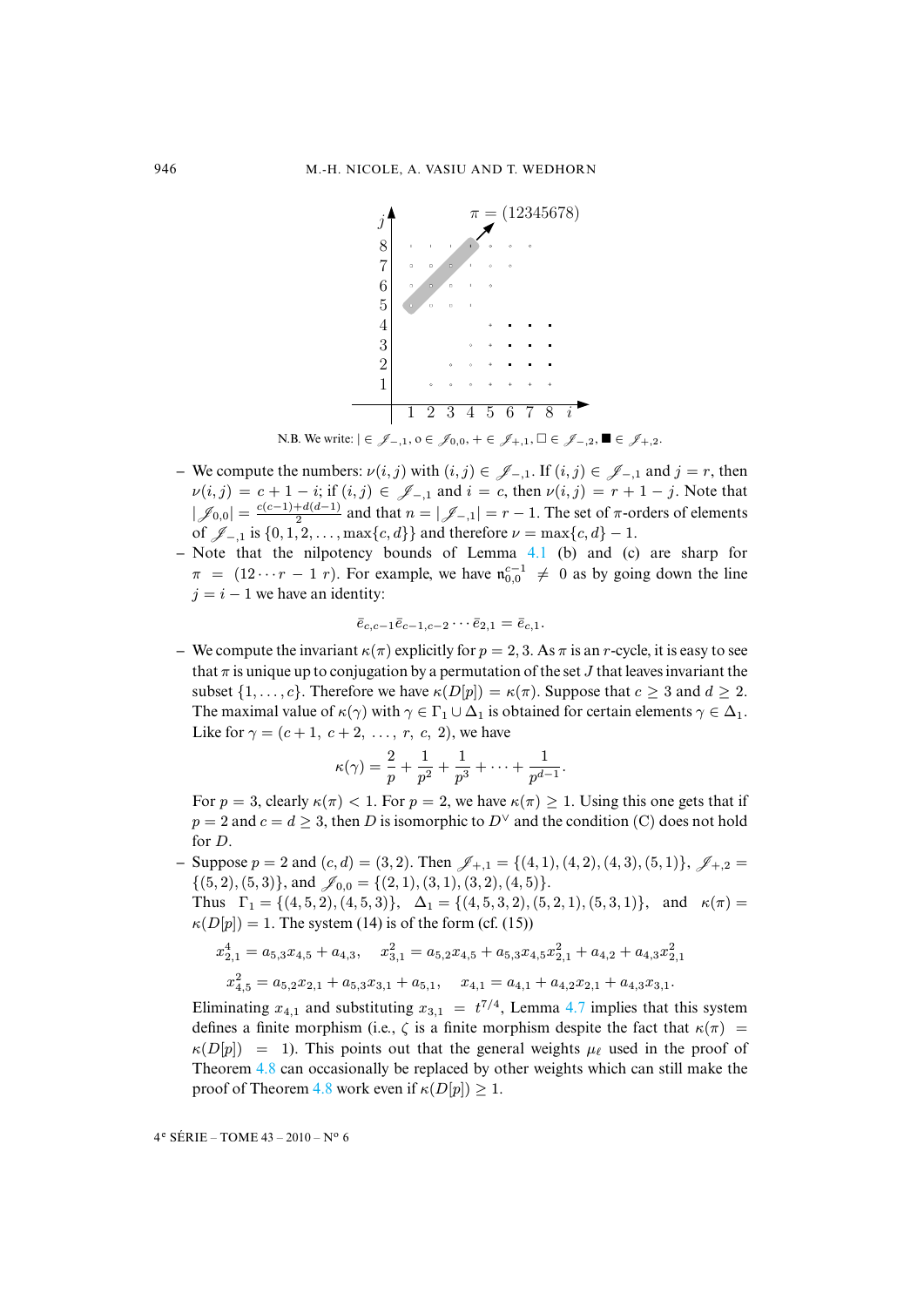## **5. Proof of Theorem [1.2](#page-2-0)**

<span id="page-23-0"></span>In this section, we prove Theorem [1.2](#page-2-0) (see Subsection [5.2\)](#page-24-0).

## **5.1. Exact subgroups**

We first recall from [\[2\]](#page-29-5) several properties of exact subgroups of an affine, smooth, connected group *G* over a field which are needed in Subsection [5.2.](#page-24-0) A smooth subgroup scheme *F* of *G* is called *exact* if the induction of rational *F*-modules to rational *G* -modules preserves short exact sequences.

<span id="page-23-1"></span>THEOREM 5.1. – *The following six properties hold*:

- (a) *The smooth subgroup scheme*  $\mathcal F$  *of*  $\mathcal G$  *is exact if and only if the quotient variety*  $\mathcal G/\mathcal F$  *is affine.*
- (b) The smooth subgroup scheme  $\mathcal F$  of  $\mathcal G$  is exact if and only if its identity component  $\mathcal F^0$ *is exact.*
- (c) *If G is unipotent, then each smooth subgroup of it is exact.*
- (d) If  $K$  is a smooth subgroup of  $\mathcal F$  which is exact in  $\mathcal F$  and if  $\mathcal F$  is exact in  $\mathcal G$ , then  $K$  is *exact in G .*
- (e) Let *N* be a normal, smooth, connected subgroup of *G*. Let  $\tilde{\mathscr{F}} := \text{Im}(\mathscr{F} \to \mathscr{G}/\mathscr{N})$ ; *it is a smooth subgroup of G* /*N . Then F*˜ *is exact in G* /*N if and only if the smooth subgroup N F is exact in G .*
- (f) If  $\mathcal F$  *is exact in*  $\mathcal G$ *, then it is exact in every other smooth, connected subgroup*  $\mathcal K$  *of*  $\mathcal G$ *that contains F.*

*Proof.* – Part (a) is the main result of [\[2\]](#page-29-5) (cf. [2], Theorem 4.3). The natural morphism  $\mathscr{G}/\mathscr{F}^0 \to \mathscr{G}/\mathscr{F}$  is finite and surjective. Thus  $\mathscr{G}/\mathscr{F}^0$  is an affine variety if and only if  $\mathscr{G}/\mathscr{F}$ is an affine variety, cf. Chevalley's theorem of  $[5]$ , Théorème (6.7.1). From this and (a), we get that (b) holds. Parts (c) and (d) are implied by [\[2\]](#page-29-5), Corollary 2.2 and [2], Proposition 2.3 (respectively). Part (e) follows from (a) once we remark that  $(\mathscr{G}/\mathscr{N})/\tilde{\mathscr{F}}$  is isomorphic to  $\mathscr{G}/\mathscr{N}\mathscr{F}$ . Part (f) follows from [\[2\]](#page-29-5), Proposition 2.4.  $\Box$ 

<span id="page-23-2"></span>LEMMA 5.2. – *We assume that the orbit*  $\mathcal{O}_1$  *is an affine variety over k. Then for each*  $m \in \mathbb{N}^*$ , the orbit  $\mathcal{O}_m$  is an affine variety over k.

*Proof.* – As we have a finite, surjective morphism  $\mathcal{H}_1/\mathcal{C}_1^0 \to \mathcal{H}_1/\mathcal{S}_1 \stackrel{\sim}{\to} \mathcal{O}_1$ , from our hypothesis we get that the quotient variety  $\mathcal{H}_1/\mathcal{C}_1^0$  is affine. Thus  $\mathcal{C}_1^0$  is exact in  $\mathcal{H}_1$ , cf. Theorem  $5.1$  (a).

Let  $\mathcal{C}_{1,m}^0$  be the pullback of  $\mathcal{C}_1^0$  via the reduction epimorphism  $\mathcal{H}_m \to \mathcal{H}_1$ . As Ker( $\mathcal{H}_m \rightarrow \mathcal{H}_1$ ) is a unipotent group (cf. [\[25\]](#page-30-7), Lemma 2.2.3) which is smooth and connected and as  $\mathscr{C}_1^0$  is a unipotent, smooth, connected group, we get that the group  $\mathscr{C}_{1,m}^0$  is a unipotent, smooth, connected group. As  $\mathcal{C}_1^0$  is exact in  $\mathcal{H}_1$ , from Theorem [5.1](#page-23-1) (e) we get that  $\mathcal{C}_{1,m}^0$  is exact in  $\mathcal{H}_m$ . The subgroup  $\mathcal{C}_m^0$  of  $\mathcal{C}_{1,m}^0$  is exact in  $\mathcal{C}_{1,m}^0$ , cf. Theorem [5.1](#page-23-1) (c). From the last two sentences and Theorem [5.1](#page-23-1) (d), we get that  $\mathcal{C}_m^0$  is exact in  $\mathcal{H}_m$ . Thus the quotient variety  $\mathcal{H}_m/\mathcal{C}_m^0$  is affine, cf. Theorem [5.1](#page-23-1) (a).

As we have a finite, surjective morphism  $\mathcal{H}_m/\mathcal{C}_m^0 \to \mathcal{H}_m/\mathcal{S}_m \stackrel{\sim}{\to} \mathcal{O}_m$ , we get from Chevalley's theorem that  $\mathcal{O}_m$  is an affine variety over k.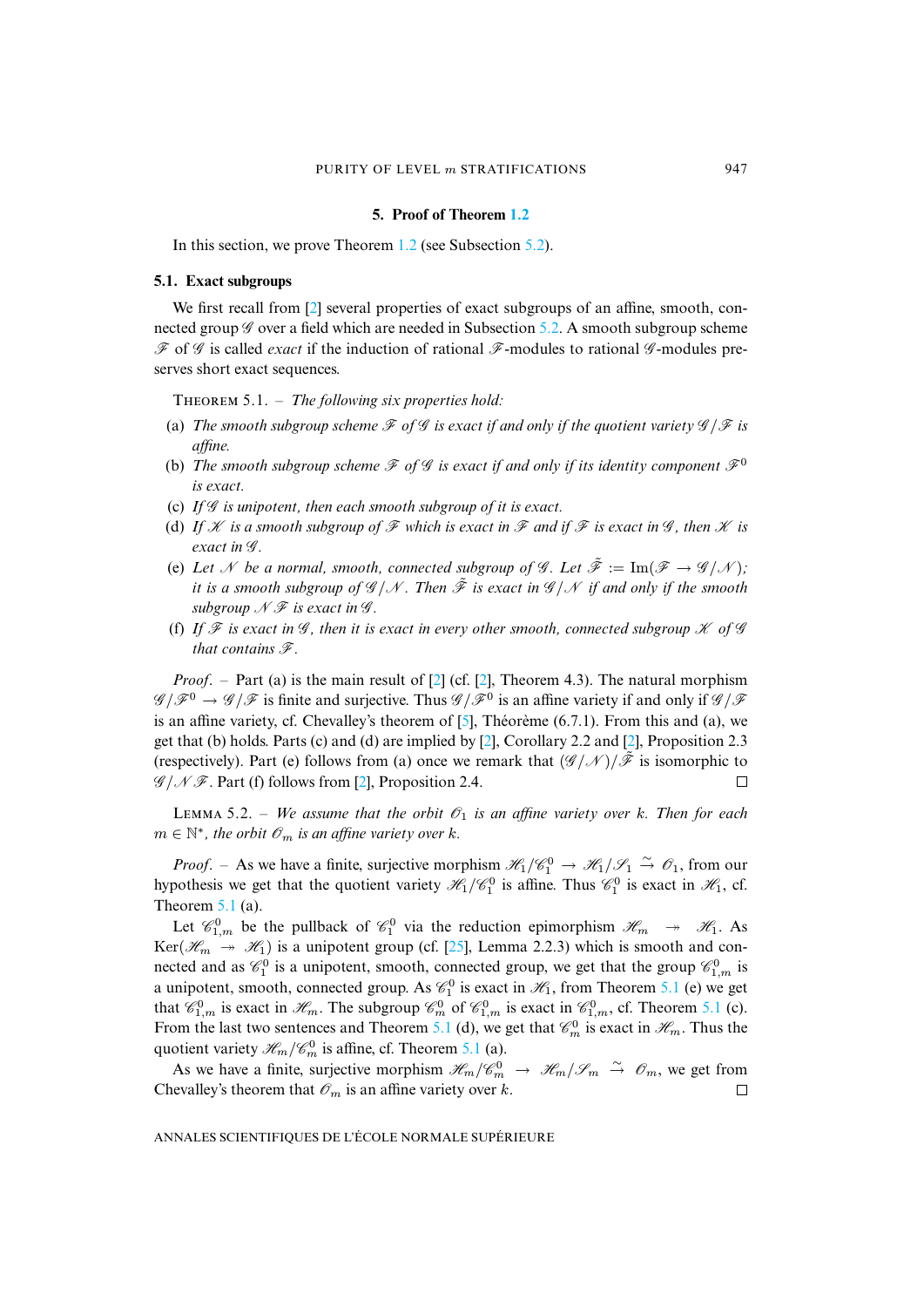## <span id="page-24-0"></span>**5.2. Proof of Theorem [1.2](#page-2-0)**

Based on Subsection 2.3, we can assume that we are in the Essential Situation [1.9.](#page-4-1) In particular,  $D_m = D[p^m]$  and k is algebraically closed. We recall that we are assuming that the condition (C) holds for  $D_m$  (see the introduction) and thus also for D. As  $\mathfrak{s}_D(m) = \mathscr{A}_D(\mathscr{E})$  is equal to  $\mathscr{A}_{D}(\mathscr{E}^{\vee})$ , by replacing if needed  $(D,\mathscr{E})$  with  $(D^{\vee}, \mathscr{E}^{\vee})$  we can assume that  $\kappa(D) < 1$ . Therefore we can choose the permutation  $\pi$  of Subsection [4.1](#page-11-1) such that  $\kappa(\pi) < 1$ . We also recall that  $\tilde{\mathcal{C}}_1^0$  is a connected, smooth, unipotent subgroup of  $\mathcal{I}_1$ . As  $\kappa(\pi) < 1$ , from Theorem [4.8](#page-18-0) we get that we have a natural finite, flat morphism  $\mathcal{V}_2\times_k \mathcal{W}_{0,k} \twoheadrightarrow \tilde{\mathscr{C}}^0_1 \backslash \mathcal{I}_1$  of degree  $p^{|\mathcal{J}_{0,0}|}$  (in the smooth, faithfully flat topology, this morphism looks like the morphism  $\zeta$ ). From this and Chevalley's theorem, we get that the quotient variety  $\tilde{\mathscr{C}}_1^0 \setminus \mathscr{I}_1$  is affine. As the quotient varieties  $\tilde{\mathscr{C}}_1^0 \setminus \mathscr{I}_1$  and  $\mathscr{I}_1/\tilde{\mathscr{C}}_1^0$  are isomorphic, we get that  $\mathscr{I}_1/\tilde{\mathscr{C}}_1^0$  is affine. Thus  $\tilde{\mathscr{C}}_1^0$  is an exact subgroup of  $\mathscr{I}_1$ , cf. Theorem [5.1](#page-23-1) (a). Therefore the unipotent group  $\mathcal{W}_{-,k}$  $\mathcal{C}_1^0$  is an exact subgroup scheme of  $\mathcal{H}_1$ , cf. Theorem [5.1](#page-23-1) (e). From this and Theorem [5.1](#page-23-1) (c) and (d), we get that  $\mathcal{C}_1^0$  is an exact subgroup of  $\mathcal{H}_1$ . As we have a finite, surjective morphism  $\mathcal{H}_1/\mathcal{C}_1^0 \to \mathcal{H}_1/\mathcal{S}_1 \stackrel{\sim}{\to} \mathcal{O}_1$ , from Theorem [5.1](#page-23-1) and Chevalley's theorem, we get that  $\mathcal{O}_1$  is affine. From this and Lemma [5.2,](#page-23-2) we get that:

<span id="page-24-2"></span>COROLLARY 5.3. – *We assume that the condition* (C) *holds for D. Then for each*  $m \in \mathbb{N}^*$ *, the orbit*  $\mathcal{O}_m$  *is an affine variety over k.* 

We can complete the proof of Theorem [1.2](#page-2-0) as follows. Locally in the Zariski topology of  $\mathscr A$ , we can write  $\mathscr A = \operatorname{Spec} A$  and we can assume that the evaluation of the Dieudonné crystal  $\mathbb{D}(\mathscr{E})$  of  $\mathscr{E}$  at the thickening  $\mathscr{A} \hookrightarrow$  Spec  $W(A)$  is, when viewed without connection and Verschiebung map, a pair of the form  $(M \otimes_{W(k)} W(A), g_A(\phi \otimes \sigma_A))$  with  $g_A \in GL_M(W(A)).$ The reduction  $g_A[m] \in GL_M(W_m(A)) = \mathscr{D}_m(A)$  of  $g_A$  is a morphism  $\varpi : \mathscr{A} \to \mathscr{D}_m$ . The locally closed embedding  $\mathfrak{s}_D(m) \hookrightarrow \mathscr{A}$  is the pullback of the locally closed embedding  $\mathscr{O}_m \hookrightarrow \mathscr{D}_m$  via  $\varpi$  (cf. [\[25\]](#page-30-7), Subsubsection 3.1.1).

From the previous paragraph and Corollary [5.3,](#page-24-2) we get that in general  $\epsilon_D(m)$  is an affine  $\mathscr A$ -scheme. This ends the proof of Theorem [1.2.](#page-2-0)

REMARK 5.4. – Under the natural identification  $\mathscr{I}_1 = \mathscr{W}_{+0,k}$ , the group  $\tilde{\mathscr{C}}_1^0$  gets identified with the crystalline realization  $\mathrm{Aut}(D[p])^0_\mathrm{crys,red}$  of the identity component  $\mathrm{Aut}(D[p])^0_\mathrm{red}$ of the reduced group scheme of automorphisms of  $D[p]$  (cf. [\[25\]](#page-30-7), Theorem 2.4 (b)). Thus the quotient variety  $\mathscr{W}_{+0,k}/\text{Aut}(D[p])^0_{\text{crys},\text{red}}$  is affine. It is easy to see that  $\mathfrak{n}_{0,0}\oplus\mathfrak{n}_{+,1}$  is the *k*-span of elements  $g - 1_M[1]$  with  $g \in Aut(D[p])^0_{\text{crys}, \text{red}}(k) = Aut(D[p])^0_{\text{red}}(k)$ . Therefore the number  $|\mathscr{J}_{0,0}|$  is an invariant of the isomorphism class of  $D[p]$ .

## **6. Level** m **stratifications for quasi Shimura** p**-varieties of Hodge type**

<span id="page-24-1"></span>In this section, we consider the relative version of the action  $\mathbb{T}_m$ . We prove Proposition [6.1,](#page-26-1) an analogue of Corollary [5.3,](#page-24-2) which will imply Theorem [1.6](#page-3-0) and its analogues for general level m stratifications.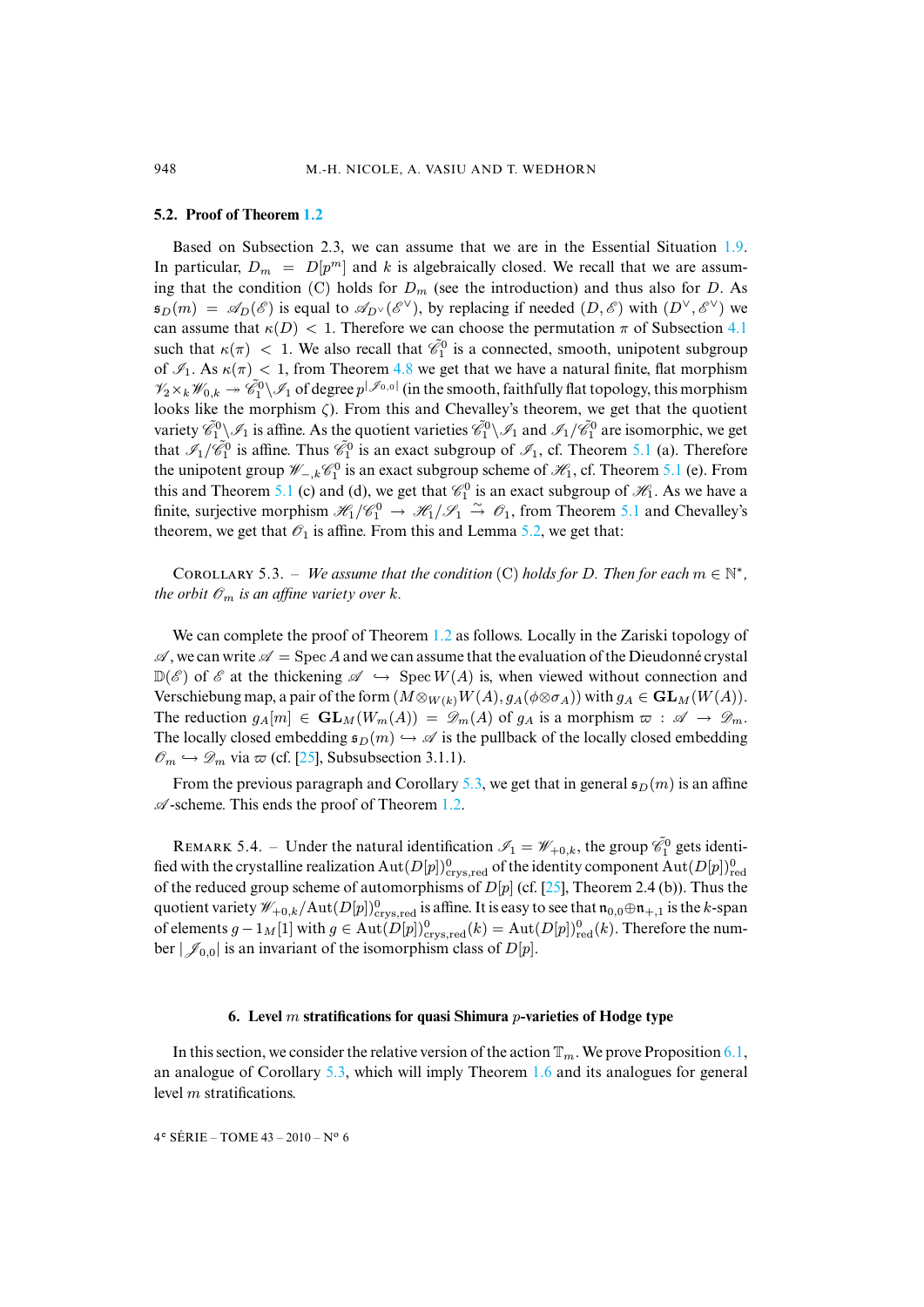## <span id="page-25-0"></span>**6.1. Orbits of relative group actions**

Let G be a smooth, closed subgroup scheme of  $GL_M$  such that its generic fibre  $G_{B(k)}$  is connected. Thus the scheme  $G$  is integral. Until the end we will assume that the following two axioms hold for the triple  $(M, \phi, G)$ :

- (i) The Lie subalgebra  $Lie(G_{B(k)})$  of  $G_{B(k)}$  is stable under  $\phi$ , i.e. we have  $\phi(\mathrm{Lie}(G_{B(k)})) = \mathrm{Lie}(G_{B(k)}).$
- (ii) There exist a direct sum decomposition  $M = F^1 \oplus F^0$  and a smooth, closed subgroup scheme  $G_1$  of  $GL_M$  such that the following four properties hold:
	- (a) The kernel of the reduction modulo p of  $\phi$  is  $F^1/pF^1$ .
	- (b) The cocharacter  $\mu : \mathbb{G}_m \to \mathbf{GL}_M$  which fixes  $F^0$  and acts via the inverse of the identical character of  $\mathbb{G}_m$  on  $F^1$ , factors through  $G_1$ .
	- (c) The group scheme  $G_1$  contains G in such a way that we have a short exact sequence  $1 \to G \to G_1 \to \mathbb{G}_m^u \to 1$  with  $u \in \{0, 1\}$ .
	- (d) If  $u = 1$  (i.e., if  $G_1 \neq G$ ), then the homomorphism  $\mu : \mathbb{G}_m \to G_1$  defined by  $\mu$  (cf. properties (b) and (c)) is a splitting of the short exact sequence of the property (c).

We will use the notations of Section [3](#page-9-0) for the direct sum decomposition  $M = F^1 \oplus F^0$  of the axiom (ii). Due to the properties (ii.b) and (ii.c) we have a direct sum decomposition into  $W(k)$ -modules

(17) 
$$
\operatorname{Lie}(G) = \bigoplus_{i=-1}^1 \tilde{F}^i(\operatorname{Lie}(G))
$$

such that  $\mu$  acts via inner conjugation on  $\tilde{F}^i(\text{Lie}(G))$  as the  $-i$ -th power of the identical character of  $\mathbb{G}_m$ . Let  $e_+$ ,  $e_0$ , and  $e_-$  be the ranks of  $\tilde{F}^1(\text{Lie}(G)), \tilde{F}^0(\text{Lie}(G)),$  and  $\tilde{F}^{-1}(\text{Lie}(G))$ (respectively). Let  $d_G := \dim(G_k) = \dim(G_{B(k)})$ . Due to (17), we have

$$
d_G = e_+ + e_0 + e_-.
$$

We consider the following four closed subgroup schemes  $\mathcal{W}_+^G := \mathcal{W}_+ \cap G$ ,  $\mathcal{W}_0^G := \mathcal{W}_0 \cap G$ , *W*<sup>*G*</sup> := *W*<sub>−</sub> ∩ *G*, and *W*<sub>+0</sub> := *W*<sub>+0</sub> ∩ *G* of *G*. Let

$$
\mathscr{H}^G:=\mathscr{W}^G_+\times_{W(k)}\mathscr{W}^G_0\times_{W(k)}\mathscr{W}^G_-;
$$

it is a closed subscheme of  $\mathscr{H}$  such that  $\mathscr{H}_{W_m(k)}^G$  is a closed subgroup subscheme of  $\mathscr{H}_{W_m(k)} = \tilde{\mathscr{H}}_{W_m(k)}$  (we recall that we view the isomorphism  $\mathscr{P}_{W_m(k)} : \mathscr{H}_{W_m(k)} \xrightarrow{\sim} \tilde{\mathscr{H}}_{W_m(k)}$ of  $Spec W_m(k)$ -schemes as a natural identification).

The group schemes  $\mathcal{W}_+^G$  and  $\mathcal{W}_-^G$  over Spec  $W(k)$  are isomorphic to  $\mathbb{G}_a^{e_+}$  and  $\mathbb{G}_a^{e_-}$ (respectively). More precisely, if R is a commutative  $W(k)$ -algebra, then we have identities  $\mathscr{W}_{+}^{G}(R) = 1_{M\otimes_{W(k)}R} + \tilde{F}^{1}(\mathrm{Lie}(G))\otimes_{W(k)}R$  and  $\mathscr{W}_{-}^{G}(R) = 1_{M\otimes_{W(k)}R} + \tilde{F}^{-1}(\mathrm{Lie}(G))\otimes_{W(k)}R$ . Let  $\mathcal{W}_0^{G_1} := \mathcal{W}_0 \cap G_1$ . The group schemes  $\mathcal{W}_0^{G_1}$  and  $\mathcal{W}_0^{G}$  are smooth (see [\[25\]](#page-30-7), Subsubsection 4.1.1).

The Lie algebras of  $W_+^G$ ,  $W_0^G$ , and  $W_-^G$  are  $\tilde{F}^1(\text{Lie}(G))$ ,  $\tilde{F}^0(\text{Lie}(G))$ , and  $\tilde{F}^{-1}(\text{Lie}(G))$ (respectively). This implies that the relative dimension of  $\mathcal{W}_0^G$  is  $e_0$ . The smooth, affine scheme  $\mathcal{H}^G$  has relative dimension  $d_G$  over Spec  $W(k)$ . The natural product morphism  $\mathcal{P}_0^G$  :  $\mathcal{H}^G \to G$  is induced naturally by the open embedding  $\mathcal{P}_0$  :  $\mathcal{H} \hookrightarrow GL_M$  and therefore it is also an open embedding. Let  $\mathcal{P}_-^G := 1_{\mathcal{W}_+^G} \times 1_{\mathcal{W}_0^G} \times p1_{\mathcal{W}_-^G} : \mathcal{H}^G \to \mathcal{H}^G$ . The composite morphism  $\mathcal{P}_{0-}^G := \mathcal{P}_0^G \circ \mathcal{P}_-^G : \mathcal{H}^G \to G$  has the property that its reduction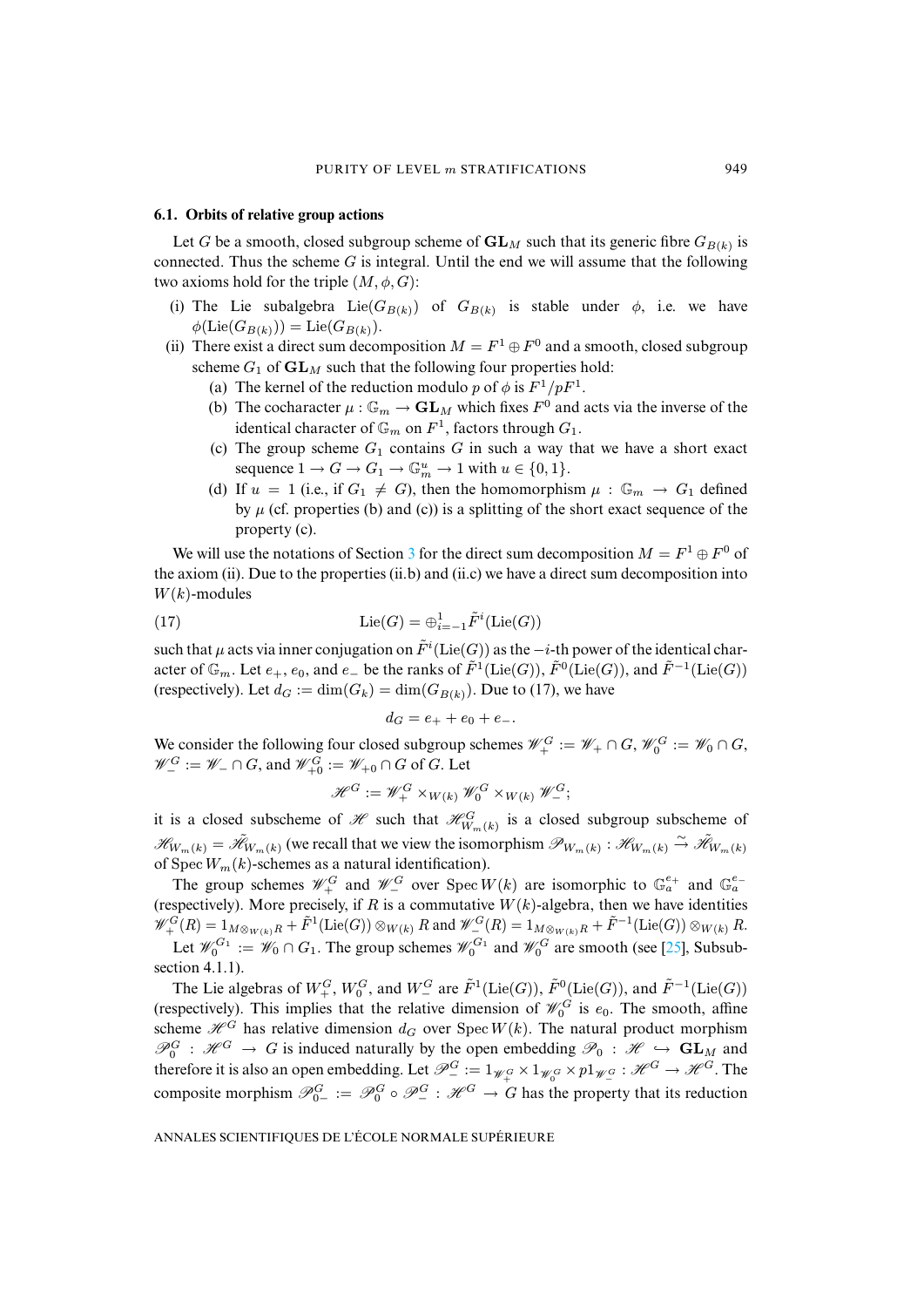$\mathscr{P}_{0-,W_m(k)}^G$  :  $\mathscr{H}_{W_m(k)}^G \to G_{W_m(k)}$  modulo  $p^m$  is a homomorphism of affine group schemes over  $Spec(W_m(k))$  which is a restriction of the homomorphism  $\mathscr{P}_{0-,W_m(k)}$  :  $\mathscr{H}_{W_m(k)} \to$  $GL_{M/p^mM}$  (see Section [3](#page-9-0) for  $\mathscr{P}_{0-}$ ).

Let  $\tilde{\mathcal{H}}^G$  be the dilatation of G centered on the smooth subgroup  $\mathcal{W}^G_{+0,k}$  of  $G_k$ ; it is a smooth, closed subgroup scheme of  $\tilde{\mathcal{H}}$ . As in Section [3,](#page-9-0) we argue that we have a natural morphism  $\mathcal{P}^G : \mathcal{H}^G \to \tilde{\mathcal{H}}^G$  of Spec  $W(k)$ -schemes which gives birth to an isomorphism  $\mathscr{P}_{W_m(k)}^G$  :  $\mathscr{H}_{W_m(k)}^G$   $\stackrel{\sim}{\to}$   $\mathscr{H}_{W_m(k)}^G$  of Spec  $W_m(k)$ -schemes, to be viewed as an identification. The group schemes structures on  $\mathcal{H}_{W_m(k)}^G$  induced via the identification  $\mathcal{P}_{W_m(k)}^G$  or via the identification of  $\mathscr{H}_{W_m(k)}^G$  with a closed subgroup scheme of  $\mathscr{H}_{W_m(k)},$  are equal.

Let  $\mathcal{H}_m^G := \mathbb{W}_m(\mathcal{H}^G) = \mathbb{W}_m(\tilde{\mathcal{H}}^G)$ ; it is a smooth, affine group over k of dimension  $md_G$  which is connected if and only if  $\mathcal{H}_k^G$  (equivalently  $\mathcal{W}_{0,k}^G$ ) is connected (cf. Section [3\)](#page-9-0). Let  $\mathscr{D}_m^G := \mathbb{W}_m(G)$ ; it is a smooth, affine k-scheme of dimension  $md_G$  which is connected if and only if  $G_k$  is connected (cf. Section [3\)](#page-9-0). There exists a unique action

$$
\mathbb{T}_m^G: \mathcal{H}_m^G \times_k \mathcal{D}_m^G \to \mathcal{D}_m^G
$$

which is the natural restriction of the action  $\mathbb{T}_m$  of Section [3.](#page-9-0)

Let  $\mathcal{O}_m^G$  be the orbit of  $1_M[m] \in \mathcal{D}_m^G(k)$  under the action  $\mathbb{T}_m^G$ . Let  $\mathcal{S}_m^G$  be the stabilizer subgroup scheme of the point  $1_M[m] \in \mathscr{D}_m^G(k)$  under the action  $\mathbb{T}_m^G$ ; we have  $\mathscr{S}_m^G := \mathscr{S}_m \cap \mathscr{H}_m^G$ . Let  $\mathscr{C}_m^G$  be the reduced group of  $\mathscr{S}_m^G$  and let  $\mathscr{C}_m^G$  be the identity component of  $\mathscr{C}_m^G$ .

<span id="page-26-1"></span>PROPOSITION 6.1. – *If the condition* (C) *holds for D*, *then the orbit*  $\mathcal{O}_m^G$  of  $1_M[m] \in \mathcal{D}_m^G(k)$ under the action  $\mathbb{T}_m^G$  is a smooth, affine k-scheme. Therefore, if either  $p=3$  and  $\min\{c,d\}\leq 6$ *or*  $p \geq 5$ , then each orbit of the action  $\mathbb{T}_m^G$  is a smooth, affine k-scheme.

*Proof.* – As  $\mathcal{C}_m^0$  is a unipotent group,  $\mathcal{C}_m^{0G}$  is exact in  $\mathcal{C}_m^0$  (cf. Theorem [5.1](#page-23-1) (c)). From this and the fact that  $\mathcal{C}_m^0$  is exact in  $\mathcal{H}_m$  (cf. Subsection [5.2\)](#page-24-0), we get that  $\mathcal{C}_m^{0G}$  is exact in  $\mathcal{H}_m$  (cf. Theorem [5.1](#page-23-1) (d)) and thus also in  $\mathcal{H}_m^G$  (cf. Theorem 5.1 (f)). As in Subsection [5.2,](#page-24-0) we argue that this implies that  $\mathcal{O}_m^G$  is a smooth, affine *k*-scheme.  $\Box$ 

<span id="page-26-2"></span>EXAMPLE 6.2. – Let  $a \ge 2$  be an integer. We assume that we have a direct sum decomposition  $M = \bigoplus_{s=1}^{a} M_s$  such that  $F^1 \subseteq M_1$  and for all  $s \in \{1, ..., a\}$  we have  $\phi(M_s) \subseteq M_{s+1}$ (here  $M_{a+1} := M_1$ ). We identify naturally  $W(\mathbb{F}_{p^a})$  with a  $\mathbb{Z}_p$ -subalgebra of End $(M, \phi)$ (equivalently of  $\text{End}(D)$ ) that acts on each  $M_s$  via scalar endomorphisms. From Exam-ple [4.4,](#page-15-0) we get that the condition (C) holds for D. Thus  $\mathcal{O}_m^G$  is a smooth, affine k-scheme, cf. Proposition [6.1.](#page-26-1) Thus, if G is a closed subgroup scheme of  $\prod_{s=1}^{a} GL_{M_s}$ , then each orbit of  $\mathbb{T}_m^G$  is a smooth, affine *k*-scheme. We emphasize that these hold for all primes *p*.

## <span id="page-26-0"></span>**6.2. Quasi Shimura** p**-varieties of Hodge type**

In this subsection, we assume that  $c = d$  and we use only d. We also assume that the condition (C) holds for each *p*-divisible group over k which admits principal quasipolarizations and has dimension d (e.g., if  $p > 5$ ). Suppose that D has a principal quasipolarization  $\lambda$ . Let  $\psi : M \times M \to W(k)$  be the perfect, alternating form on M induced naturally by  $\lambda$ ; for  $x, y \in M$ , we have  $\psi(\phi(x), \phi(y)) = p\sigma(\psi(x, y))$ . Suppose that G is a closed subgroup scheme of  $\text{Sp}(M, \psi)$ . We recall that axioms (i) and (ii) of Subsection [6.1](#page-25-0)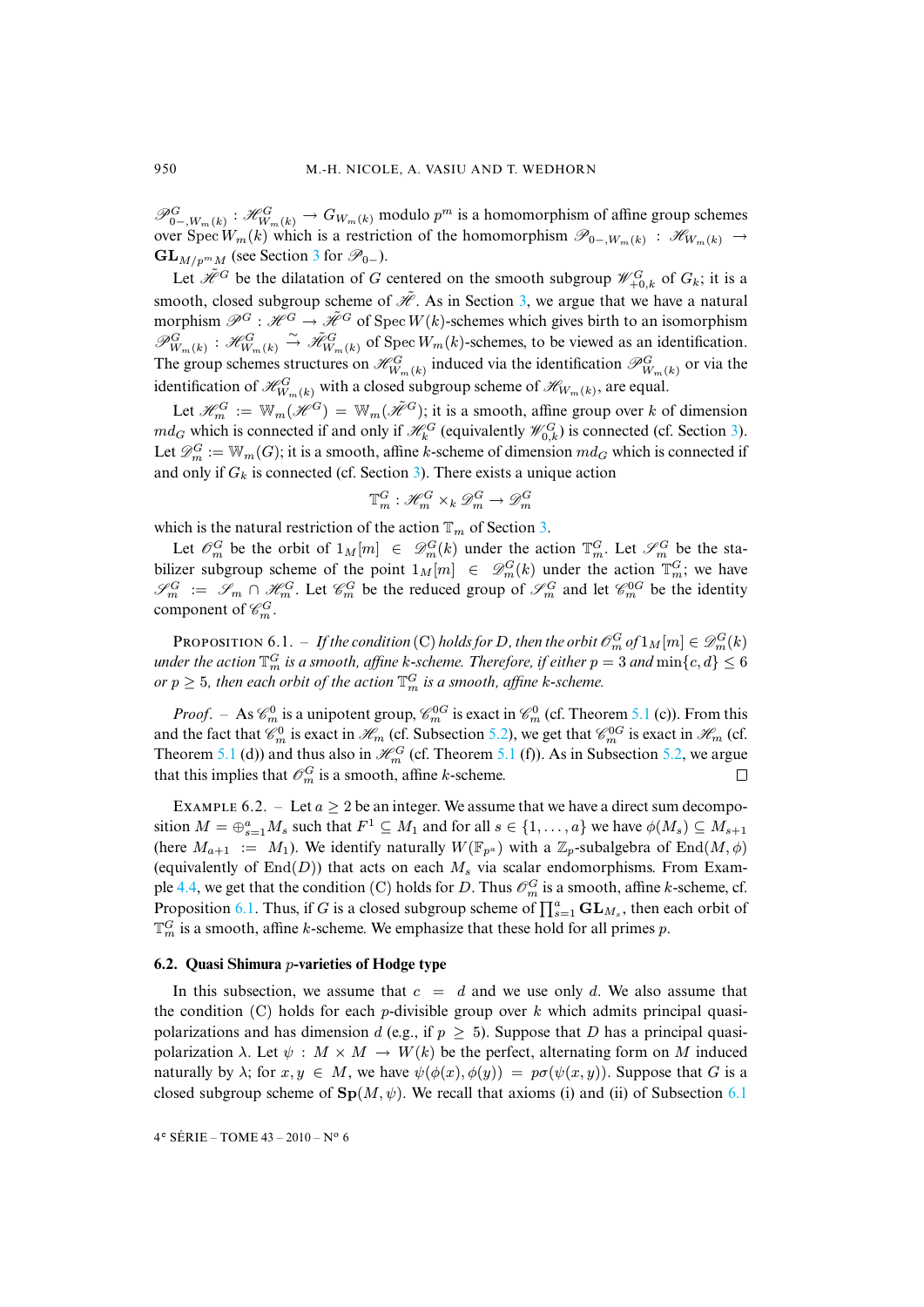hold for the triple  $(M, \phi, G)$ . As  $\mu : \mathbb{G}_m \to G_1$  cannot factor through  $\text{Sp}(M, \psi)$ , we have  $u = 1$  (i.e., we have a short exact sequence  $1 \rightarrow G \rightarrow G_1 \rightarrow \mathbb{G}_m \rightarrow 1$ ). Let

$$
\mathscr{F} := \{ (M, g\phi, \psi, G) | g \in G(W(k)) \};
$$

it is a *family* of principally quasi-polarized Dieudonné modules with a group over k. Let  $\mathscr{A}_{d,1,N}$  be as in the introduction.

Let *M* be a *quasi Shimura* p*-variety of Hodge type relative to F* in the sense of [\[25\]](#page-30-7), Definition 4.2.1. Thus  $\mathcal M$  is a smooth k-scheme which is equidimensional and which is equipped with a morphism  $\mathcal{M} \to \mathcal{A}_{d,1,N,k}$  that induces k-epimorphisms at the level of complete, local rings of residue field  $k$  (i.e., it is a formal closed embedding at all  $k$ -valued points) and that satisfies an extra axiom that involves  $\mathscr F$  (see [\[25\]](#page-30-7), Axiom 4.2.1 (iii)). This extra axiom implies that *M* has a level m stratification  $\mathscr{S}^G(m)$  in the sense of [\[24\]](#page-30-0), Definition 2.1.1. For each algebraically closed field K that contains k, we have a set  $\mathscr{S}_m^G(K)$  of reduced locally closed subschemes of  $\mathcal{M}_K$  which are regular, equidimensional and which locally in the étale topology of  $\mathcal{M}_K$  are pullbacks of locally closed embeddings of the form  $\mathcal{O}^G \hookrightarrow \mathcal{H}_{m,K}^G$  for some orbit  $\mathscr{O}^G$  of the extension of the action  $\mathbb{T}_m^G$  to K (cf. [\[25\]](#page-30-7), Subsubsection 4.2.3). From this and the analogue of the Proposition [6.1](#page-26-1) over K, we get that each element of  $\mathscr{S}_{m}^{G}(K)$  is pure in  $\mathcal{M}_K$ . Thus we get that:

<span id="page-27-0"></span>**THEOREM** 6.3. – *The level m stratification*  $\mathscr{S}_m^G$  *of M is pure. In other words, for each* algebraically closed field  $K$  that contains  $k$ , all the elements of  $\mathscr{S}^G_m(K)$  (i.e., all strata of  $\mathscr{S}^G_m$ *which are subschemes of*  $M_K$ *) are affine*  $M_K$ -schemes (equivalently, are affine  $M$ -schemes).

COROLLARY 6.4. – Let K be an algebraically closed field extension of k. Let  $\mathfrak{s} \in \mathcal{S}_m^G(K)$ . *Let*  $\bar{\mathbf{s}}$  *be the Zariski closure of*  $\mathbf{s}$  *in*  $M_K$ *. Then the reduced scheme underlying*  $\bar{\mathbf{s}} \setminus \mathbf{s}$  *is either empty or of pure codimension* 1 *in*  $\bar{s}$ *.* 

<span id="page-27-1"></span>EXAMPLE 6.5. – Suppose that  $G = Sp(M, \psi_M)$  and  $G_1 = \mathbf{GSp}(M, \psi_M)$ . Then  $\mathscr{A}_{d,1,N,k}$ is a quasi Shimura *p*-variety of Hodge type relative to  $\mathcal{F}$ , cf. [\[25\]](#page-30-7), Example 4.5. The strata of  $\mathscr{S}_m^G(k)$  are of the form  $\mathfrak{s}_{D,\lambda}(m)$ , cf. loc. cit. Thus Theorem [1.6](#page-3-0) is a particular case of Theorem [6.3.](#page-27-0)

REMARK 6.6. – One can use Example [6.2](#page-26-2) to get plenty of examples of level m stratifications in characteristic 2 or 3 which are pure.

#### **7. On principal purity for stratifications**

<span id="page-27-2"></span>In Definition [1.7,](#page-3-2) we introduced the stronger notion for a subscheme to be principally pure (with respect to some Grothendieck topology). In this section, we investigate the question whether the *p*-rank stratification is principally pure. This is connected to the existence of generalized Hasse–Witt invariants, i.e. to the local existence of functions  $f$  such that a stratum is defined in its scheme-theoretic closure as the locus where f is invertible.

In  $[10]$ , Theorem on p. 1567, T. Ito proves the existence of generalized Hasse–Witt invariants for  $p$ -rank strata of the special fibre (at a split prime  $p$ ) of a good integral model of a unitary Shimura variety  $\text{Sh}(\mathscr{G}, \mathscr{X})$  which is of PEL type and which over  $\mathbb R$  involves a derived group  $\mathscr{G}_{\mathbb{R}}^{\text{der}} = SU(n-1,1) \times SU(n,0) \times \cdots \times SU(n,0)$ . In this case, the *p*-rank strata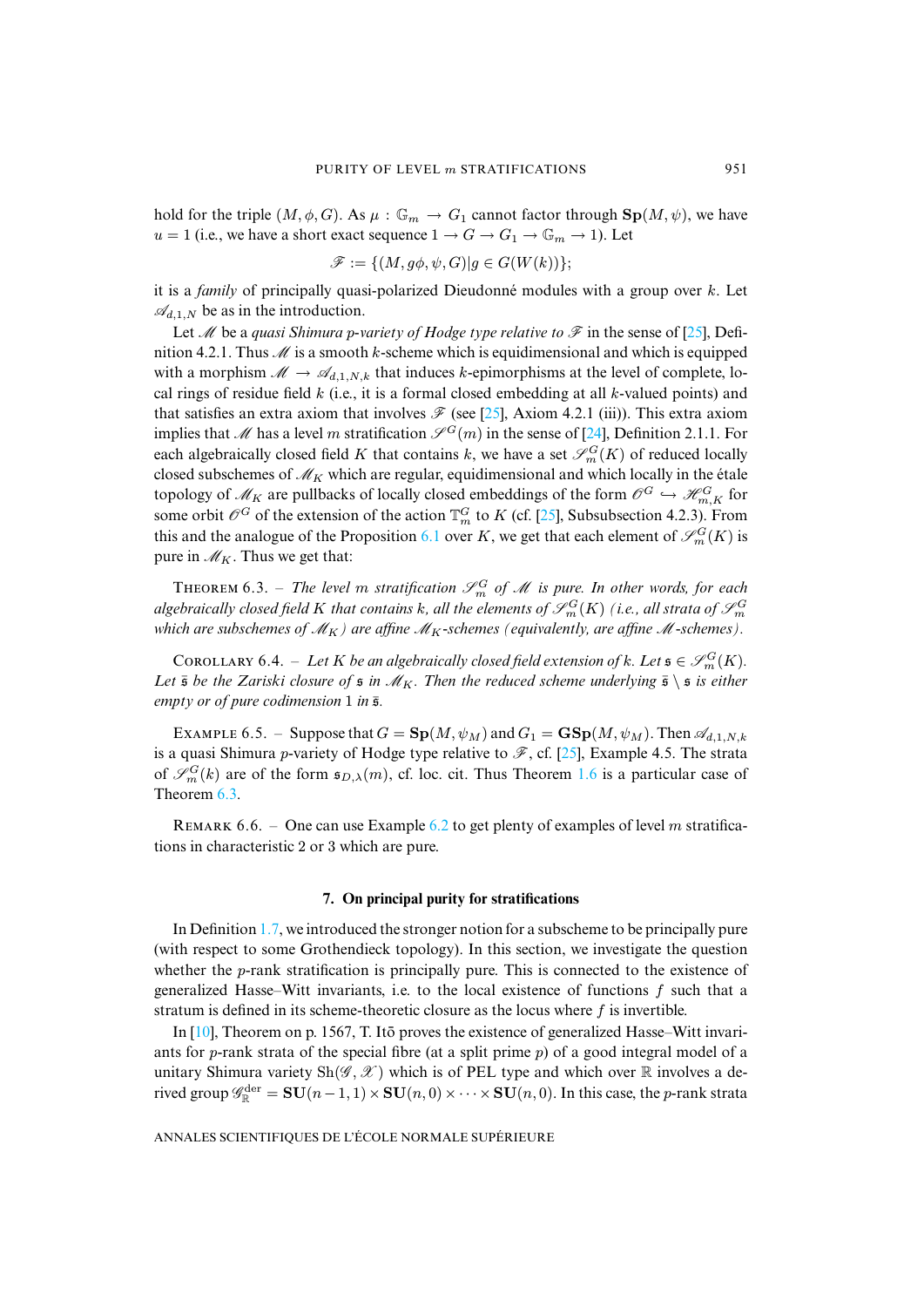coincide with the level m strata for all m. He derives the corollary that the p-rank strata are affine. From the affineness result and the weak Lefschetz theorem, he obtains that the number of connected components of all Zariski closures of positive dimensional p-rank strata are equal.

In general, however, principal purity (for the étale topology) does not hold for  $p$ -rank strata, even over regular schemes, as the following example shows.

<span id="page-28-0"></span>EXAMPLE 7.1. – We set  $c = d = 2$ . Let  $\Re := k[[x_1, x_2, x_3, x_4]]$  and  $R := \mathcal{R}/(x_1x_4 - x_2x_3)$ . Let  $S := \text{Spec } \mathcal{R}$  and  $T := \text{Spec } R$ . Let g be the  $\mathcal{R}$ -linear automorphism of  $N := \mathcal{R}^4$  associated to an invertible block matrix

$$
\mathbf{A} = \begin{pmatrix} A_1 & A_2 \\ A_3 & A_4 \end{pmatrix}
$$

formed by  $2 \times 2$  blocks, where

$$
A_1 = \begin{pmatrix} x_1 & x_2 \\ x_3 & x_4 \end{pmatrix}.
$$

Let  $\{\bar{e}_1, \bar{e}_2, \bar{e}_3, \bar{e}_4\}$  be the standard basis for N. Let  $\phi_N$  : N  $\otimes_{\mathscr{R}, \sigma_{\mathscr{R}}} \mathscr{R} \to N$  be the  $\mathscr{R}$ -linear map that takes the quadruple ( $\bar{e}_1 \otimes 1, \bar{e}_2 \otimes 1, \bar{e}_3 \otimes 1, \bar{e}_4 \otimes 1$ ) to the quadruple  $(g(\bar{e}_1), g(\bar{e}_2), 0, 0)$ . Let  $\vartheta_N : N \to N \otimes_{\mathscr{R}, \sigma_{\mathscr{R}}} \mathscr{R}$  be the  $\mathscr{R}$ -linear map that takes the quadruple  $(g(\bar{e}_1), g(\bar{e}_2), g(\bar{e}_3), g(\bar{e}_4))$  to the quadruple  $(0, 0, \bar{e}_3 \otimes 1, \bar{e}_4 \otimes 1)$ . It is easy to see that the triple  $(N, \phi_N, \vartheta_N)$  is the Dieudonné crystalline functor (viewed without connection) of a  $BT_1$  over S, to be denoted as B.

One computes the p-rank of B at a geometric point x of S as follows. Let  $N_1$  be the direct summand of N generated by  $\bar{e}_3$  and  $\bar{e}_4$ . The kernel of  $\phi_N$  is  $N_1 \otimes_{\mathscr{R},\sigma_{\mathscr{R}}} \mathscr{R}$ . Let  $\bar{\phi}_N : (N/N_1) \otimes_{\mathscr{R},\sigma_{\mathscr{R}}} \mathscr{R} \to N/N_1$  be the  $\mathscr{R}$ -linear map induced naturally by  $\phi_N$ . We view  $\{\bar{e}_1,\bar{e}_2\}$  as an  $\mathscr{R}$ -basis for  $N/N_1$ . One looks for solutions of the equation  $\phi_N((z_1\bar{e}_1 + z_2\bar{e}_2) \otimes 1) = z_1\bar{e}_1 + z_2\bar{e}_2$ . One comes across the following system *Y* of two equations

$$
z_1 = x_1 z_1^p + x_2 z_2^p
$$
,  $z_2 = x_3 z_1^p + x_4 z_2^p$ .

The p-rank of B at x is the dimension of the  $\mathbb{F}_p$ -vector space of solutions of  $\mathscr Y$  at x. Therefore the p-rank stratification of S has an open dense stratum  $S \setminus T$  (of p-rank 2) and has one stratum  $T \setminus Y$  of codimension 1 in S (of p-rank 1). Here Y is the smallest (thus reduced) closed subscheme of T with the property that  $\mathscr Y$  defines a scheme over T which is an étale cover of degree p above  $T \setminus Y$ .

We show that the assumption that Y is the zero locus of a single function  $f \in R$  leads to a contradiction. To solve  $\mathscr Y$  over T, we remark that since we have  $x_1x_4 = x_2x_3$  in R, we also have  $x_3z_1 = x_1z_2$ . Thus to solve  $\mathscr Y$  over  $T' := \text{Spec } R[\frac{1}{x_1}]$ , we can substitute  $z_2 = x_1^{-1}x_3z_1$ into the first equation of  $\mathscr Y$  and get the equation  $z_1 = (x_1 + x_1^{-p} x_2 x_3^p) z_1^p$ . One concludes that  $Y \cap T'$  is the zero locus of the function  $x_1 + x_1^{-p} x_2 x_3^p = x_1^{1-p} (x_1^p + x_4 x_3^{p-1})$  in  $T'$ . One checks that  $T'$  is regular and that  $\mathrm{Spec}\, R[\frac{1}{x_1}]/(x_1^p+x_4x_3^{p-1})$  is regular and irreducible (irreducibility can be checked starting from the fact that  $k[x_1, x_2, x_3, x_4]/(x_1x_4 - x_2x_3, x_1^p + x_4x_3^{p-1})[\frac{1}{x_1}]$  is isomorphic to  $k[x_1, x_3]$   $\left[\frac{1}{x_1x_3}\right]$ ). Moreover, each unit in  $R\left[\frac{1}{x_1}\right]$  is a unit of R times an integral power of  $x_1$ . From the last two sentences we get that the image of f in  $R[\frac{1}{x_1}]$  is equal to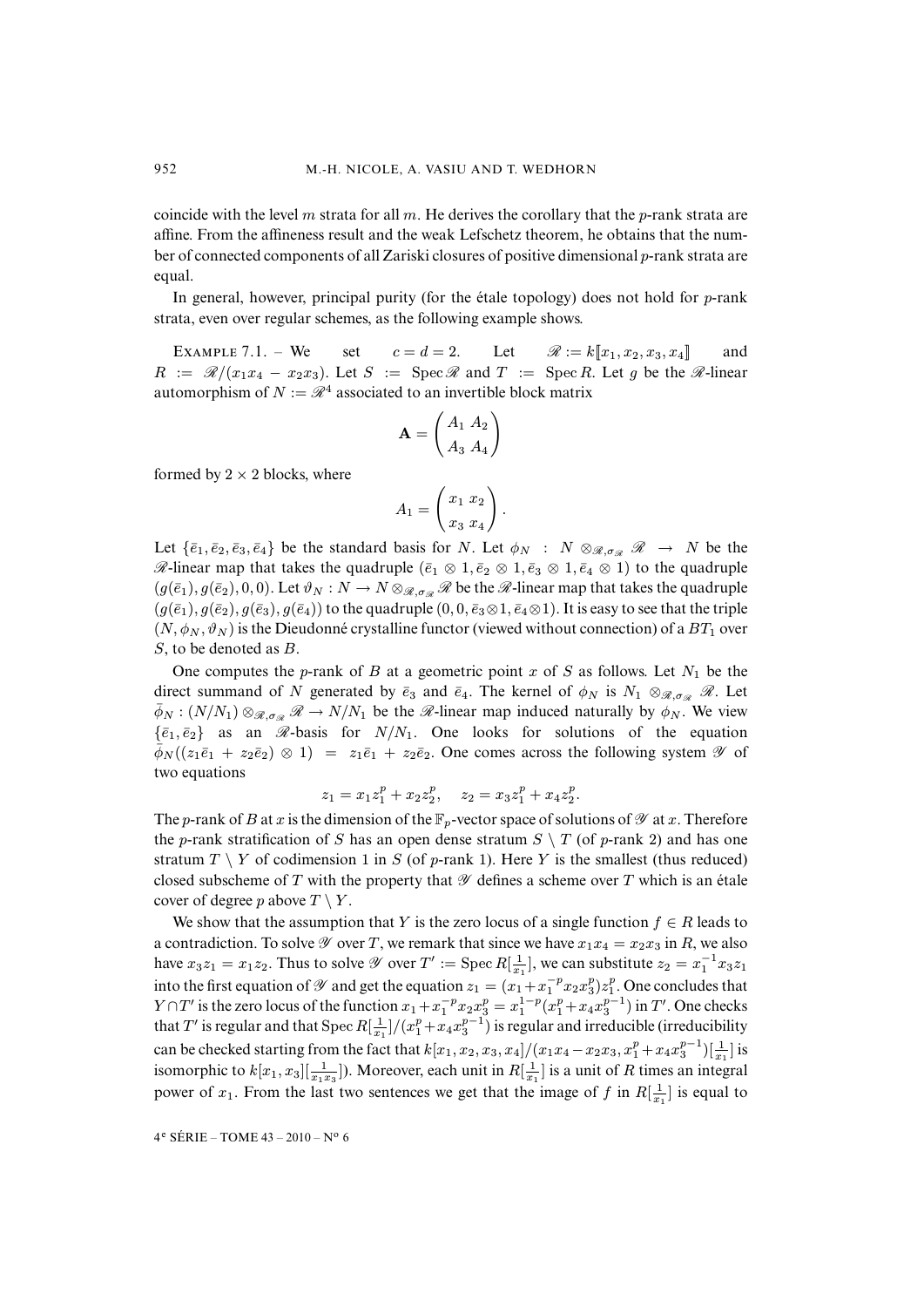$(x_1^p + x_4 x_3^{p-1})^v x_1^t u$ , where v is a positive integer, where t is an integer, and where u is a unit in R. It is easy to see that  $t \ge 0$  and therefore the equations  $x_1 = x_3 = x_2 = 0$  define a closed subscheme of Y. But over the locus defined by  $x_4 \neq 0$  and  $x_1 = x_2 = x_3 = 0$ , the p-rank of B is 1, and this is a contradiction to the p-rank being 0 there. Therefore, principal purity fails for the *p*-rank 1 stratum  $T \setminus Y$  of  $S$ .

## **7.1. Proof of Proposition [1.8](#page-4-0)**

Let S and B be as in Example [7.1.](#page-28-0) From Example [7.1,](#page-28-0) we get that Proposition [1.8](#page-4-0) holds for  $c = d = 2$  and  $s = 1$ . Using direct sums of B and of constant  $BT_1$ 's over S, one easily gets that Proposition [1.8](#page-4-0) holds for all  $c, d \ge 2$  and  $s \in \{1, \ldots, c-1\}.$ 

## **Acknowledgments**

The first author was supported by a postdoctoral research fellowship of the FQRNT while enjoying the hospitality of the Institut de mathématiques de Jussieu (Université Paris 7); he thanks O. Brinon for kindly sharing his T<sub>E</sub>X expertise. The second author would like to thank Binghamton University for good working conditions; he was partially supported by the NSF grant #0900967.

## REFERENCES

- <span id="page-29-4"></span>[\[1\]](http://smf.emath.fr/Publications/AnnalesENS/4_43/html/ens_ann-sc_43_6.html#1) S. BOSCH, W. LÜTKEBOHMERT, M. RAYNAUD, *Néron models*, Ergebn. Math. Grenzg. **21**, Springer, 1990.
- <span id="page-29-5"></span>[\[2\]](http://smf.emath.fr/Publications/AnnalesENS/4_43/html/ens_ann-sc_43_6.html#2) E. Cʟɪɴ, B. Pʀʜʟʟ, L. S, Induced modules and affine quotients, *Math. Ann.* **230** (1977), 1–14.
- <span id="page-29-3"></span>[\[3\]](http://smf.emath.fr/Publications/AnnalesENS/4_43/html/ens_ann-sc_43_6.html#3) P. Dʟɪɢɴ, Variétés de Shimura: interprétation modulaire, et techniques de construction de modèles canoniques, in *Automorphic forms, representations and* L*-functions (Proc. Sympos. Pure Math., Oregon State Univ., Corvallis, Ore., 1977), Part 2*, Proc. Sympos. Pure Math., XXXIII, Amer. Math. Soc., 1979, 247–289.
- <span id="page-29-0"></span>[\[4\]](http://smf.emath.fr/Publications/AnnalesENS/4_43/html/ens_ann-sc_43_6.html#4) E. Z. Gʀɴ, Hasse invariants for Hilbert modular varieties,*Israel J. Math.* **122** (2001), 157–174.
- <span id="page-29-6"></span>[\[5\]](http://smf.emath.fr/Publications/AnnalesENS/4_43/html/ens_ann-sc_43_6.html#5) A. GROTHENDIECK, Éléments de Géométrie Algébrique. II. Étude globale élémentaire de quelques classes de morphismes, *Publ. Math. I.H.É.S.* **8** (1961), 222.
- <span id="page-29-2"></span>[\[6\]](http://smf.emath.fr/Publications/AnnalesENS/4_43/html/ens_ann-sc_43_6.html#6) A. GROTHENDIECK, Éléments de Géométrie Algébrique. IV. Étude locale des schémas et des morphismes de schémas. II, *Publ. Math. I.H.É.S.* **24** (1965), 231.
- <span id="page-29-1"></span>[\[7\]](http://smf.emath.fr/Publications/AnnalesENS/4_43/html/ens_ann-sc_43_6.html#7) A. Gʀʜɴɪ, J. Dɪɴɴ, *Éléments de Géométrie Algébrique, I. Le langage des schémas*, Grundl. der Math. Wiss. **166**, Springer, 1971.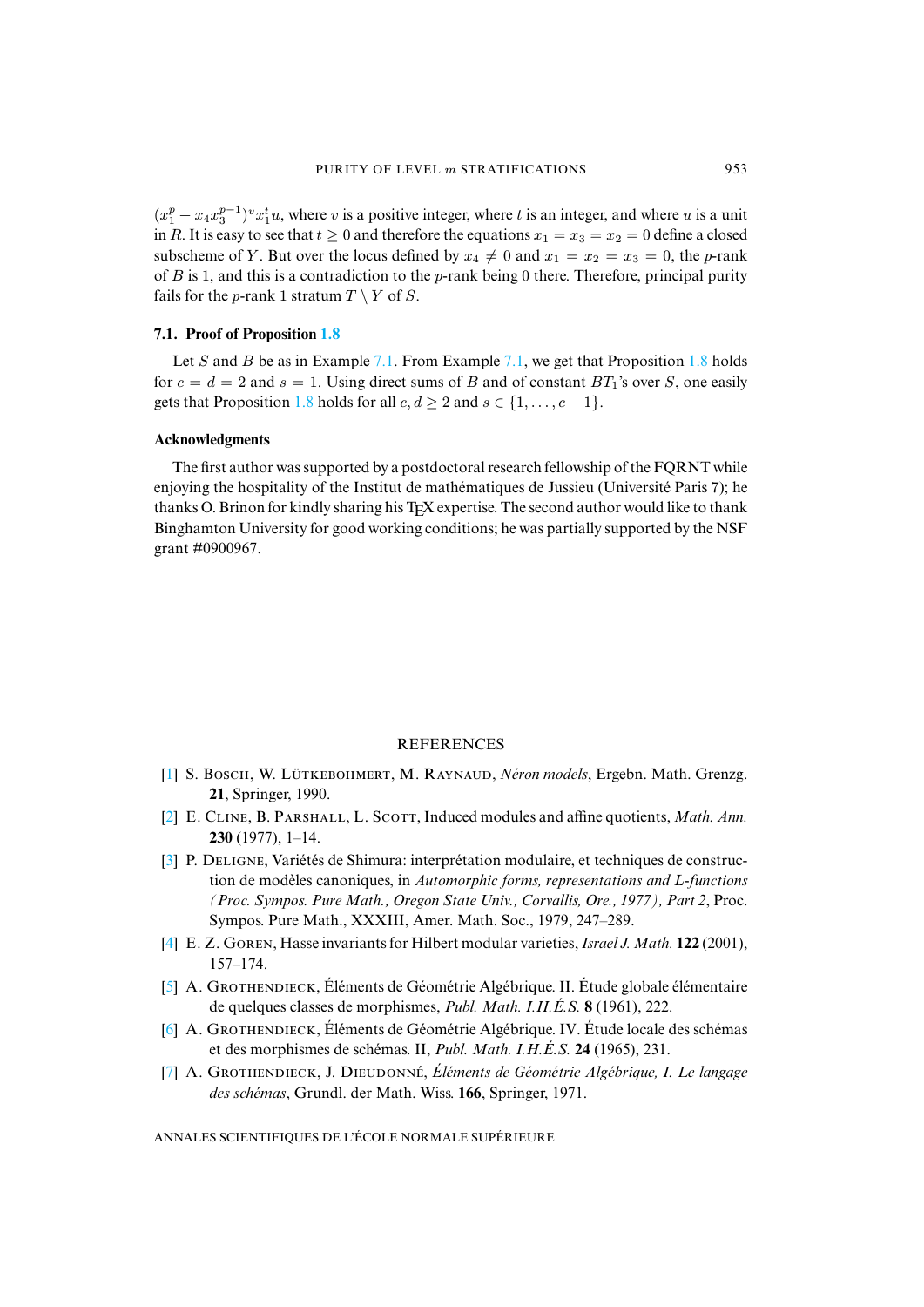- <span id="page-30-13"></span>[\[8\]](http://smf.emath.fr/Publications/AnnalesENS/4_43/html/ens_ann-sc_43_6.html#8) G. Hʀʀ, Über die Galoiskohomologie halbeinfacher Matrizengruppen. II, *Math. Z.* **92** (1966), 396–415.
- <span id="page-30-9"></span>[\[9\]](http://smf.emath.fr/Publications/AnnalesENS/4_43/html/ens_ann-sc_43_6.html#9) L. Iʟʟɪ, Déformations de groupes de Barsotti-Tate (d'après A. Grothendieck), Séminaire sur les pinceaux arithmétiques : la conjecture de Mordell (Paris, 1983/84), *Astérisque* **127** (1985), 151–198.
- <span id="page-30-3"></span>[\[10\]](http://smf.emath.fr/Publications/AnnalesENS/4_43/html/ens_ann-sc_43_6.html#10) T. I<sub>TO</sub>, Hasse invariants for some unitary Shimura varieties, in *Algebraische Zahlentheorie, Mathematisches Forschungsinstitut Oberwolfach*, 2005, 1565–1568.
- <span id="page-30-2"></span>[\[11\]](http://smf.emath.fr/Publications/AnnalesENS/4_43/html/ens_ann-sc_43_6.html#11) A. J. DE JONG, F. OORT, Purity of the stratification by Newton polygons, *J. Amer. Math. Soc.* **13** (2000), 209–241.
- <span id="page-30-11"></span>[\[12\]](http://smf.emath.fr/Publications/AnnalesENS/4_43/html/ens_ann-sc_43_6.html#12) R. E. KOTTWITZ, Points on some Shimura varieties over finite fields, *J. Amer. Math. Soc.* **5** (1992), 373–444.
- <span id="page-30-16"></span>[\[13\]](http://smf.emath.fr/Publications/AnnalesENS/4_43/html/ens_ann-sc_43_6.html#13) H. KRAFT, Kommutative algebraische  $p$ -Gruppen (mit Anwendungen auf  $p$ -divisible Gruppen und abelschen Varietäten), preprint, 86 p., Univ. Bonn, 1975.
- <span id="page-30-10"></span>[\[14\]](http://smf.emath.fr/Publications/AnnalesENS/4_43/html/ens_ann-sc_43_6.html#14) G. Lɴ, L. Mʀ-Bɪʟʟʏ, *Champs algébriques*, Ergebn. Math. Grenzg. **39**, Springer, 2000.
- <span id="page-30-1"></span>[\[15\]](http://smf.emath.fr/Publications/AnnalesENS/4_43/html/ens_ann-sc_43_6.html#15) Y. Mɴɪɴ, The theory of commutative formal groups in finite caracteristic, *Russian Math. Surv.* **18** (1963), 1–83.
- <span id="page-30-17"></span>[\[16\]](http://smf.emath.fr/Publications/AnnalesENS/4_43/html/ens_ann-sc_43_6.html#16) B. Mɴɴ, Group schemes with additional structures and Weyl group cosets, in *Moduli of abelian varieties (Texel Island, 1999)*, Progr. Math. **195**, Birkhäuser, 2001, 255–298.
- <span id="page-30-19"></span>[\[17\]](http://smf.emath.fr/Publications/AnnalesENS/4_43/html/ens_ann-sc_43_6.html#17) B. MOONEN, T. WEDHORN, Discrete invariants of varieties in positive characteristic, *Int. Math. Res. Not.* **2004** (2004), 3855–3903.
- <span id="page-30-6"></span>[\[18\]](http://smf.emath.fr/Publications/AnnalesENS/4_43/html/ens_ann-sc_43_6.html#18) D. Mʀ, J. Fɢʀʏ, F. Kɪʀɴ, *Geometric invariant theory*, third ed., Ergebn. Math. Grenzg. **34**, Springer, 1994.
- <span id="page-30-15"></span>[\[19\]](http://smf.emath.fr/Publications/AnnalesENS/4_43/html/ens_ann-sc_43_6.html#19) F. Oort, Newton polygons and formal groups: conjectures by Manin and Grothendieck, *Ann. of Math.* **152** (2000), 183–206.
- <span id="page-30-8"></span>[\[20\]](http://smf.emath.fr/Publications/AnnalesENS/4_43/html/ens_ann-sc_43_6.html#20) F. Oʀ, A stratification of a moduli space of abelian varieties, in *Moduli of abelian varieties (Texel Island, 1999)*, Progr. Math. **195**, Birkhäuser, 2001, 345–416.
- <span id="page-30-4"></span>[\[21\]](http://smf.emath.fr/Publications/AnnalesENS/4_43/html/ens_ann-sc_43_6.html#21) B. PASCAL, Monodromie du faisceau pervers des cycles évanescents de quelques variétés de Shimura simples, *Invent. Math.* **177** (2009), 239–280.
- <span id="page-30-5"></span>[\[22\]](http://smf.emath.fr/Publications/AnnalesENS/4_43/html/ens_ann-sc_43_6.html#22) C. Tʀʀ, p-divisible groups over fields, in *Symposia Mathematica, Vol. XI (Convegno di Algebra Commutativa, INDAM, Rome, 1971)*, Academic Press, 1973, 45–65.
- <span id="page-30-14"></span>[\[23\]](http://smf.emath.fr/Publications/AnnalesENS/4_43/html/ens_ann-sc_43_6.html#23) C. TRAVERSO, Specializations of Barsotti-Tate groups, in *Symposia Mathematica, Vol. XXIV (Sympos., INDAM, Rome, 1979)*, Academic Press, 1981, 1–21.
- <span id="page-30-0"></span>[\[24\]](http://smf.emath.fr/Publications/AnnalesENS/4_43/html/ens_ann-sc_43_6.html#24) A. Vɪ, Crystalline boundedness principle, *Ann. Sci. École Norm. Sup.* **39** (2006), 245–300.
- <span id="page-30-7"></span>[\[25\]](http://smf.emath.fr/Publications/AnnalesENS/4_43/html/ens_ann-sc_43_6.html#25) A. VASIU, Level m stratifications of versal deformations of p-divisible groups, *J. Algebraic Geom.* **17** (2008), 599–641.
- <span id="page-30-18"></span>[\[26\]](http://smf.emath.fr/Publications/AnnalesENS/4_43/html/ens_ann-sc_43_6.html#26) A. VASIU, Mod p classification of Shimura F-crystals, *Math. Nachr.* **283** (2010), 1068– 1113.
- <span id="page-30-12"></span>[\[27\]](http://smf.emath.fr/Publications/AnnalesENS/4_43/html/ens_ann-sc_43_6.html#27) A. VASIU, Manin problems for Shimura varieties of Hodge type, preprint, [arXiv:math/0209410.](http://arxiv.org/abs/math/0209410)